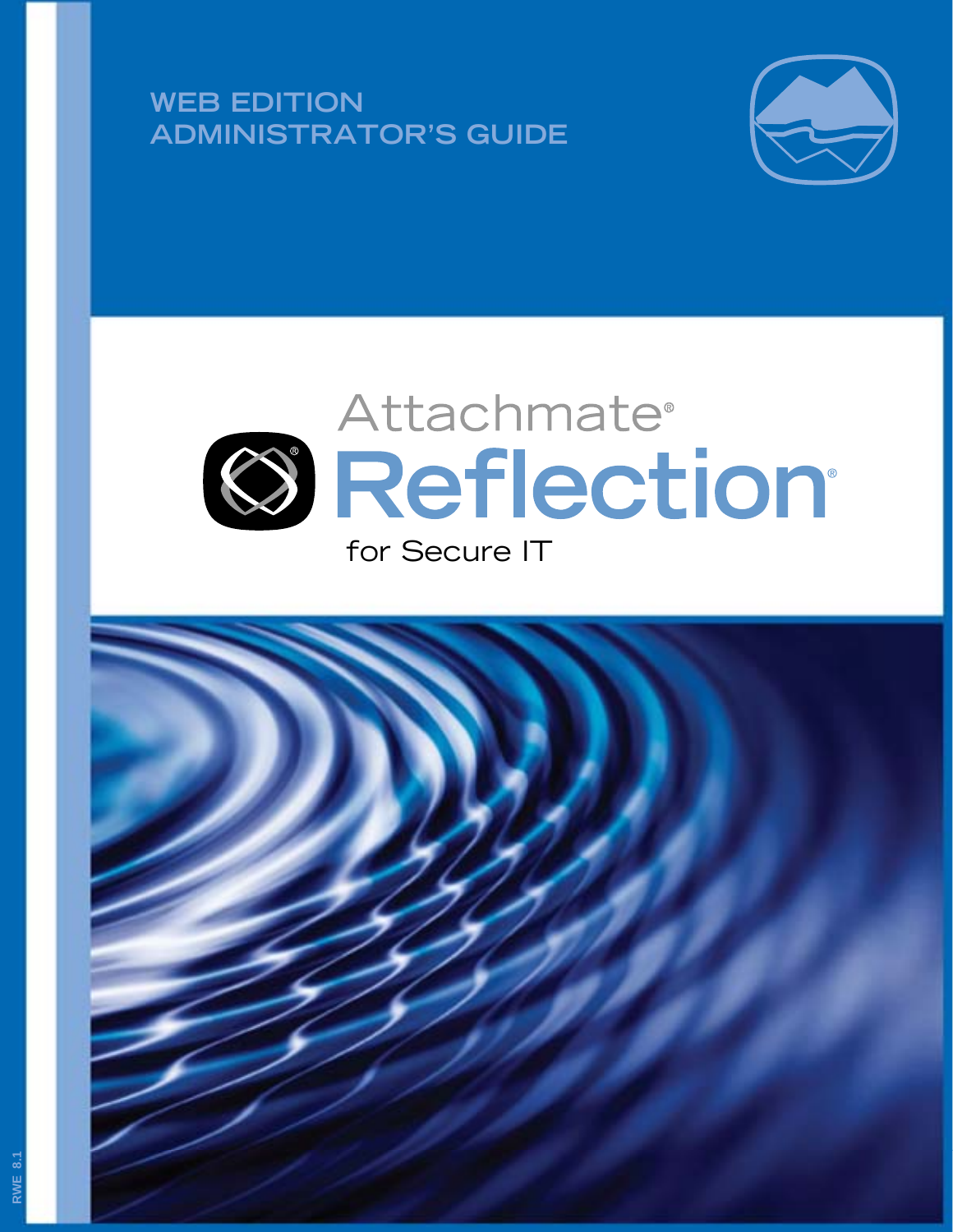# **Reflection for Secure IT Web Edition**

Version 8.1

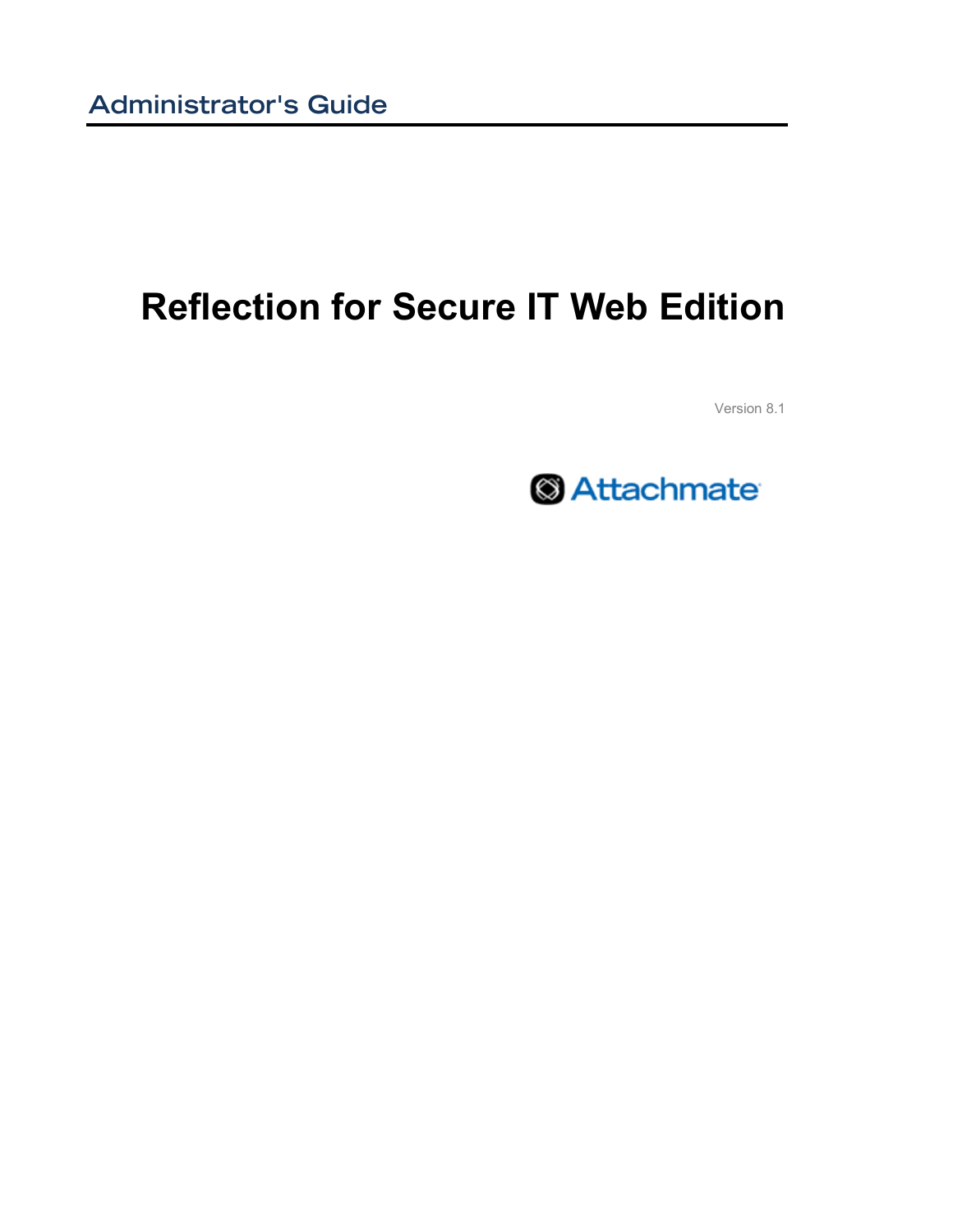## **Contents**

| <b>Introduction</b>                                                   | 5  |
|-----------------------------------------------------------------------|----|
| <b>Installation and Setup</b>                                         | 7  |
| <b>Web Edition Services</b>                                           | 7  |
| Web Edition Server Requirements                                       | 8  |
| <b>Transfer Client Requirements</b>                                   | 9  |
| Install Web Edition                                                   | 10 |
| Ports and Firewall Configuration                                      | 12 |
| Upgrade from version 8.0                                              | 13 |
| <b>File Servers</b>                                                   | 16 |
| <b>Getting Started</b>                                                | 17 |
| Launch User Manager and Add a Test User                               | 17 |
| Enable Web Edition User Access on the Reflection for Secure IT Server | 18 |
| Transfer Files to the Web Edition Server                              | 19 |
| Configure Web Edition to Act as a Gateway                             | 21 |
| Transfer Files to the Back End File Server                            | 23 |
| Set Transfer Permissions for a User Group                             | 24 |
| <b>User Manager Administration</b>                                    | 27 |
| Connect to the User Manager                                           | 27 |
| Add Users to the Reflection Directory                                 | 28 |
| Add Users from Windows Active Directory                               | 29 |
| <b>LDAP Server Configuration</b>                                      | 30 |
| Configure Certificate Authentication                                  | 31 |
| Start and Stop the User Manager Server                                | 32 |
| User Manager Properties File                                          | 33 |
| Reset the User Manager Server to All Defaults                         | 34 |
| <b>Reflection for Secure IT Server Configuration</b>                  | 35 |
| <b>Transfer Client File Locations</b>                                 | 35 |
| Configure Access to Files on the Web Edition Server                   | 36 |
| Configure Access to Files on Back End SFTP Servers                    | 37 |
| Set File Upload and Download Permissions                              | 38 |
| <b>Customize Group and User Settings</b>                              | 39 |
| Set up File Transfer Auditing                                         | 40 |
| Start and Stop the Reflection for Secure IT Server                    | 40 |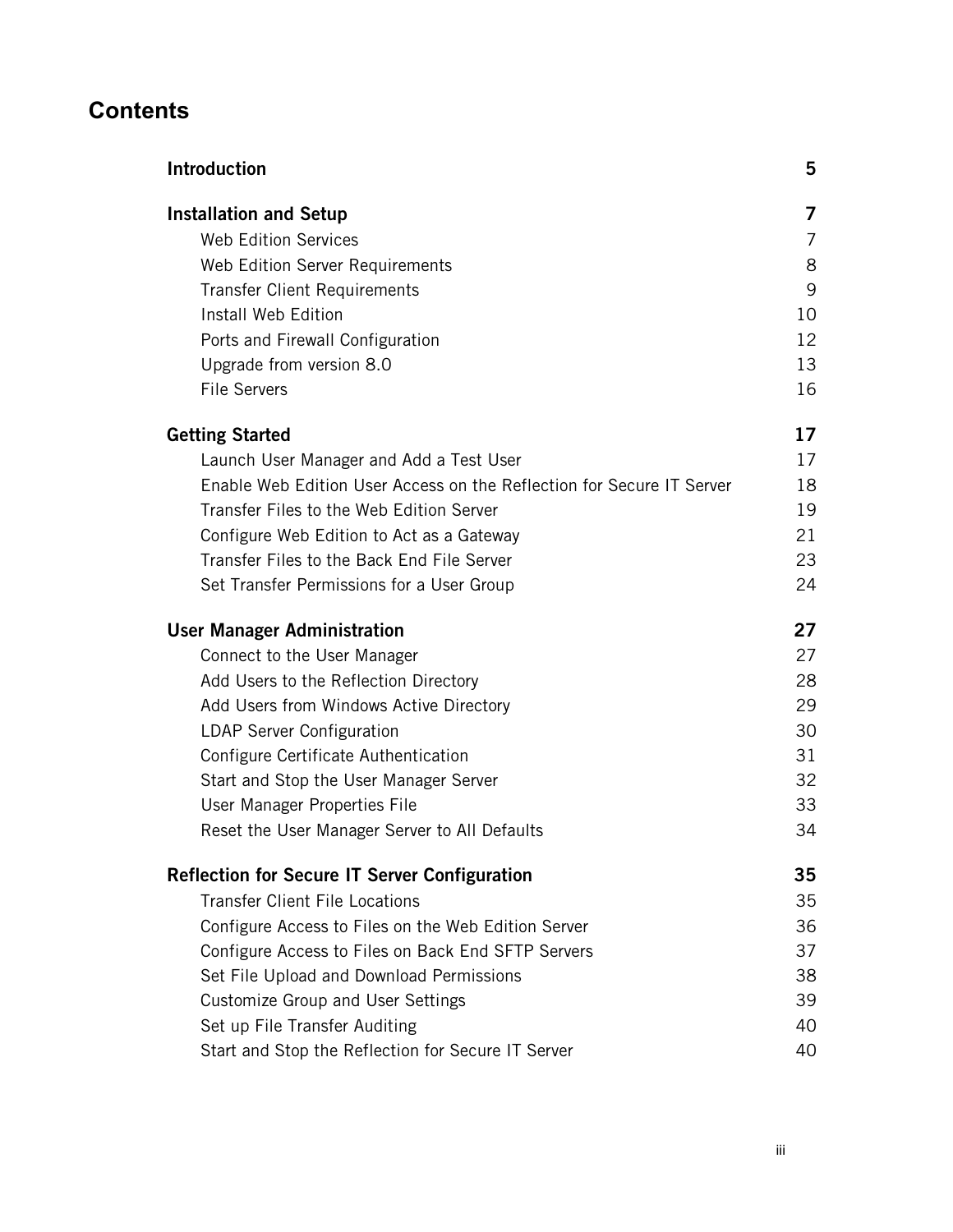| Connect to the Transfer Client<br>42<br>43<br>Start and Stop the Web Transfer Server<br>Customize the Look of the Transfer Client Web Pages<br>43<br>44<br>Web Transfer Server Properties File<br>46<br><b>Server Certificate Management</b><br><b>Server Certificates</b><br>46<br>47<br>Replace the Default Server Certificate<br>Install a New Server Certificate: PKCS#12 File<br>47<br>48<br>Install a New Server Certificate: Java Keystore<br>49<br>Troubleshooting Server Certificate Setup<br>Configure your Browser to Trust a Self-Signed Certificate<br>50<br>53<br>Using the keytool Utility to Manage Keystores<br>53<br>Run the keytool Utility<br>Generate a Key Pair and Create a Keystore<br>53<br>54<br>Create and Submit a Certificate Signing Request<br>55<br>Import the CA Certificate into your Keystore<br>Import a PKCS#12 File into a Java Keystore<br>56<br>56<br>Re-encrypt a PKCS#12 file to Use Stronger Encryption<br>58<br><b>Troubleshooting</b><br>58<br><b>Transfer Client Troubleshooting</b><br>58<br>The Browser Cannot Display the Web Page<br>59<br>Password Login Fails at the Transfer Client Login Page<br>Transfer Client Login Succeeds but the Server Connection Fails<br>60<br>Server Connection Succeeds but Transfer Fails<br>61 |
|------------------------------------------------------------------------------------------------------------------------------------------------------------------------------------------------------------------------------------------------------------------------------------------------------------------------------------------------------------------------------------------------------------------------------------------------------------------------------------------------------------------------------------------------------------------------------------------------------------------------------------------------------------------------------------------------------------------------------------------------------------------------------------------------------------------------------------------------------------------------------------------------------------------------------------------------------------------------------------------------------------------------------------------------------------------------------------------------------------------------------------------------------------------------------------------------------------------------------------------------------------------------------------|
|                                                                                                                                                                                                                                                                                                                                                                                                                                                                                                                                                                                                                                                                                                                                                                                                                                                                                                                                                                                                                                                                                                                                                                                                                                                                                    |
|                                                                                                                                                                                                                                                                                                                                                                                                                                                                                                                                                                                                                                                                                                                                                                                                                                                                                                                                                                                                                                                                                                                                                                                                                                                                                    |
|                                                                                                                                                                                                                                                                                                                                                                                                                                                                                                                                                                                                                                                                                                                                                                                                                                                                                                                                                                                                                                                                                                                                                                                                                                                                                    |
|                                                                                                                                                                                                                                                                                                                                                                                                                                                                                                                                                                                                                                                                                                                                                                                                                                                                                                                                                                                                                                                                                                                                                                                                                                                                                    |
|                                                                                                                                                                                                                                                                                                                                                                                                                                                                                                                                                                                                                                                                                                                                                                                                                                                                                                                                                                                                                                                                                                                                                                                                                                                                                    |
|                                                                                                                                                                                                                                                                                                                                                                                                                                                                                                                                                                                                                                                                                                                                                                                                                                                                                                                                                                                                                                                                                                                                                                                                                                                                                    |
|                                                                                                                                                                                                                                                                                                                                                                                                                                                                                                                                                                                                                                                                                                                                                                                                                                                                                                                                                                                                                                                                                                                                                                                                                                                                                    |
|                                                                                                                                                                                                                                                                                                                                                                                                                                                                                                                                                                                                                                                                                                                                                                                                                                                                                                                                                                                                                                                                                                                                                                                                                                                                                    |
|                                                                                                                                                                                                                                                                                                                                                                                                                                                                                                                                                                                                                                                                                                                                                                                                                                                                                                                                                                                                                                                                                                                                                                                                                                                                                    |
|                                                                                                                                                                                                                                                                                                                                                                                                                                                                                                                                                                                                                                                                                                                                                                                                                                                                                                                                                                                                                                                                                                                                                                                                                                                                                    |
|                                                                                                                                                                                                                                                                                                                                                                                                                                                                                                                                                                                                                                                                                                                                                                                                                                                                                                                                                                                                                                                                                                                                                                                                                                                                                    |
|                                                                                                                                                                                                                                                                                                                                                                                                                                                                                                                                                                                                                                                                                                                                                                                                                                                                                                                                                                                                                                                                                                                                                                                                                                                                                    |
|                                                                                                                                                                                                                                                                                                                                                                                                                                                                                                                                                                                                                                                                                                                                                                                                                                                                                                                                                                                                                                                                                                                                                                                                                                                                                    |
|                                                                                                                                                                                                                                                                                                                                                                                                                                                                                                                                                                                                                                                                                                                                                                                                                                                                                                                                                                                                                                                                                                                                                                                                                                                                                    |
|                                                                                                                                                                                                                                                                                                                                                                                                                                                                                                                                                                                                                                                                                                                                                                                                                                                                                                                                                                                                                                                                                                                                                                                                                                                                                    |
|                                                                                                                                                                                                                                                                                                                                                                                                                                                                                                                                                                                                                                                                                                                                                                                                                                                                                                                                                                                                                                                                                                                                                                                                                                                                                    |
|                                                                                                                                                                                                                                                                                                                                                                                                                                                                                                                                                                                                                                                                                                                                                                                                                                                                                                                                                                                                                                                                                                                                                                                                                                                                                    |
|                                                                                                                                                                                                                                                                                                                                                                                                                                                                                                                                                                                                                                                                                                                                                                                                                                                                                                                                                                                                                                                                                                                                                                                                                                                                                    |
|                                                                                                                                                                                                                                                                                                                                                                                                                                                                                                                                                                                                                                                                                                                                                                                                                                                                                                                                                                                                                                                                                                                                                                                                                                                                                    |
|                                                                                                                                                                                                                                                                                                                                                                                                                                                                                                                                                                                                                                                                                                                                                                                                                                                                                                                                                                                                                                                                                                                                                                                                                                                                                    |
|                                                                                                                                                                                                                                                                                                                                                                                                                                                                                                                                                                                                                                                                                                                                                                                                                                                                                                                                                                                                                                                                                                                                                                                                                                                                                    |
|                                                                                                                                                                                                                                                                                                                                                                                                                                                                                                                                                                                                                                                                                                                                                                                                                                                                                                                                                                                                                                                                                                                                                                                                                                                                                    |
|                                                                                                                                                                                                                                                                                                                                                                                                                                                                                                                                                                                                                                                                                                                                                                                                                                                                                                                                                                                                                                                                                                                                                                                                                                                                                    |
|                                                                                                                                                                                                                                                                                                                                                                                                                                                                                                                                                                                                                                                                                                                                                                                                                                                                                                                                                                                                                                                                                                                                                                                                                                                                                    |
| <b>Certificate Authentication Fails</b><br>62                                                                                                                                                                                                                                                                                                                                                                                                                                                                                                                                                                                                                                                                                                                                                                                                                                                                                                                                                                                                                                                                                                                                                                                                                                      |
| 62<br>Log Files                                                                                                                                                                                                                                                                                                                                                                                                                                                                                                                                                                                                                                                                                                                                                                                                                                                                                                                                                                                                                                                                                                                                                                                                                                                                    |
| Managing Text File Line Endings<br>64                                                                                                                                                                                                                                                                                                                                                                                                                                                                                                                                                                                                                                                                                                                                                                                                                                                                                                                                                                                                                                                                                                                                                                                                                                              |
| <b>Supplemental Administrative Topics</b><br>65                                                                                                                                                                                                                                                                                                                                                                                                                                                                                                                                                                                                                                                                                                                                                                                                                                                                                                                                                                                                                                                                                                                                                                                                                                    |
| Security Recommendations for the Web Edition Server<br>65                                                                                                                                                                                                                                                                                                                                                                                                                                                                                                                                                                                                                                                                                                                                                                                                                                                                                                                                                                                                                                                                                                                                                                                                                          |
| Reflection for Secure IT Web Edition Data Files<br>66                                                                                                                                                                                                                                                                                                                                                                                                                                                                                                                                                                                                                                                                                                                                                                                                                                                                                                                                                                                                                                                                                                                                                                                                                              |
| 67<br>Copy Data to a New Server                                                                                                                                                                                                                                                                                                                                                                                                                                                                                                                                                                                                                                                                                                                                                                                                                                                                                                                                                                                                                                                                                                                                                                                                                                                    |
| Changing the JRE<br>68                                                                                                                                                                                                                                                                                                                                                                                                                                                                                                                                                                                                                                                                                                                                                                                                                                                                                                                                                                                                                                                                                                                                                                                                                                                             |
| Set Up PKI Services Manager<br>69                                                                                                                                                                                                                                                                                                                                                                                                                                                                                                                                                                                                                                                                                                                                                                                                                                                                                                                                                                                                                                                                                                                                                                                                                                                  |
| <b>Glossary of Terms</b><br>71                                                                                                                                                                                                                                                                                                                                                                                                                                                                                                                                                                                                                                                                                                                                                                                                                                                                                                                                                                                                                                                                                                                                                                                                                                                     |
| <b>Index</b><br>73                                                                                                                                                                                                                                                                                                                                                                                                                                                                                                                                                                                                                                                                                                                                                                                                                                                                                                                                                                                                                                                                                                                                                                                                                                                                 |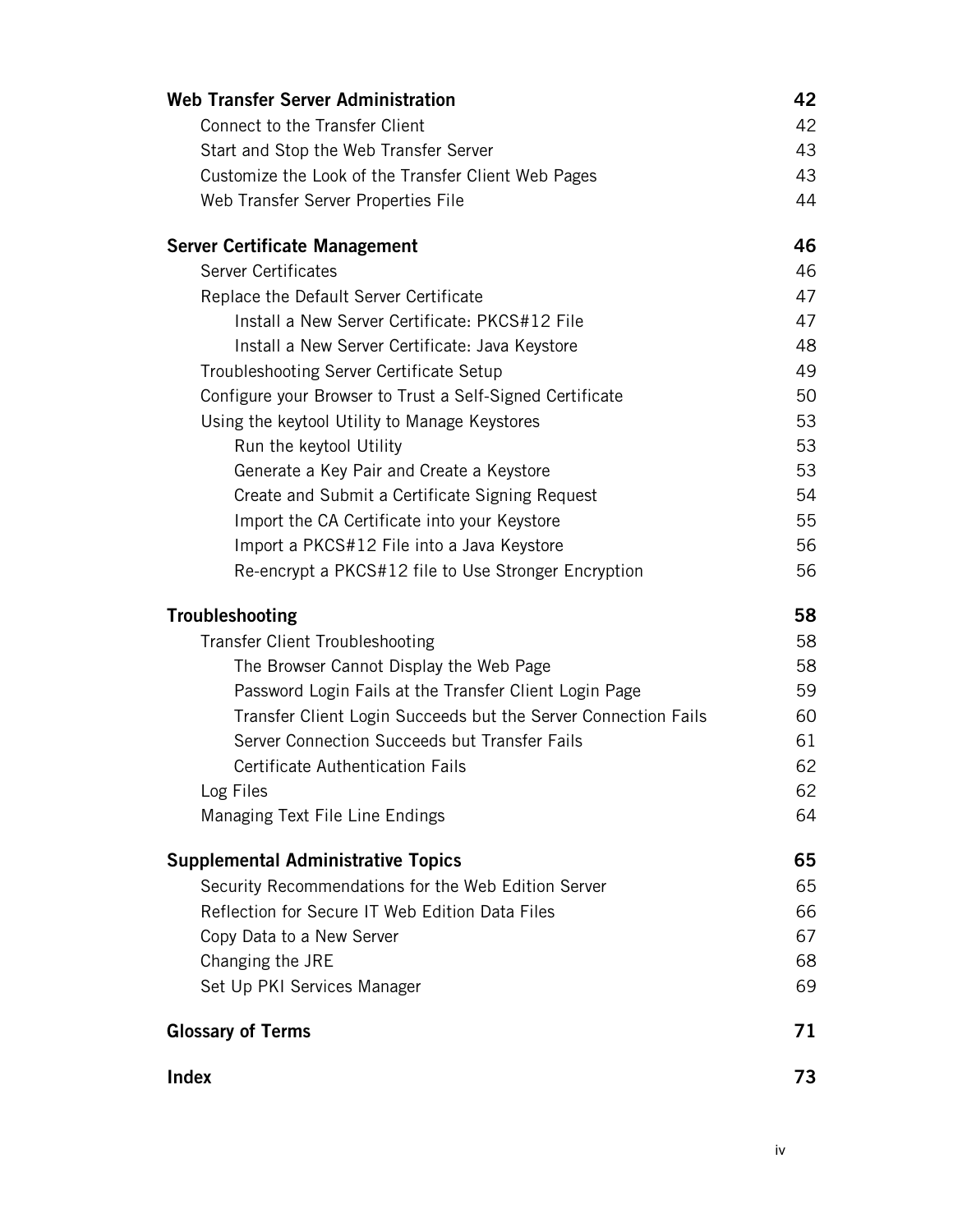### <span id="page-4-0"></span>**Introduction**

Reflection for Secure IT Web Edition provides a secure way to manage file exchange with users outside your network. Secure authentication and encryption are used for all connections. Two possible configurations are shown below.

The simplest configuration has only two components. All Web Edition servers are located on a single server, and files are transferred to and from this server. This configuration can be helpful for initial testing even if your final plans involve a more complex configuration.



User workstation Reflection for Secure IT web-based Transfer Client

Web Edition server Reflection for Secure IT Server Reflection for Secure IT Web Transfer Reflection for Secure IT User Manager

A typical distributed configuration is shown below. This configuration supports file exchange between users outside the network and a file server behind the firewall. It also puts the User Manager behind the firewall.



User workstation

Users log in to the web-based Reflection for Secure IT Transfer Client using a URL you provide. With this client, users can upload or download documents using an easy drag-anddrop interface.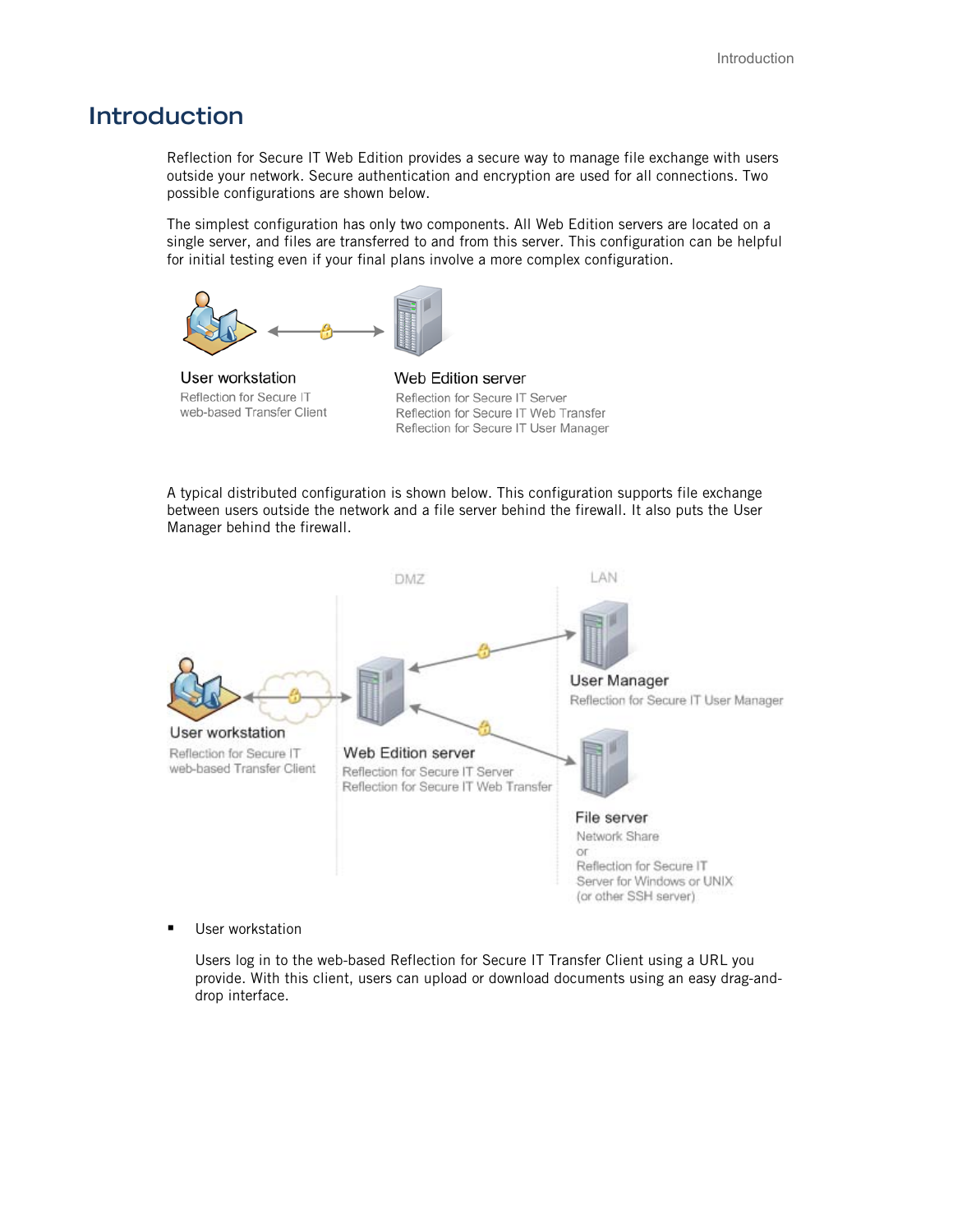**Web Edition server** 

In both configurations, the Web Edition server runs the following two services

- Reflection for Secure IT Web Transfer Server: Authenticates Web Edition users and is the application server for the Transfer Client.
- Reflection for Secure IT Server for Windows: A Secure Shell server that manages secure file transfers.

In the simplified configuration, you can also install the User Manager on this system.

In the simplified configuration, files are uploaded and downloaded directly to and from this server. In the distributed configuration, the Web Edition server can be configured to act as a gateway to one or more file servers located behind your firewall. When you configure Web Edition to server as a gateway, data streams continuously through the gateway, eliminating the need to save the file on this server. This is more secure and more efficient than file transfer solutions that require the file to be stored and then forwarded.

**User Manager** 

A web-based tool for configuring which users can log in to the Web Edition Transfer Client. You can use it to provide access to external users (such as customers or business partners) and to allow access to remote users (users with domain accounts working outside your firewall).

**File server** 

You can configure one or more computers to act as the repository for uploaded and/or downloaded files. In the simplest configuration, you can upload and download files to and from your Web Edition server. However, in most cases you will use one or more additional file servers located behind your firewall. Users have access only to the directories you specify, and have no knowledge of the host name or the actual directory names on this server.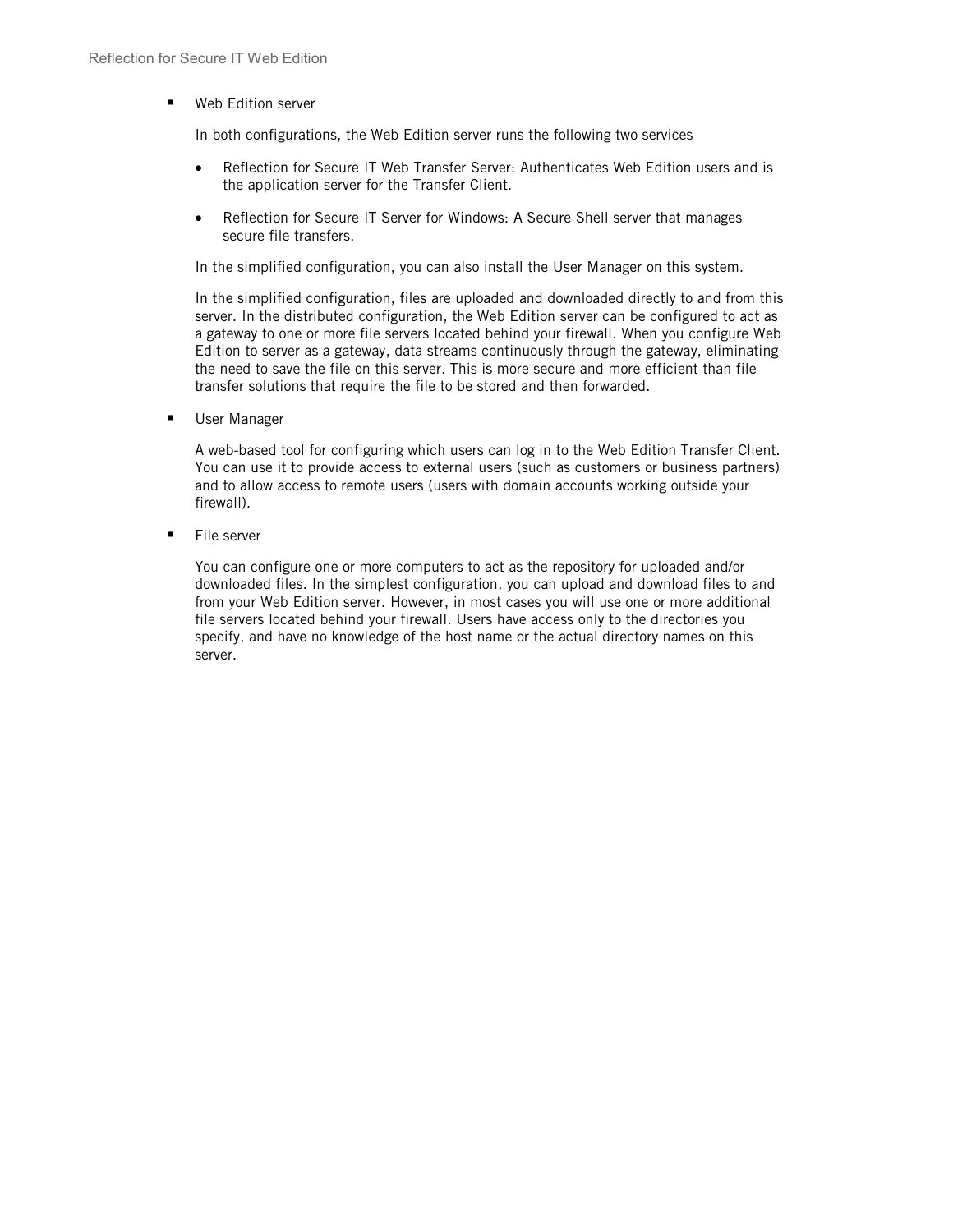## **C HAPTER 1**

## <span id="page-6-0"></span>**Installation and Setup**

### **In this Chapter**

| Web Edition Services                |             |
|-------------------------------------|-------------|
| Web Edition Server Requirements     | $8^{\circ}$ |
| <b>Transfer Client Requirements</b> | <u>9</u>    |
| Install Web Edition                 | <u>10</u>   |
| Ports and Firewall Configuration    | <u>12</u>   |
| Upgrade from version 8.0            | <u>13</u>   |
| <b>File Servers</b>                 | 16          |

### <span id="page-6-1"></span>**Web Edition Services**

Reflection for Secure IT Web Edition installs three services. The installer includes all three services by default, and you can install all three services on one system for initial testing. In production environments, these services are typically divided between two different systems.

The following two services are always installed together. In a typical configuration you install these to a server located in the DMZ.

Reflection for Secure IT Server

A Secure Shell server that manages secure file transfers. You can use the server console to configure access to file locations on this server or on additional file servers. You can also configure customized file access for individual users or groups.

Reflection for Secure IT Web Transfer

Authenticates Web Edition users and is the application server for the Reflection for Secure IT Transfer Client. The Transfer Client is a Java applet that runs in the end user's web browser. This drag-and-drop transfer utility enables users to transfer documents between their local system and the file locations you have made available to them.

The User Manager is typically installed on a different system, located within your local area network.

**Reflection for Secure IT User Manager** 

A web-based tool for configuring which users and groups have access.

Note: If you use smart cards, or other authentication systems that use X.509 certificates, you will also need to download and install Reflection PKI Services Manager. This add-on component is available free of charge with Reflection for Secure IT Web Edition. It is available on the Reflection for Secure IT Web Edition download page.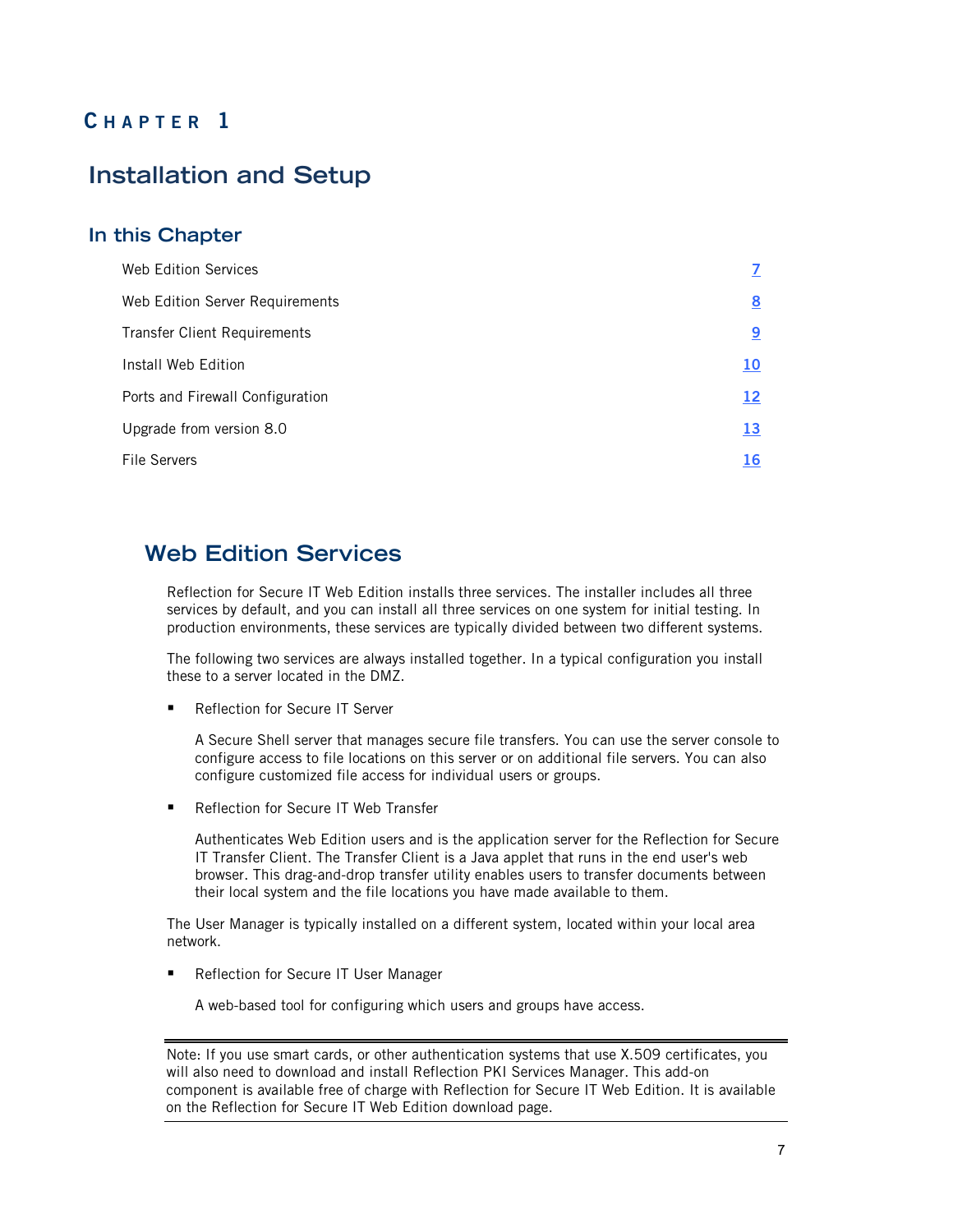### <span id="page-7-0"></span>**Web Edition Server Requirements**

Reflection for Secure IT Web Edition is supported on the following platforms

- Windows Server 2012 (x64)
- Windows Server 2008 R2 (x64)
- Windows Server 2008 (x86, x64)
- **UMWare vSphere Hypervisor (ESXi) running supported platforms**

The User Manager is a web-based application. It has been tested on the following web browsers. JavaScript and cookies must be enabled.

- Microsoft Internet Explorer (version 8 or later, Windows only)
- **Mozilla Firefox (version 12 or later)**
- Google Chrome (version 26 or later)
- **Apple Safari (version 6.0 or later, Mac only)**

If your client users will authenticate using X.509 certificates, you need to install and configure Reflection PKI Services Manager, which is available at no additional charge from the Reflection for Secure IT Web Edition download page. If you are already running an earlier version of PKI Services Manager, you may need to upgrade your version to support Reflection for Secure IT Web Edition.

Reflection PKI Services Manager version 1.2 SP2 or later

Note: For additional recommendations to help ensure a secure environment, see Security Recommendations for the Web Edition Server (page **[65](#page-64-1)**).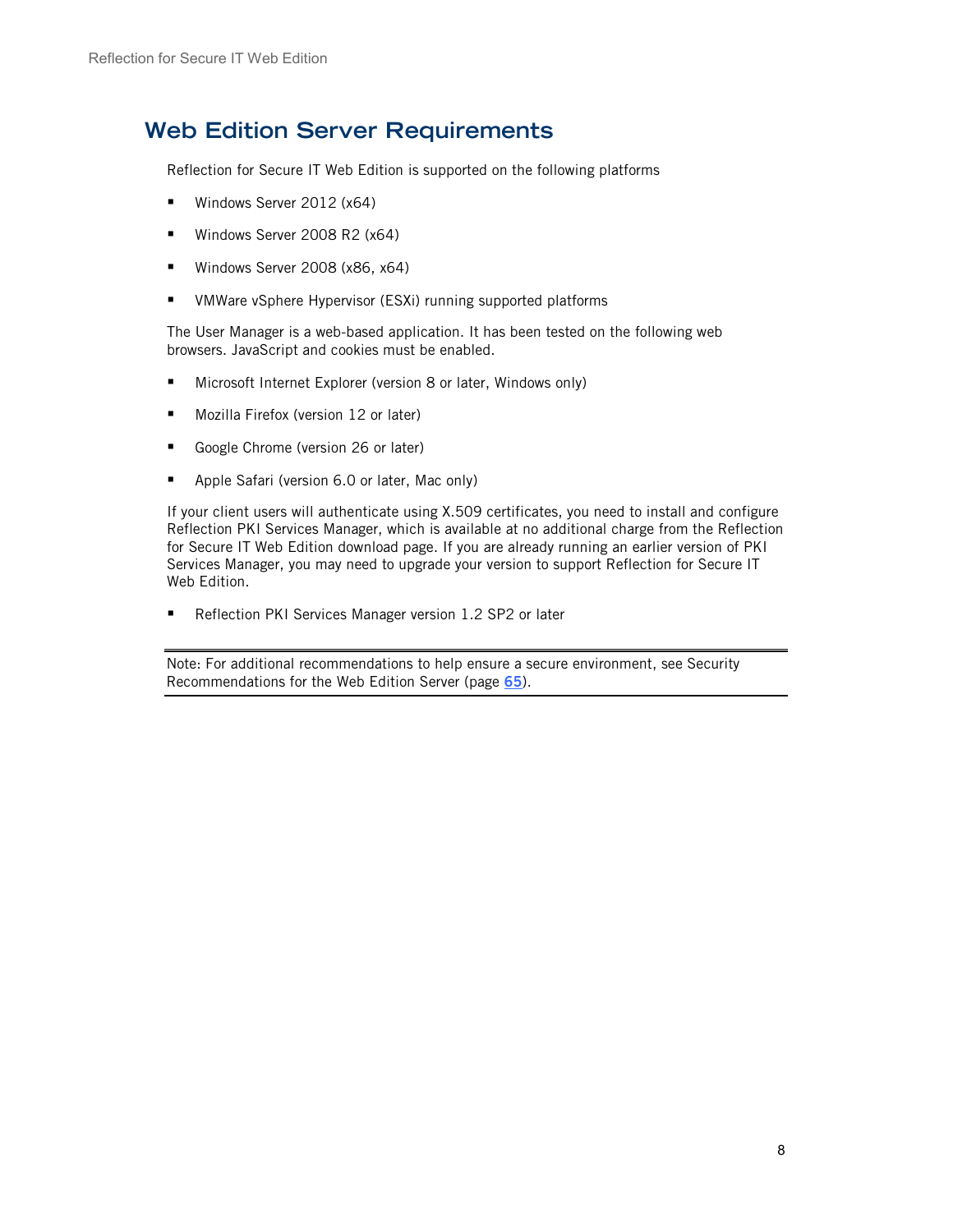## <span id="page-8-0"></span>**Transfer Client Requirements**

Note: This guide describes how to manage transfers from user workstations using the Reflection for Secure IT Web Edition Transfer Client, but using this client is not a requirement. Web Edition users can also transfer files to and from the Reflection for Secure IT Web Edition server using any Reflection for Secure IT Secure Shell client or other Secure Shell (SSH) client.

The Reflection for Secure IT Web Edition Transfer Client is a Java applet that runs in a web browser. Client workstations must meet these requirements.

Users must be running one of the following supported browsers. JavaScript and cookies must be enabled.

**Microsoft Internet Explorer (version 8 or later, Windows only)** 

Note: To connect to the Transfer Client using Internet Explorer running on Windows Server, disable Internet Explorer enhanced security (IE ESC) for administrators and users.

- **Mozilla Firefox (version 12 or later)**
- Google Chrome (version 26 or later)
- **Apple Safari (version 6.0 or later, Mac only)**

Java must be installed.

 Users who don't have Java installed will see a message with information about how to download Java when they first try to connect. Java is available free of charge from the Oracle website:

http://java.com/en/download/

By default, the Transfer Client requires Java version 7 Update 21 or later.

Note: Apple systems running Mac OS X 10.6 and below come with Java pre-installed, and only support updates to Java version 6 (1.6.0\_*nn*). To support users running on these systems, you need to modify the minimum required Java version, which is specified in the Web Transfer Server properties file (page **[44](#page-43-0)**). On systems running Mac OS X 10.7 (Lion) and above, Java is not pre-installed and users can get the latest Java 7 from the Oracle website.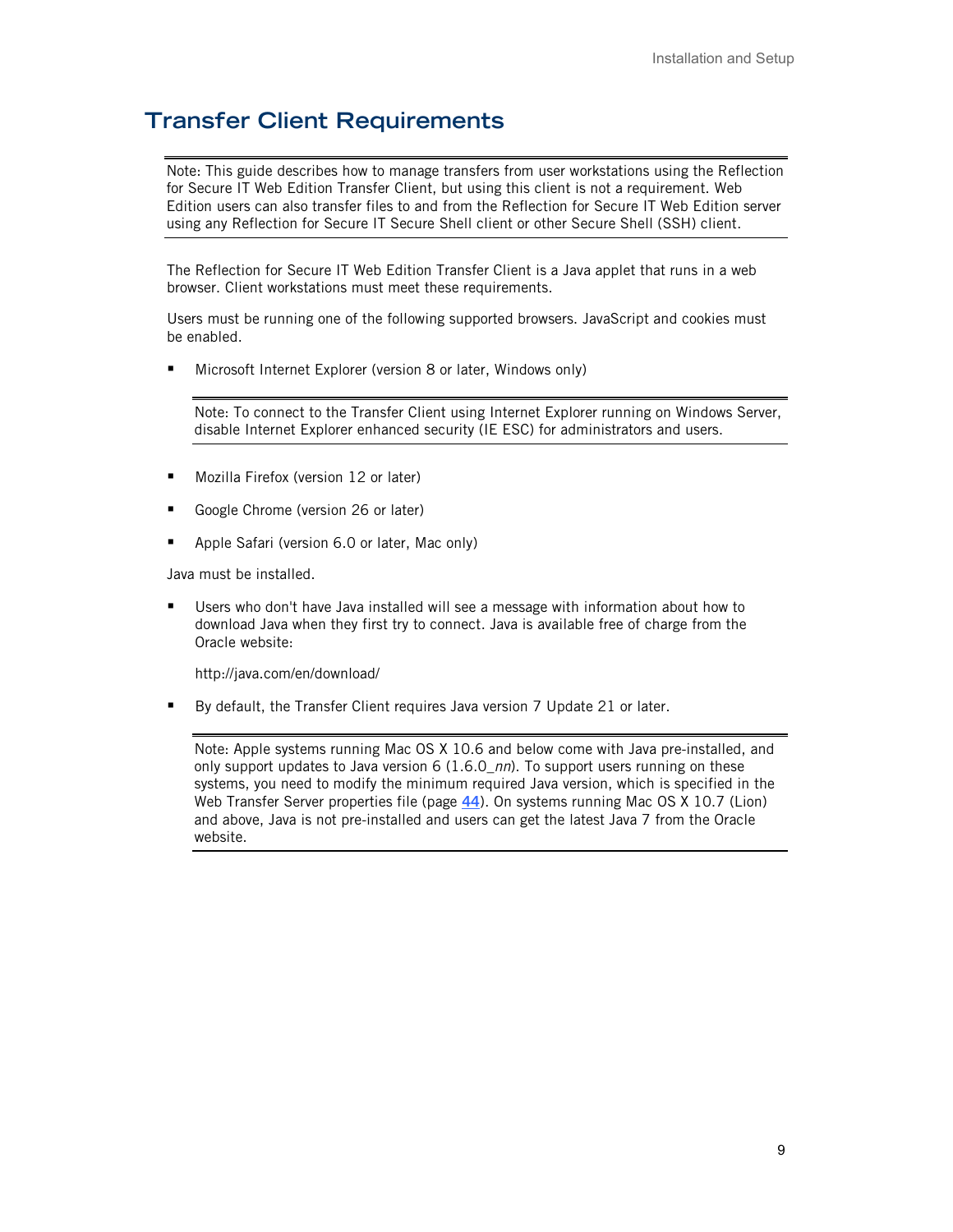## <span id="page-9-0"></span>**Install Web Edition**

Before you install Reflection for Secure IT Web Edition, review the configuration options described in the Introduction (page **[5](#page-4-0)**).

- For the simplest configuration, you can install all services on a single system.
- For a distributed configuration, you'll need to run the installer twice: once to configure the Web Edition server (running the Secure Shell Server and the Web Transfer Server), and again to install the User Manager on a system behind your firewall.

Note: If you configure a distributed system, install the same version (and build) on all systems.

#### **To install Reflection for Secure IT Web Edition from the download site**

- 1 Log in to Windows with an Administrator account.
- 2 Click the download link and run the download program. Select a location for the installer files and click **OK**.

The files are extracted to the specified location, and the Attachmate Setup program starts.

3 On the **Feature Selection** tab, select the features you want to install. All features are installed by default. To remove a feature, click the icon next to the feature name and select **Feature will be unavailable**.

| System you are setting up       | <b>Features to install</b>                   |
|---------------------------------|----------------------------------------------|
| All services on a single system | Install all features (the default).          |
| Web Edition server              | Install Secure Shell Server and Web Transfer |
| User Manager                    | Install User Manager.                        |

4 (Optional) To personalize the installation, click the **User Information** tab and enter the name, organization, and Volume Purchase Agreement (VPA) number (if you have a VPA).

Note: VPA numbers are used by customer support to expedite service requests.

- 5 (Optional) To change the default installation folder, click the **File Location** tab.
- 6 Click **Install Now**.

The installer will install required prerequisites and then continue automatically to install the features you selected.

7 After the installation is complete you'll be prompted to restart Windows.

Note: The restart is required to complete the installation of the Reflection for Secure IT Secure Shell server. A restart also starts all installed services.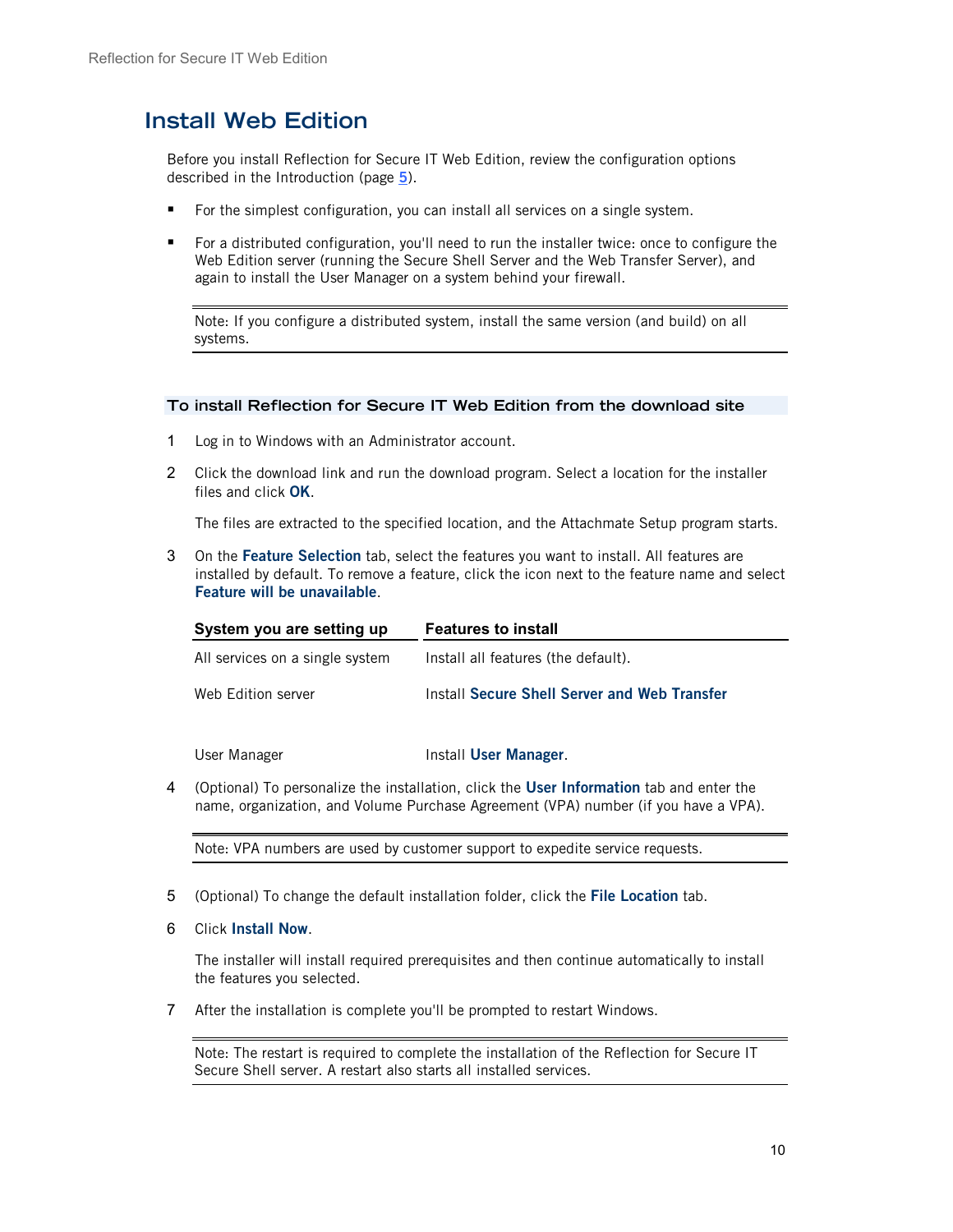#### **To confirm that the installed services are running**

- 1 Open the Windows Services console (**Start** > **All Programs** > **Administrative Tools** > **Services**).
- 2 Confirm that the services you installed are running. (The services are not started by the installer, but are started automatically when you restart Windows.)

Installed with the **Secure Shell Server and Web Transfer** feature:

- Attachmate Reflection for Secure IT Server
- Attachmate Reflection for Secure IT Web Transfer

Installed with the **User Manager** feature

• Attachmate Reflection for Secure IT User Manager

Note: After the Windows services have started, it may take several seconds before the web sites provided by these services are accessible.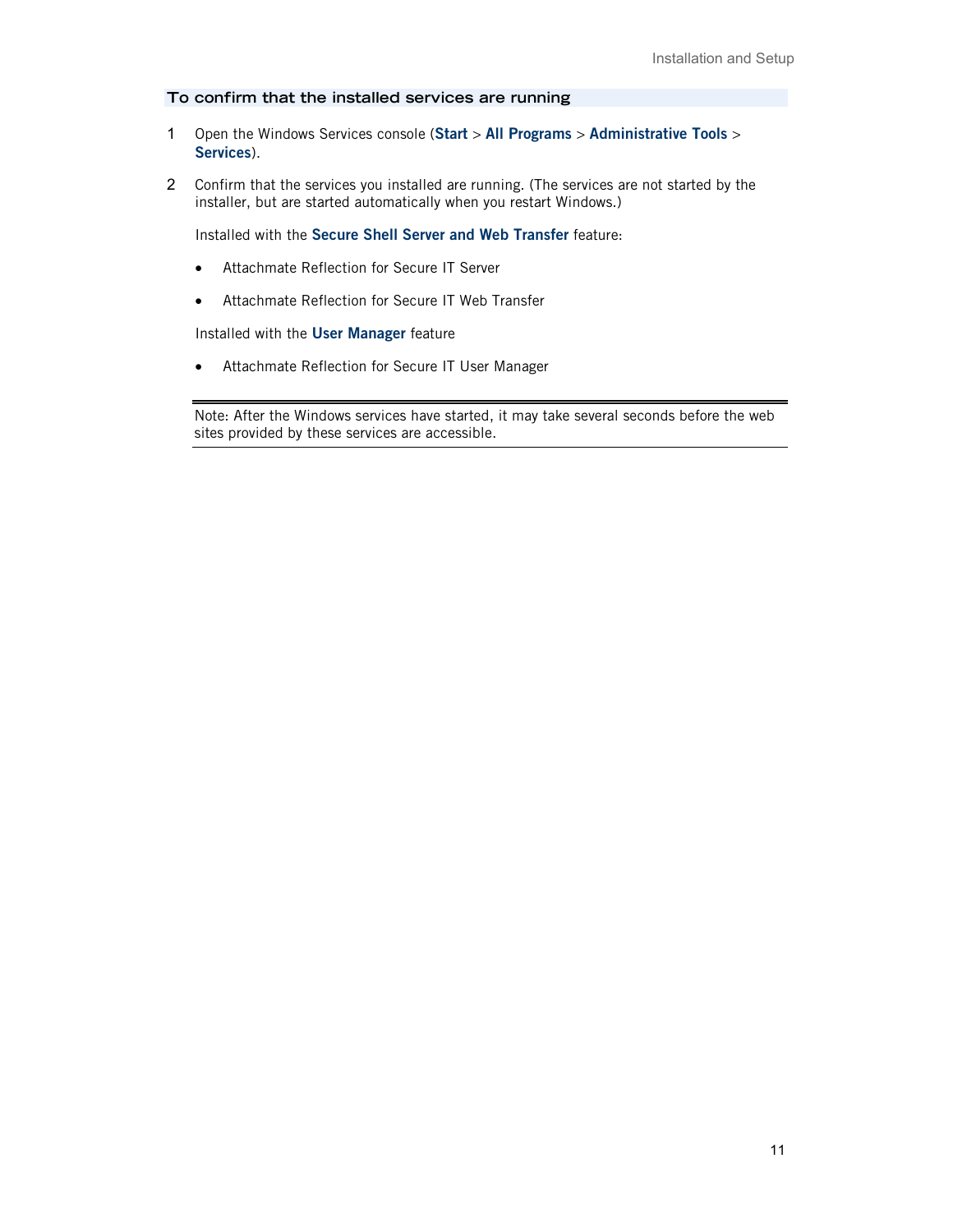## <span id="page-11-0"></span>**Ports and Firewall Configuration**

The following default ports are used in a distributed Reflection for Secure IT Web Edition configuration. The Web Edition server, which is typically installed in the DMZ, runs two services: the Reflection for Secure IT Server and the Reflection for Secure IT Web Transfer Server. These two services are always installed on the same system. The User Manager can be installed separately. Installing it behind a second firewall helps protect the user data stored on this system.

| Port | Connection(s)                                                                                                                                                                 |
|------|-------------------------------------------------------------------------------------------------------------------------------------------------------------------------------|
| 22   | Secure Shell connections from external clients to the Reflection for Secure IT Server.                                                                                        |
|      | Secure Shell connections to remote SFTP servers in your configuration.                                                                                                        |
| 9492 | HTTPS connections from external clients to the Reflection for Secure IT Web Transfer Server.                                                                                  |
| 9190 | From the Web Edition server to User Manager.                                                                                                                                  |
| 9490 | (optional) From the Web Edition server to User Manager. (Required if you want to launch User Manager<br>from the Reflection for Secure IT Server console running in the DMZ.) |

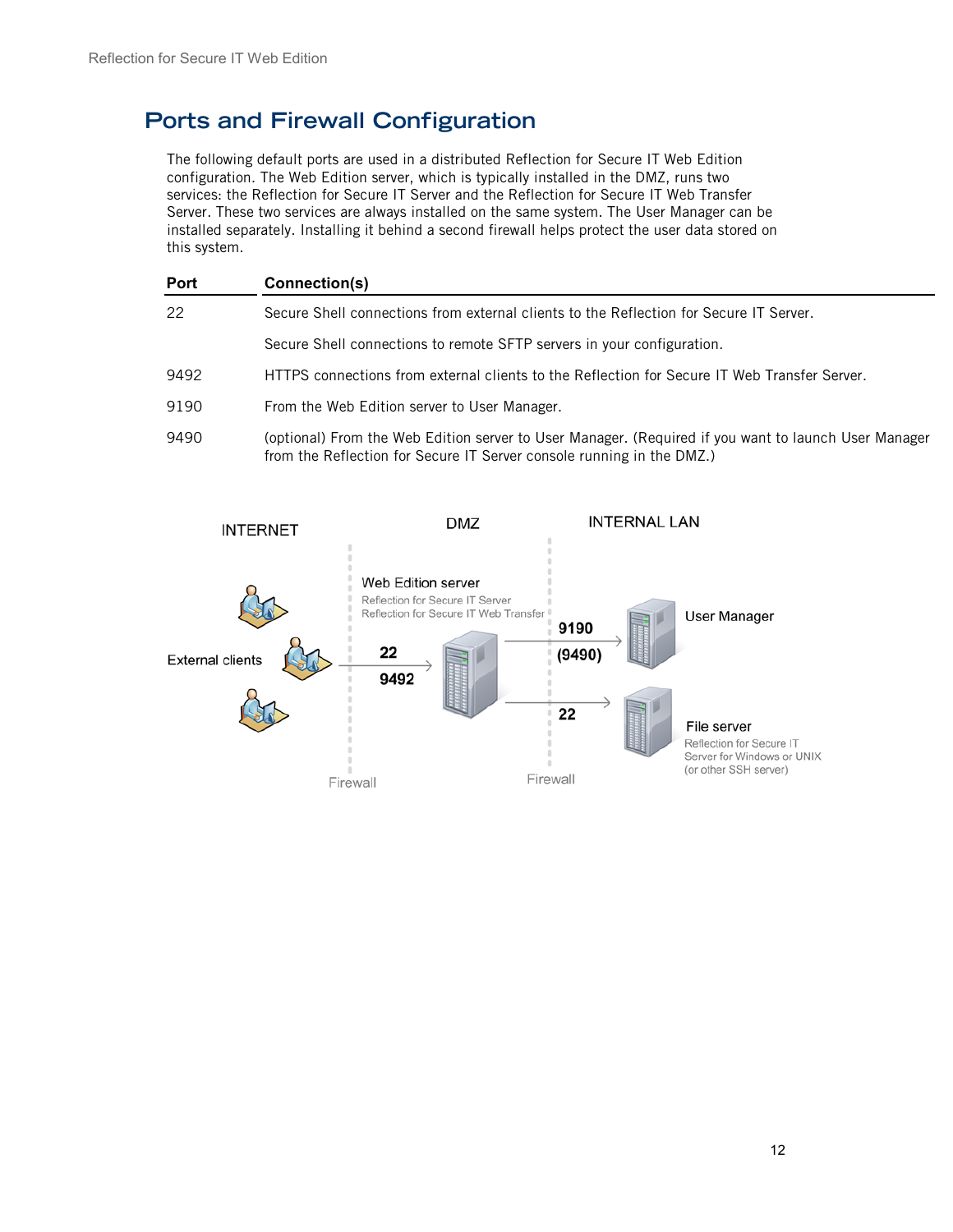### <span id="page-12-0"></span>**Upgrade from version 8.0**

In Reflection for Secure IT Web Edition version 8.0, all three services were always installed on the same system. If you are upgrading from version 8.0, you can continue to run all services on the same system, or you can migrate to a distributed configuration (page **[14](#page-13-0)**).

#### **To upgrade all services on one system**

- 1 Log in as Administrator on your 8.0 server.
- 2 Install 8.1 over 8.0.
	- a) Install all features (the default).
	- b) Restart Windows after the 8.1 install is complete.
- 3 Move or copy any existing user files from the 8.0 folder structure to the 8.1 structure:

```
From: <user profile>\ReflectionExternalUsers\Reflection.VirtualDirectory\
```
**To:** <user profile>\ReflectionWebEdition\Reflection\

For example, if myuser is the name of your "run as" user, you could open a Command window and enter the following two commands :

mkdir C:\users\myuser\ReflectionWebEdition

```
move C:\users\myuser\ReflectionExternalUsers\Reflection.VirtualDirectory 
C:\users\myuser\ReflectionWebEdition\Reflection
```
- 4 If you replaced the 8.0 Web Server self-signed certificate with a CA-signed certificate, or made any other changes to the Web Server container.properties file, you need to migrate your customizations as follows:
	- a) Move or copy your server certificates

**From:** *<install path>*\WebServer\etc\

**To:** *<install path>*\WebTransfer\etc\

- b) Edit the version 8.1 properties file (WebTransfer\conf\container.properties) to include any modifications you made in the 8.0 file (WebServer\conf\container.properties)
- 5 Update the connection between the Reflection for Secure IT Server and the Web Transfer Server as follows:
	- a) Start the Reflection for Secure IT Server console. (**Start** > **All Programs** > **Attachmate Reflection** > **Reflection SSH Server Configuration**.)
	- b) Click **Activate and verify**. (You'll be prompted to restart the Web Transfer Server; this restart will complete any changes you made to the container.properties file as well as completing the authentication update between the servers.)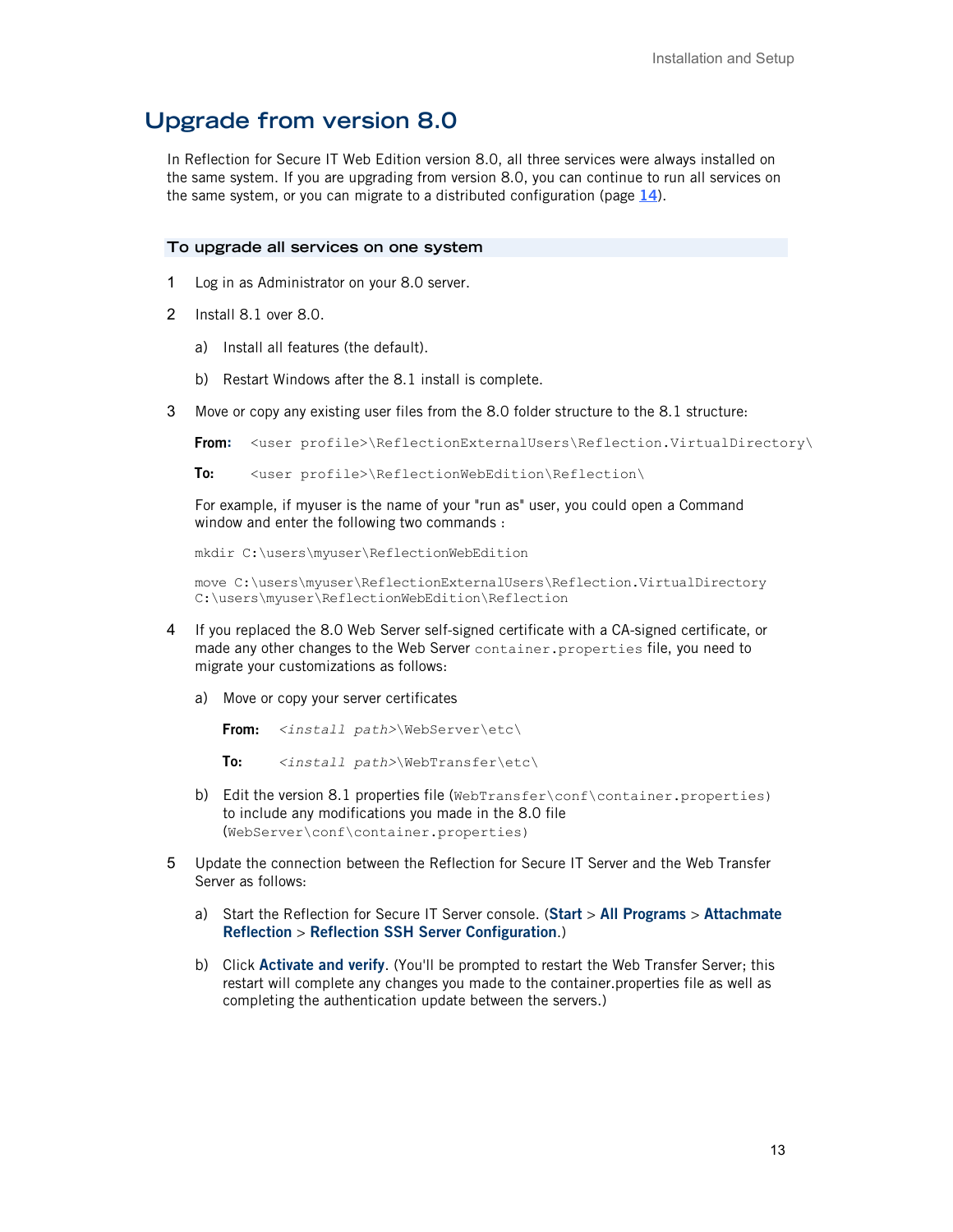### <span id="page-13-0"></span>**Migrating to a distributed configuration**

Use this procedure to continue to run the Reflection for Secure IT Server and the Web Transfer Server on your original system (typically in the DMZ) and install User Manager on a different system (typically one located in your internal network). See the Introduction (page **[5](#page-4-0)**) for a diagram of this configuration.

#### **Upgrade Reflection for Secure IT Server and the Web Transfer Server on the 8.0 system**

- 1 Log in as Administrator on your 8.0 server.
- 2 Run the 8.1 installer.
	- a) On the **Feature Selection** tab, leave "Secure Shell Server and Web Transfer" selected.
	- b) For "User Manager" choose "Feature will be unavailable."
	- c) Restart Windows after the 8.1 install is complete.
- 3 Move or copy any existing user files from the 8.0 folder structure to the 8.1 structure:

```
From: <user profile>\ReflectionExternalUsers\Reflection.VirtualDirectory\
```
**To:** <user profile>\ReflectionWebEdition\Reflection\

For example, if myuser is the name of your "run as" user, you could open a Command window and enter the following two commands :

mkdir C:\users\myuser\ReflectionWebEdition

move C:\users\myuser\ReflectionExternalUsers\Reflection.VirtualDirectory C:\users\myuser\ReflectionWebEdition\Reflection

- 4 If you replaced the 8.0 Web Server self-signed certificate with a CA-signed certificate, or made any other changes to the Web Server container.properties file, you need to migrate your customizations as follows:
	- a) Move or copy your server certificates

**From:** *<install path>*\WebServer\etc\

**To:** *<install path>*\WebTransfer\etc\

b) Edit the version 8.1 properties file (WebTransfer\conf\container.properties) to include any modifications you made in the 8.0 file (WebServer\conf\container.properties)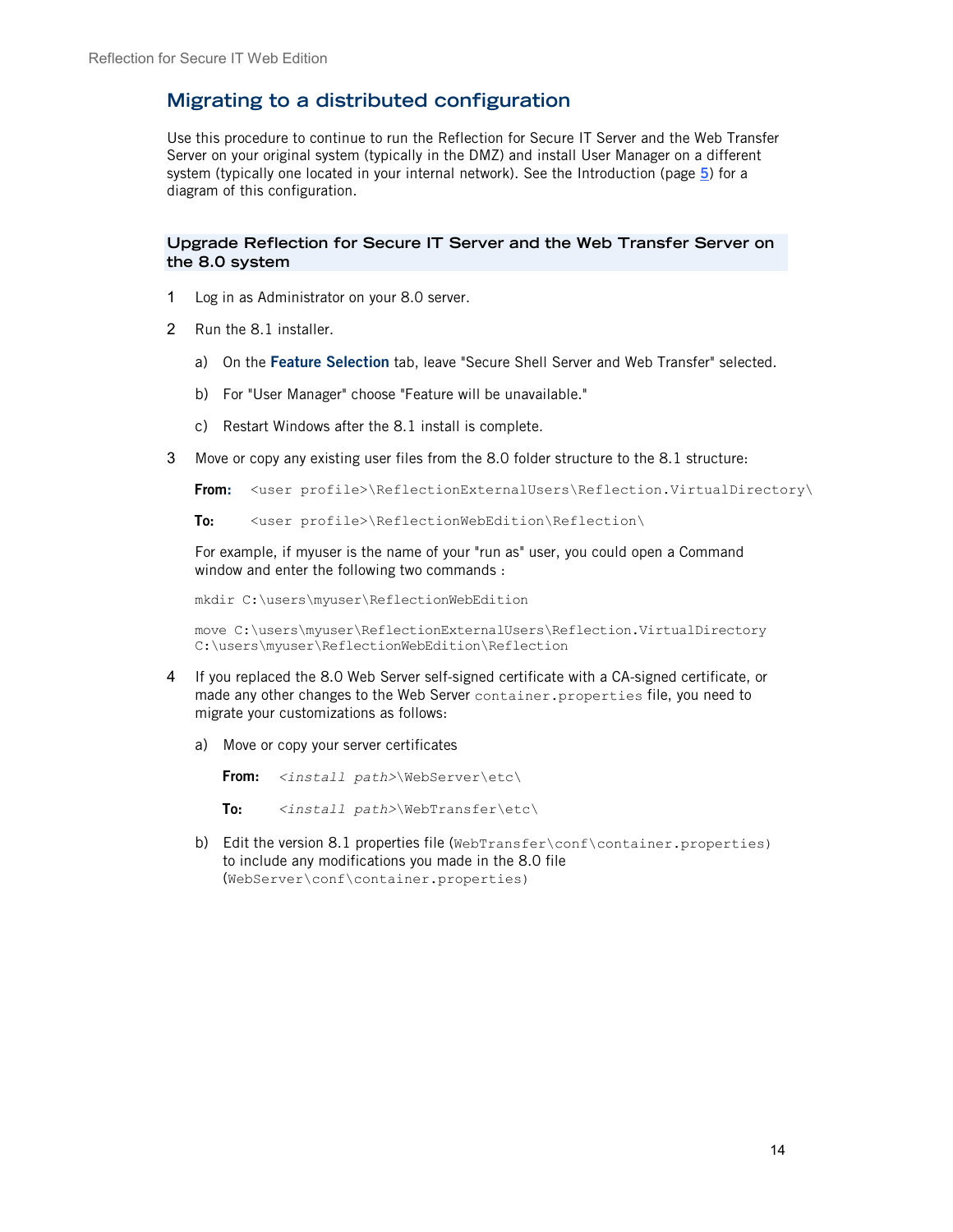#### **Install the 8.1 User Manager on a different system**

- 1 Log in as Administrator.
- 2 Run the 8.1 installer.
	- a) On the **Feature Selection** tab, leave "User Manager" selected.
	- b) For "Secure Shell Server and Web Transfer" choose "Feature will be unavailable."
	- c) Don't restart Windows after the 8.1 install. (If you already accepted the default to restart Windows after the install, stop the Reflection for Secure IT User Manager service.)
- 3 Copy the User Manager data files and folders from the following locations on the 8.0 system to the 8.1 system. (If you restarted Windows, there will be default content in these locations that was created when the service started. Overwrite this default content.)

```
<install path>\UserManager\services\directory\data\
<install path>\UserManager\services\peermgmt\data\
<install path>\UserManager\etc\
```
- 4 (Optional) If you used a CA-signed server certificate for User Manager on your prior system, you will need to replace the default server certificate (page **[47](#page-46-0)**) with a new certificate for your new host.
- 5 Start the Reflection for Secure IT User Manager service. (When you install only this service, a Windows restart is not required.)

#### **Configure the Reflection for Secure IT Server to connect to the new User Manager host**

- 1 Start the Reflection for Secure IT console (**Start** > **All Programs** > **Attachmate Reflection** > **Reflection SSH Server Configuration**.)
- 2 Open the required User Manager ports (page **[12](#page-11-0)**) in your firewall.
- 3 On the **Web Edition Users** pane, change **User Manager host** to point to your new host.
- 4 Save your settings.
- 5 Click **Activate and verify**.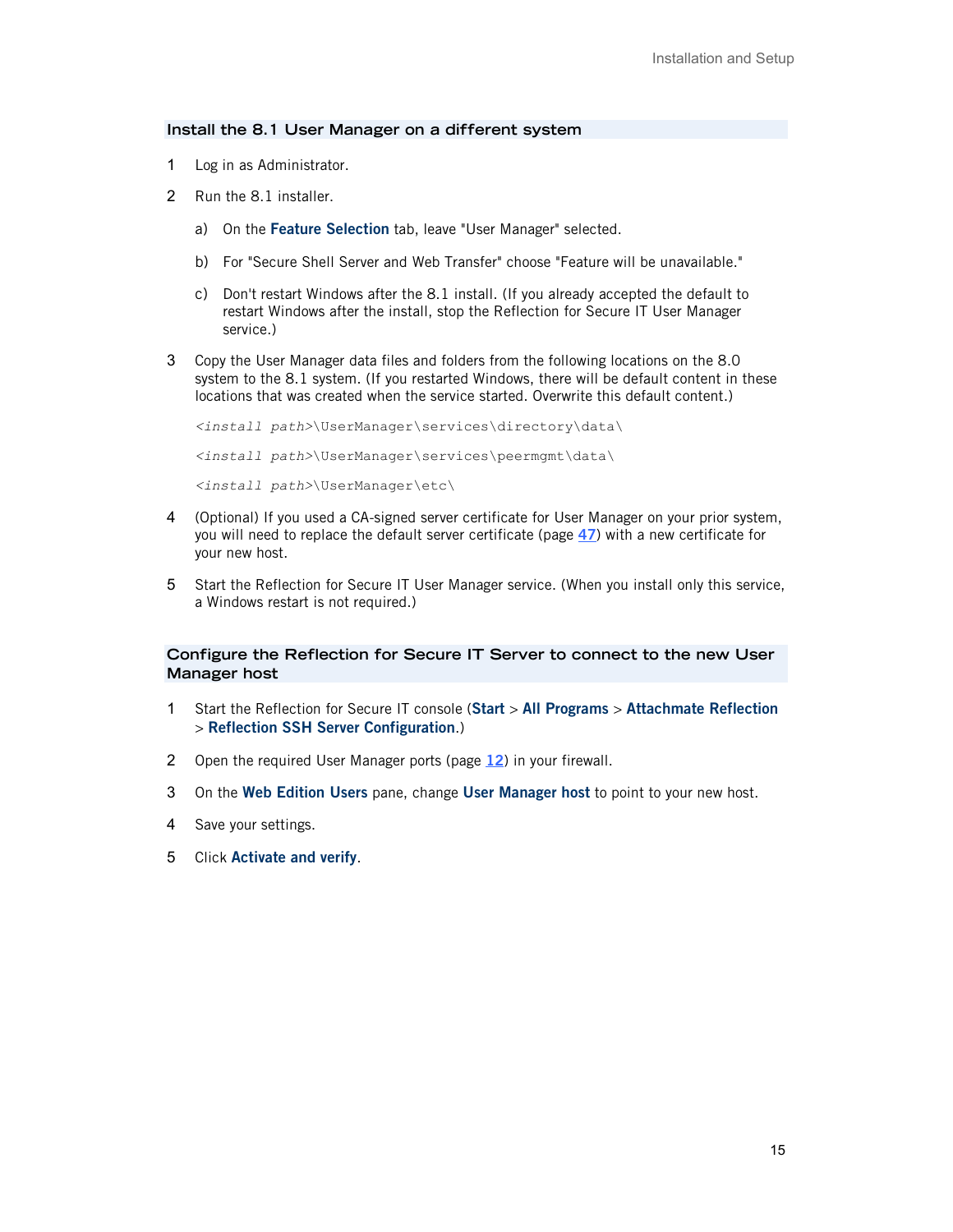## <span id="page-15-0"></span>**File Servers**

You can configure one or more additional computers to act as the repository for uploaded and/or downloaded files. In the simplest configuration, you can upload and download files to and from your Web Edition server. However, in most cases you will use one or more additional file servers located behind your firewall. For a diagram showing a typical distributed configuration, see the Introduction (page **[5](#page-4-0)**).

Your file servers can be:

- Any servers available as network shares from the Reflection for Secure IT Server.
- Any system running a Secure Shell (SSH) server that includes an SFTP server.

For configuration details, see Configure Web Edition to Act as a Gateway (page **[21](#page-20-0)**).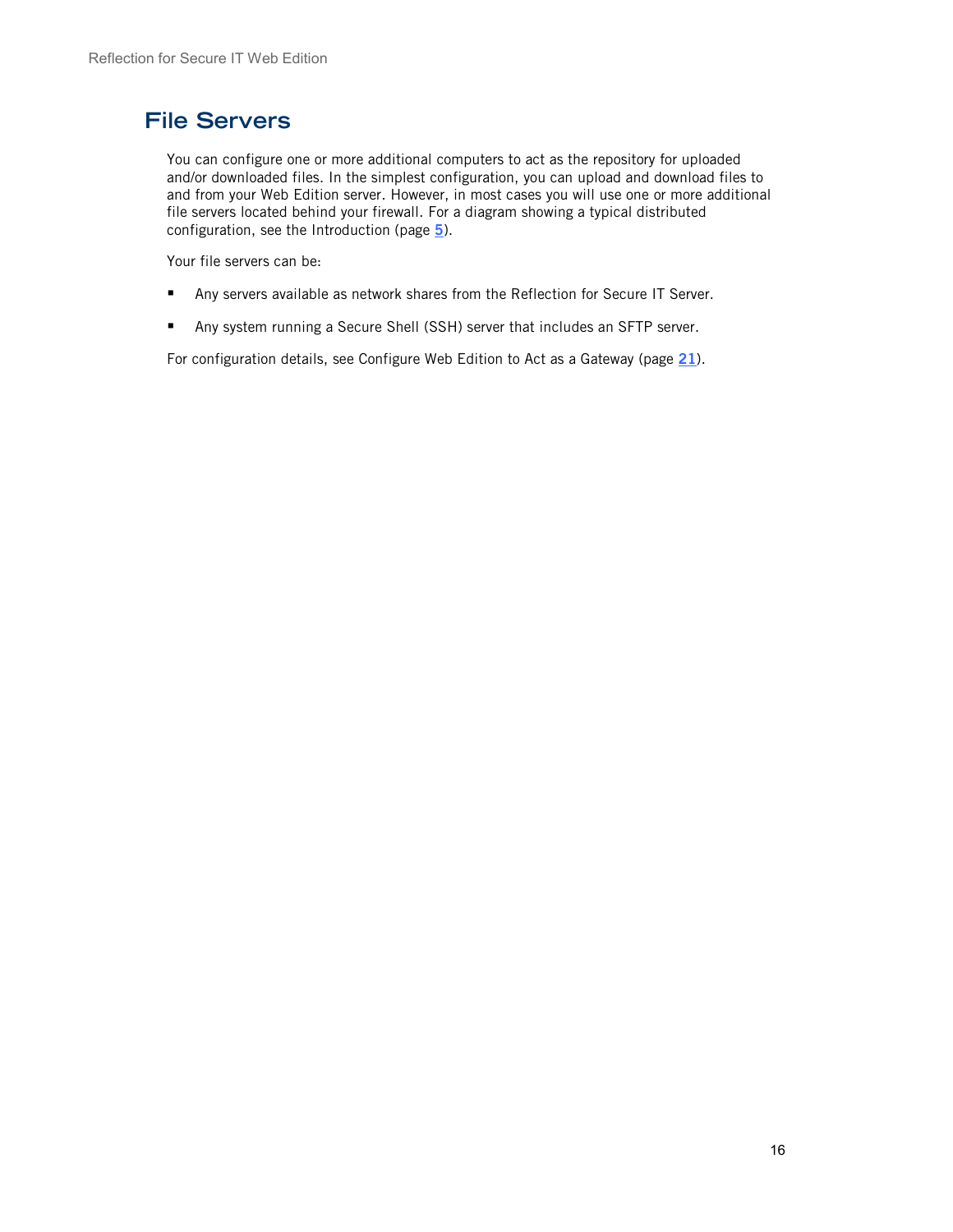### **C HAPTER 2**

## <span id="page-16-0"></span>**Getting Started**

### **In this Chapter**

| Launch User Manager and Add a Test User                               |    |
|-----------------------------------------------------------------------|----|
| Enable Web Edition User Access on the Reflection for Secure IT Server | 18 |
| Transfer Files to the Web Edition Server                              | 19 |
| Configure Web Edition to Act as a Gateway                             | 21 |
| Transfer Files to the Back End File Server                            | 23 |
| Set Transfer Permissions for a User Group                             | 24 |

In the procedures that follow, you'll create a sample user and perform test transfers using this user account.

#### **Before you begin**

**Install Reflection for Secure IT Web Edition and confirm that the services are running** (page **[10](#page-9-0)**). For initial testing, you can install all services on one system, or set up a distributed configuration. See the Introduction (page **[5](#page-4-0)**) for diagrams of these options.

### <span id="page-16-1"></span>**Launch User Manager and Add a Test User**

In this procedure, you'll launch the Reflection for Secure IT Web Edition User Manager and add a test user.

#### **To launch the User Manager**

1 Start User Manager using either of the following methods:

If you are logged into the Windows system that is running User Manager, you can start User Manager from the Windows Start Menu (**Start** > **All Programs** > **Attachmate Reflection** > **Web Edition User Manager**).

-or-

From a web browser enter the following URL replacing <user\_manager\_host> with the name or IP address of the host running the User Manager service.

```
https://<user_manager_host>:9490
```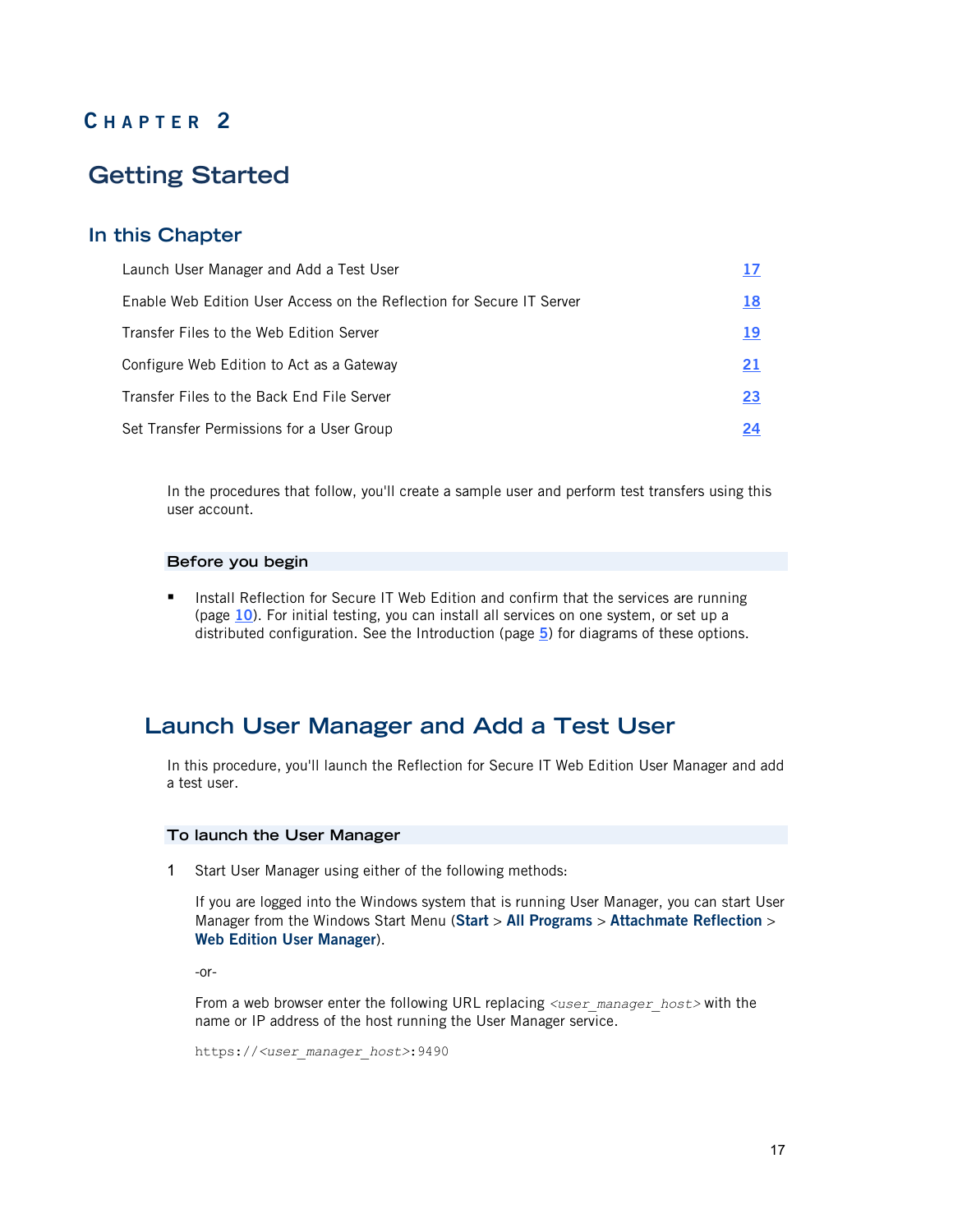Note: The User Manager runs in your default browser and you will see a certificate warning message before you see the login page. This warning shows up because the User Manager installs with a self-signed security certificate that is unknown to your browser. For initial testing purposes, you can ignore this warning and proceed with the connection (Internet Explorer or Chrome) or add an exception (Firefox). For more information, see Server Certificate Management (page **[46](#page-45-0)**).

2 For your initial login enter the following credentials.

**Username:** admin

**Password:** secret

3 Immediately after your first log in, you'll be prompted to change the password for the admin account. Enter the current and new password and click **Submit**.

Once you are successfully logged in, you should see the **Users** page. The initial view shows a single user - the admin account you used to log in.

#### **To add a test user**

- 1 From the **Users** page, click **New**.
- 2 On the **New User** page:
	- Specify easy-to-remember values for UserID and password (or example test1/test1). You'll use these credentials for your test transfers.
	- Enter sample values for first name, last name and email address; these are required fields.
	- Leave group membership unchanged for this test user; group configuration is optional.
- 3 Click **Save**.

You'll be returned to the **Users** page and should see your new user added to the list.

## <span id="page-17-0"></span>**Enable Web Edition User Access on the Reflection for Secure IT Server**

To support file exchange using the Web Edition Transfer Client, you must configure the Reflection for Secure IT Server to allow access by Web Edition users.

#### **Before you begin**

 Select a Windows user account with rights to log on to the Web Edition server (the computer on which you installed the Secure Shell Server and Web Transfer feature). This account will act as the "run as" account for Web Edition users. Web Edition users will run using the privileges of this user account. You'll need to know the username and password for this account.

Note: To limit the access provided to Web Edition users, select a user account that is not a member of the Administrators group on this computer.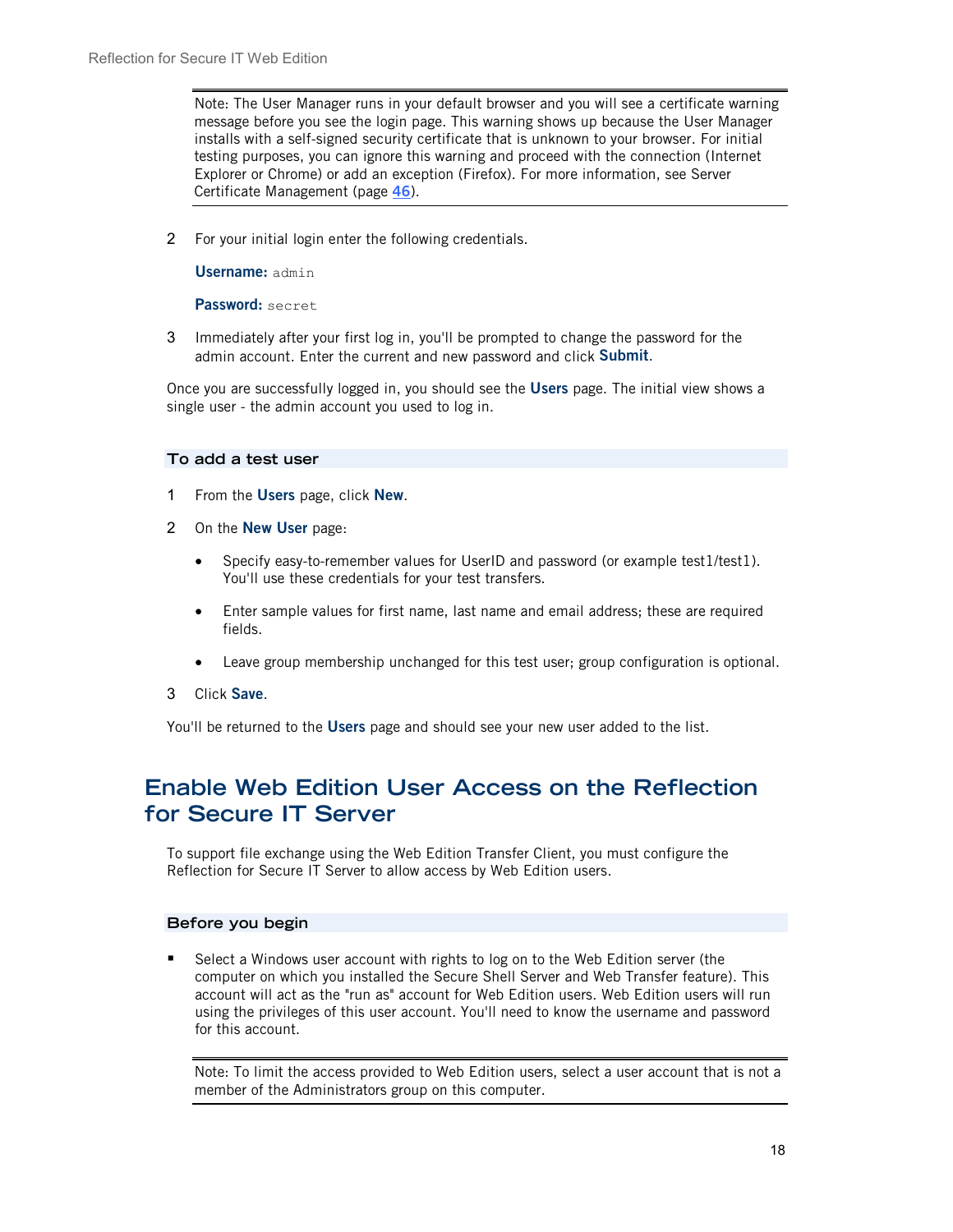#### **To enable access by Web Edition users**

- 1 On the Web Edition server, start the Reflection for Secure IT Server console. (**Start** > **All Programs** > **Attachmate Reflection** > **Reflection SSH Server Configuration**.)
- 2 On left panel of the **Configuration** tab, click **Web Edition Users**.
- 3 Enable **Allow access to Web Edition users**.
- 4 Leave **Restrict Web Edition users to file transfer sessions** enabled. This setting helps ensure the security of your server. Disabling it creates a risk that a knowledgeable Web Edition user might use a terminal session to gain access to directories that you have not made accessible to SFTP users. Leaving this setting enabled is particularly important if your Web Edition user account has administrative privileges.
- 5 For **User Manager host**, enter the name or IP address of the computer on which you installed the Reflection for Secure IT User Manager. If all Web Edition services are installed on the same computer, you can leave the default (localhost). Leave the default port value (9190). User Manager is configured by default to listen on this port.
- 6 Click **Select account**. Click **Add** and enter the user name and password for the user under whose account Web Edition users will run. Click **Test** to confirm these credentials, then click **OK** to save this user account to the credential cache.
- 7 In the **Select Account** dialog box, select the user account you just added and click **OK** to set this as the "run as" account for Web Edition users.
- 8 Save your settings (**File** > **Save Settings**).
- 9 Click **Activate and verify**. This triggers actions that ensure that the Reflection for Secure IT Server can establish a secure connection with the User Manager server. A dialog box display provides information about these steps. You will be prompted to accept the certificate presented by the User Manager server and to restart the Web Transfer service.
- 10 (Recommended) To help ensure security on this system, disable port forwarding for all users. On the left panel of the **Configuration** tab, click **Permissions**. Under **Tunneling**, clear the two port forwarding options.

### <span id="page-18-0"></span>**Transfer Files to the Web Edition Server**

The two test transfers described below save the transferred file to the Web Edition server.

#### **Before you begin**

- Enable Web Edition user access on the Reflection for Secure IT Server (page [18](#page-17-0)).
- Add a test user to the User Manager directory. (page **[17](#page-16-1)**) You'll need to know this user's UserID and password.

The first procedure transfers a document from one file location on the Web Edition server to another location on the same computer. This test scenario helps confirm that your setup is correct.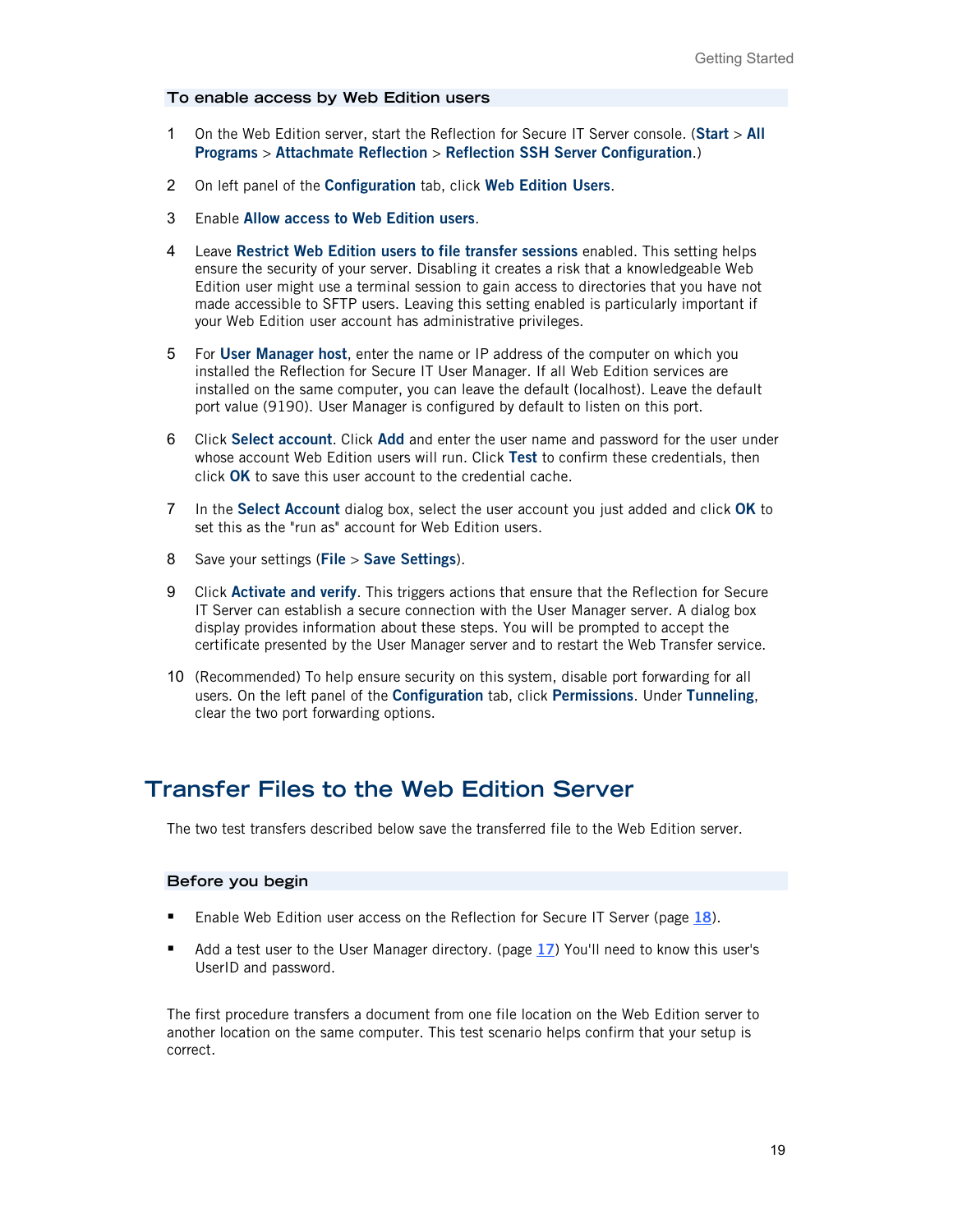#### **To test a transfer on the Web Edition server**

1 On the Web Edition server (the computer on which you installed the Secure Shell Server and Web Transfer feature), start the Transfer Client. (**Start** > **All Programs** > **Attachmate Reflection** > **Web Edition Transfer Client**.)

Note: The Transfer Client runs in your default browser and you will see a certificate warning message before you see the login page. This warning shows up because the Web Transfer server installs with a self-signed security certificate that is unknown to your browser. For initial testing purposes, you can ignore this warning and subsequent warnings. Before you deploy to actual users, you will need to install a certificate from a well-known Certificate Authority (CA). Once you've configured the Reflection for Secure IT Web Transfer server to use the CA-signed certificate, users will be able to log in without seeing certificate warnings. For more information, see Server Certificate Management (page **[46](#page-45-0)**).

2 Log in using the user ID and password of your test user.

You'll see two additional messages: a certificate warning followed by a Java query. Both messages include an option to trust content from this publisher, and, if you select this option, the messages won't appear again. (The certificate warning won't appear at all once you've configured the server to use a CA-signed certificate.)

- 3 The Transfer Client opens and connects to the running Reflection for Secure IT Server. Check to confirm that the status line in the lower left corner says "Connected to server."
- 4 On the left side of the client, under **Local files**, browse to locate a document for a test transfer and drag this file to **Server files**. After the transfer is complete, you should see the transferred file in the **Server files** list.

#### **To locate the uploaded file on the Web Edition server**

**Find the file you just transferred on the Web Edition server in the following location:** 

```
C:\Users\<run_as_user>\ReflectionWebEdition\Reflection\<web_edition_us
er>
```
Where  $\langle run\ as\ users\rangle$  is the user account you selected for Web Edition users to run under and *<web edition user>* is the userID of the test user you created in User Manager.

The next transfer tests your ability to connect to the Transfer Client from a second computer and transfer a file from that computer to the Web Edition server. This test scenario confirms that your setup supports transfers from an external user's workstation.

User workstation

Web Edition server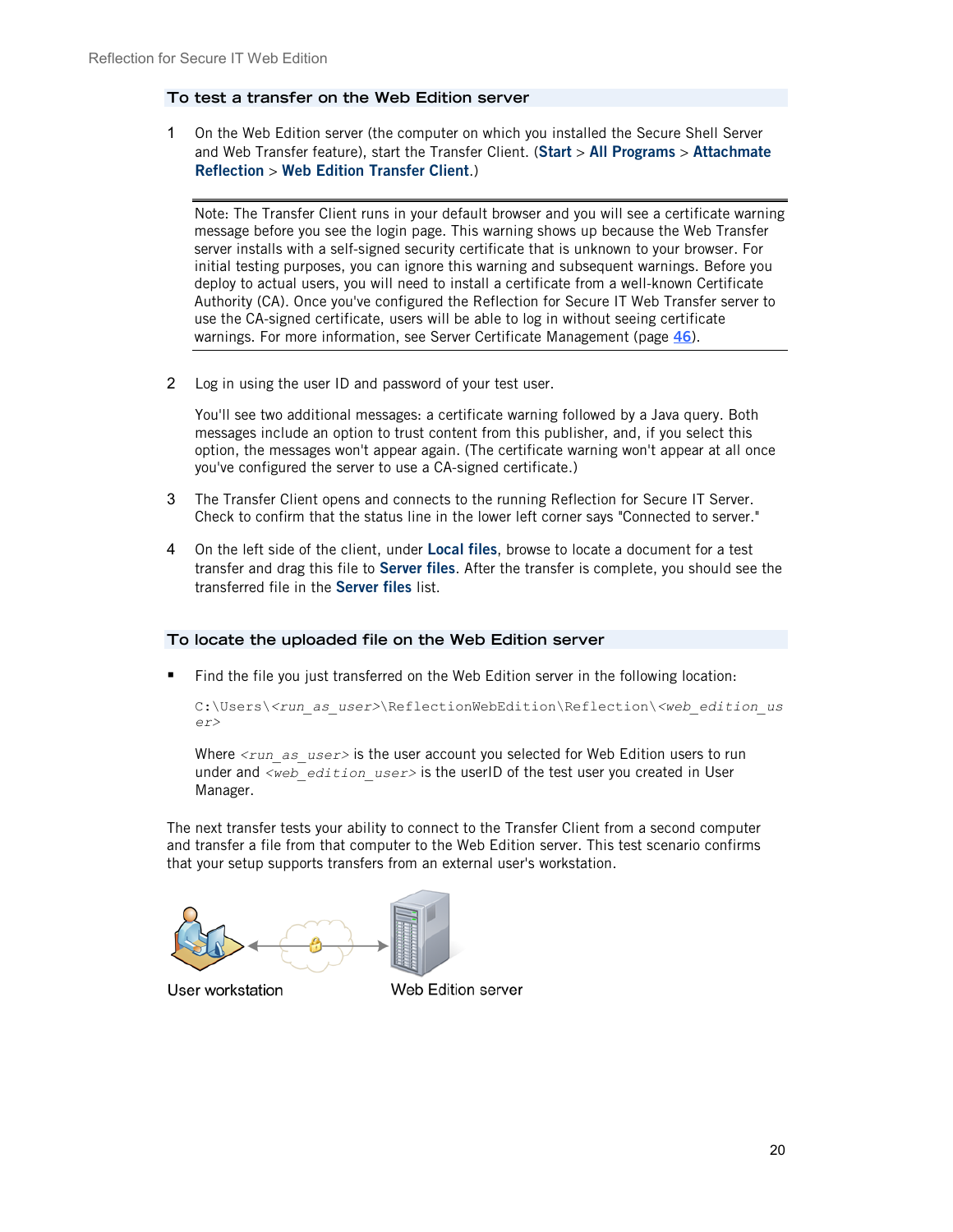#### **To test a transfer from a second computer to the Web Edition server**

- 1 To test a transfer from a user workstation, open a browser on a second computer.
- 2 Enter the following URL, replacing *<web\_edition\_host>* with the name or IP address of your Web Edition server. (This URL connects to the running Web Transfer Server).

https://*<web\_edition\_host>*:9492

3 Log in using the test user credentials and try a test transfer.

### <span id="page-20-0"></span>**Configure Web Edition to Act as a Gateway**

In this procedure, you'll configure the Web Edition server (the computer on which you installed the Secure Shell Server and Web Transfer feature) to act as a gateway. This enables transfers to go between the user workstation and a back end file server. Two procedures are given below.

- Use the first procedure if the file server is available as a network share from the system running the Reflection for Secure IT Server.
- Use the second procedure if the file server is an SFTP server. This might be a Windows system running Reflection for Secure IT Server for Window or a UNIX system running Reflection for Secure IT Server for UNIX.

#### **Configure the Reflection for Secure IT Server to connect to a network share**

- 1 On the Web Edition server, start the Reflection for Secure IT Server console. (**Start** > **All Programs** > **Attachmate Reflection** > **Reflection SSH Server Configuration**.)
- 2 From the **Configuration** tab, click **SFTP Directories** in the left panel, then click **Add**.
- 3 Enter a **Virtual directory** name (for example Test). This is the directory name that users will see when they run the Transfer Client.
- 4 For **Local or UNC directory**, enter a UNC path that includes a server name and share. For example:

\\server\share\public

- 5 Click **OK**.
- 6 In the **SFTP Directories** pane:
	- Set the **User login directory** to the virtual directory you just created, for example /Test. You'll see a warning message about changing the user key directory. Because Web Edition users do not use public key authentication, this is not a concern and you can click **Yes** to proceed.
	- Disable the default Home directory by clearing the Allow checkbox.
- 7 Save your settings (**File** > **Save Settings**).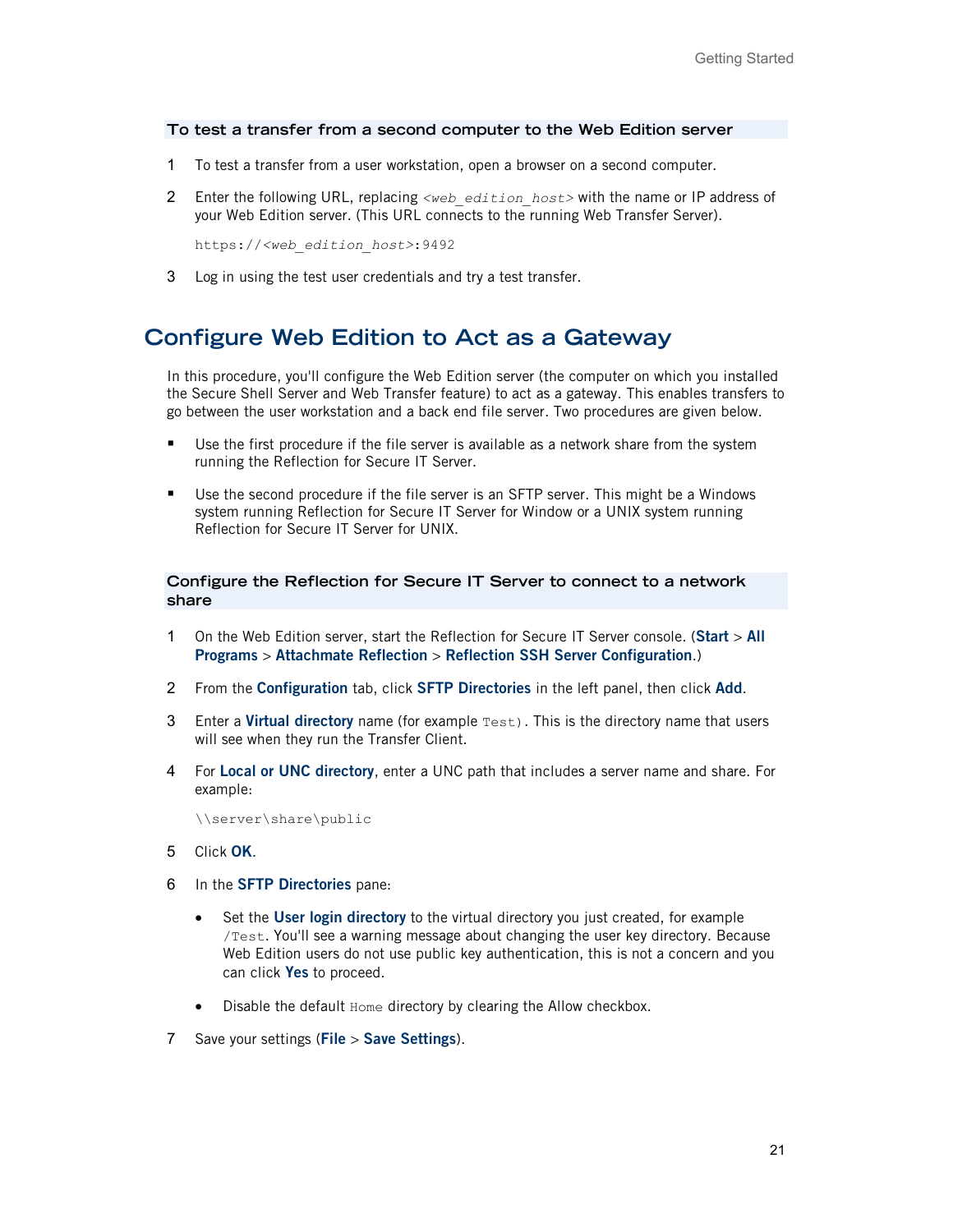### **Configure the Reflection for Secure IT Server to connect to an SFTP server**

#### **Before you begin**

- Confirm that a Secure Shell server is installed and running on the host that will serve as your file server, and that SFTP is enabled. (SFTP is enabled by default on Reflection for Secure IT servers.)
- **EXECONFIRM** The DNS name or IP address for this host and know the port being used for Secure Shell connections (22 is the default).
- Confirm the name and password of a valid account on this host. This user account will provide access to file system on the file server.

#### **To configure the connection to an SFTP server**

- 1 On the Web Edition server, start the Reflection for Secure IT Server console. (**Start** > **All Programs** > **Attachmate Reflection** > **Reflection SSH Server Configuration**.)
- 2 From the **Configuration** tab, click **SFTP Directories** in the left panel, then click **Add**.
- 3 Enter a **Virtual directory** name (for example Test). This is the directory name that users will see when they run the Transfer Client.
- 4 Select **Remote SFTP server**. This opens the **Remote SFTP Server Connection** dialog box.

Note: The "Remote SFTP server" you configure here is your back end file server.

- 5 For **Host**, specify the name or IP address of the file server. The port for the connection to this server is set to 22 by default. Edit this if your Secure Shell server uses a different port.
- 6 Under **Host key**, click **Retrieve**. Reflection for Secure IT connects to the Secure Shell server running on the file server, retrieves the host public key and displays a confirmation box. Click **OK** to accept this key and then close the **Get Public Key** dialog box.

This key is used to confirm the host identity in subsequent connections, ensuring that documents are transferred to the correct host.

- 7 Under **Authentication**, for **Remote SFTP username** and **Password**, enter the credentials of the user account that will provide access to the file system on the file server.
- 8 Under **Remote base directory**, click **Browse**. This opens a browse dialog box showing directories available to the user you specified. (The directories available depend on this user's privileges and on how the SFTP server is configured.) Browse to select the directory you want to make available to your Web Edition users and click **OK**. The directory you select is entered in the **Path** field.
- 9 Click **Test Connection**. You should see a message saying that the connection was successful.

Note: The **Test Connection** dialog box includes a Details button. You can use the information provided to troubleshoot this connection.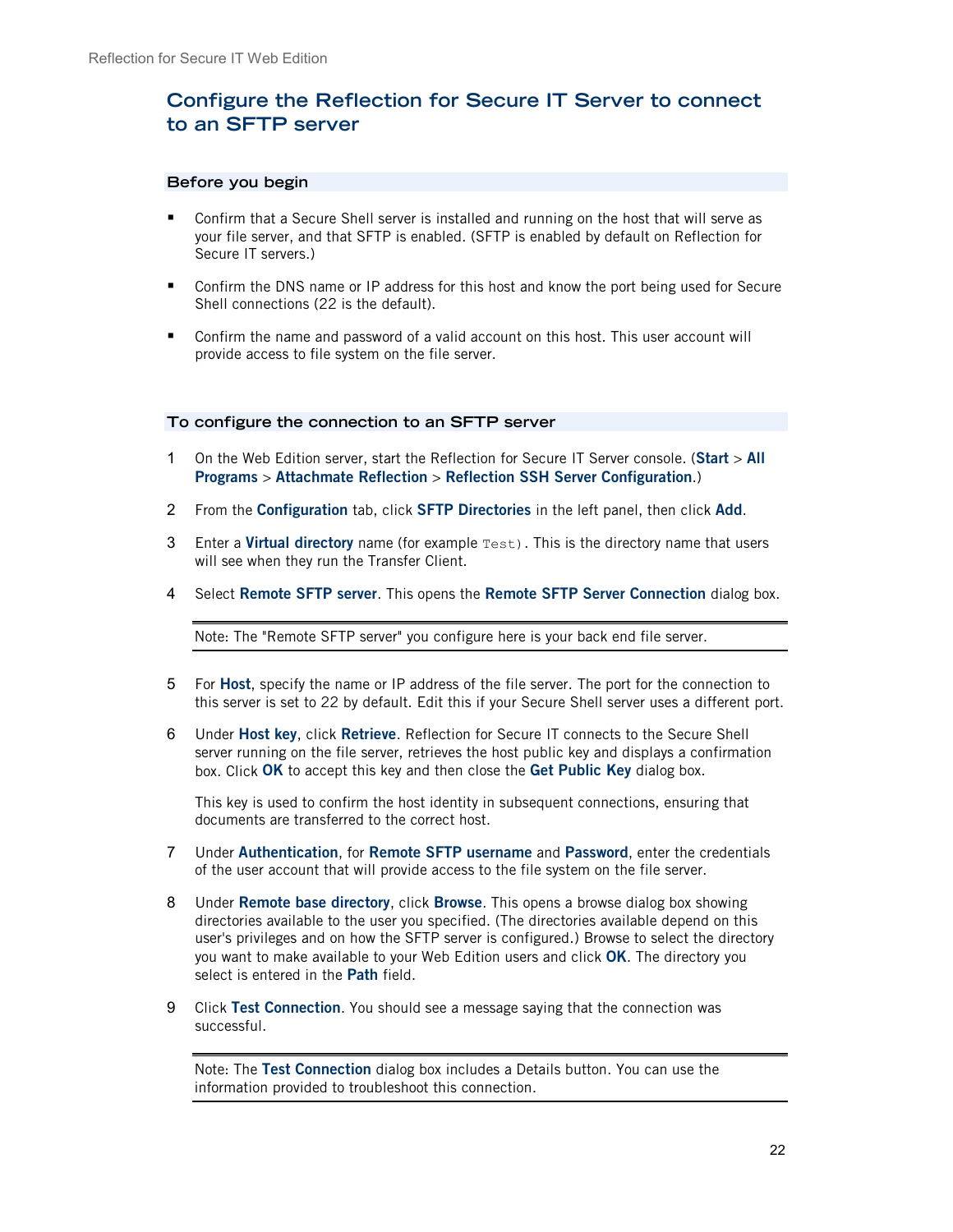- 10 Close the dialog boxes and return to the **SFTP Directories** pane.
- 11 In the **SFTP Directories** pane:
	- Set the **User login directory** to the virtual directory you just created, for example /Test. You'll see a warning message about changing the user key directory. Because Web Edition users do not use public key authentication, this is not a concern and you can click **Yes** to proceed.
	- Disable the default Home directory by clearing checkbox in the **Allow** column.
- 12 Save your settings (**File** > **Save Settings**).

### <span id="page-22-0"></span>**Transfer Files to the Back End File Server**

In this transfer, the document goes from the user workstation to your back end file server.



#### **Before you begin**

- Add a test user to the User Manager directory. (page [17](#page-16-1)) You'll need to know this user's UserID and password.
- Configure the Web Edition server to act as a gateway. (page [21](#page-20-0))

#### **To test a transfer from the user workstation to the file server**

- 1 Open a browser on the computer you designated to act as a user workstation.
- 2 Enter the following URL, replacing *<web\_edition\_host>* with the name or IP address of your Web Edition server. (If you are already logged into the Transfer Client from a previous test, you can click Logout, and then log in again to test changes you've made on the Web Edition server.)

https://*<web\_edition\_host>*:9492/

Note: The Transfer Client runs in your default browser and you will see a certificate warning message before you see the login page. This warning shows up because the Web Transfer server installs with a self-signed security certificate that is unknown to your browser. For initial testing purposes, you can ignore this warning and subsequent warnings. Before you deploy to actual users, you will need to install a certificate from a well-known Certificate Authority (CA). Once you've configured the Reflection for Secure IT Web Transfer server to use the CA-signed certificate, users will be able to log in without seeing certificate warnings. For more information, see Server Certificate Management (page **[46](#page-45-0)**).

3 Log in using the username and password or your test user.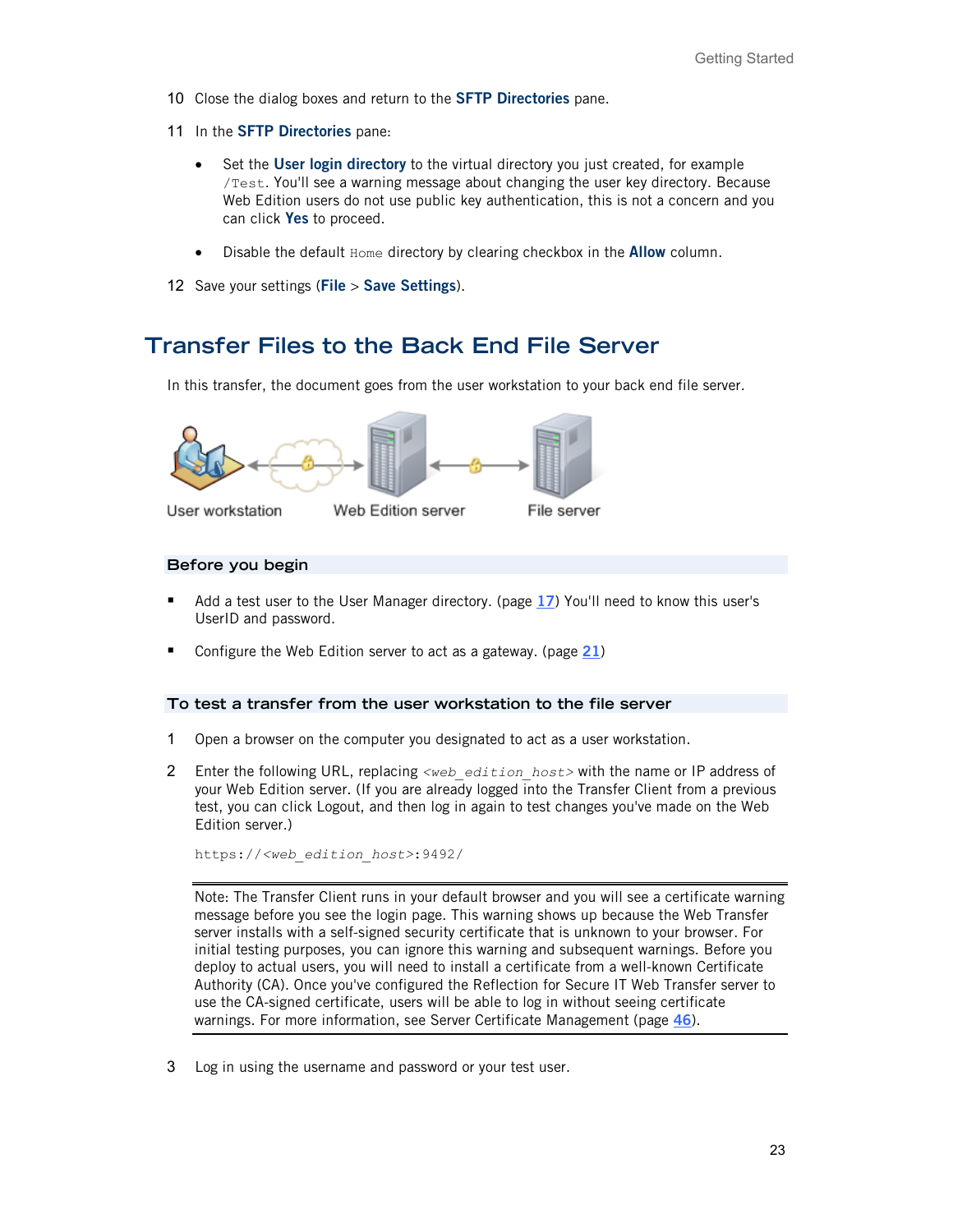- 4 On the server side, you should see the files in the Test directory. (This is the **Remote base directory** you configured using the **Remote SFTP Server Connection** dialog box. The contents of this directory are displayed when the user connects because you set it as the **User Log in directory** in the **SFTP Directories** pane.)
- 5 Test an upload to the server from the client computer.

Confirm that your test file is on the server.

- If you uploaded to a network share, confirm that the file is in the location you specified in the **Accessible Directory Settings** dialog box for **Local or UNC directory**.
- If you uploaded to an SFTP server, log in to the SFTP server using the credentials you specified in the **Remote SFTP Server Connection** dialog box for **Remote SFTP username** and **Password**. Confirm that the file is in the location you specified under **Remote base directory**.

### <span id="page-23-0"></span>**Set Transfer Permissions for a User Group**

You can create customized transfer settings for individual users and for user groups. In this procedure you'll modify your Reflection for Secure IT Server settings to allow additional file access to members of the default "Administrators" group.

Note: The Administrators group used here is the only default group in the User Manager, and the default admin user is a member of this group. This procedure uses this default group for testing. Once you finish testing, you'll want to configure group access using your own groups. These can be groups you create in User Manager, or groups in any LDAP directory you add to User Manager.

#### **Before you begin**

■ Configure (page [21](#page-20-0)) and test (page [23](#page-22-0)) a transfer to a back end file server.

#### **Create a subconfiguration for members of the User Manager Administrators group**

- 1 On the Web Edition server, start the Reflection for Secure IT Server console. (**Start** > **All Programs** > **Attachmate Reflection** > **Reflection SSH Server Configuration**.)
- 2 On the left panel, under **Subconfiguration**, click **Group Configuration**.
- 3 Click **Add**. This opens the **Group Configuration** dialog box.
- 4 Set **Group type** to **Domain**.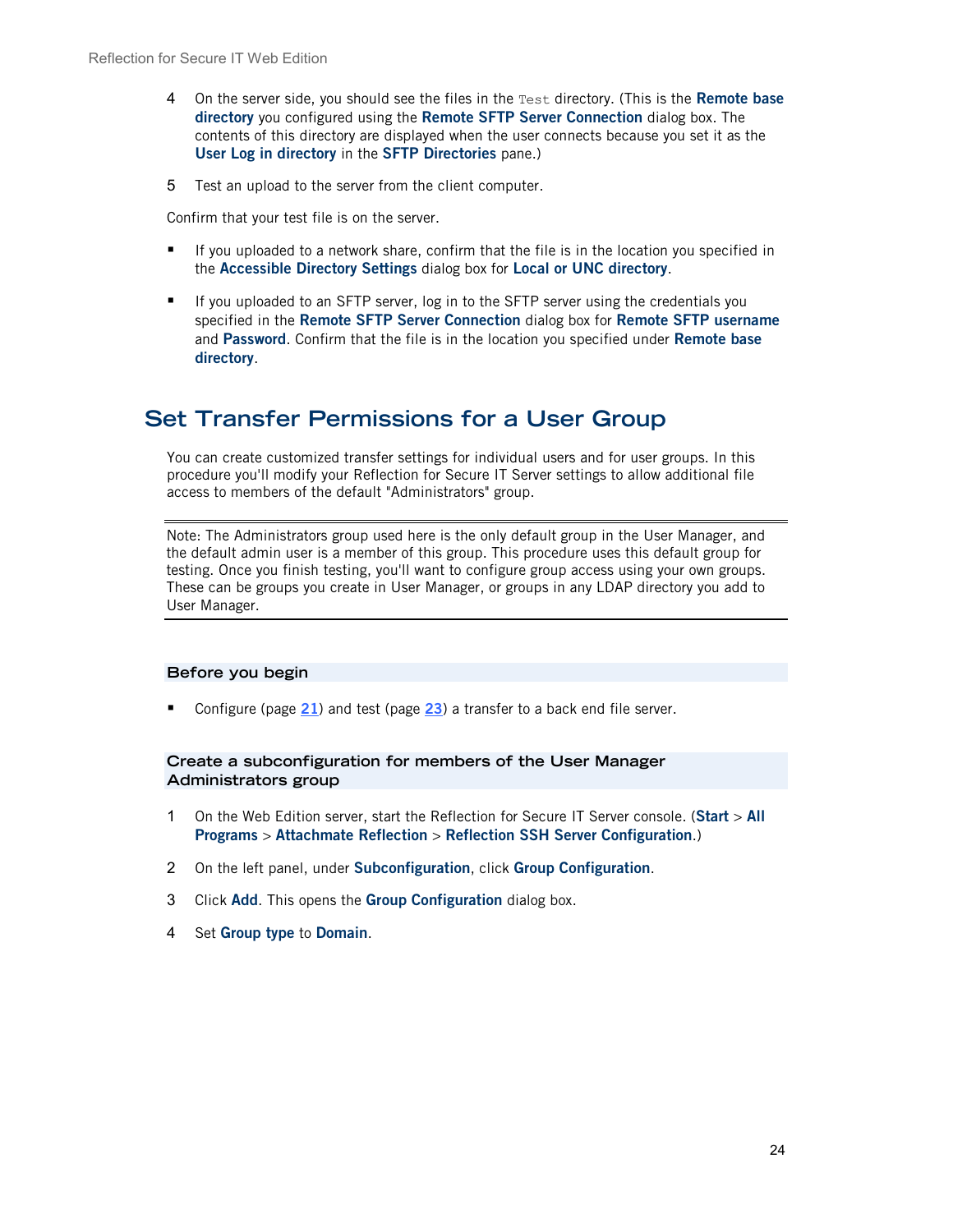5 For **Domain**, enter Reflection.

Use Reflection as the domain name for users or groups in the built-in User Manager directory. After you add additional LDAP directories to User Manager, you can also specify those domain names here.

Note: If you use groups from an added LDAP server, confirm that the domain name you specify here exactly matches the domain name specified in User Manager. (In User Manager, go to **LDAP Server**, select your server, click **Edit** and check the value entered for **Domain Name**.)

- 6 For **Group**, enter Administrators.
- 7 In the left portion of the **Group Configuration** dialog box, click **SFTP Directories**.
- 8 Click **Add**. This opens the **Accessible Directory Settings** dialog box. You'll use it to add access to a new folder that will be accessible to members of the Administrators group.
	- For **Virtual Directory**, enter AdminTest.
	- Click **Browse** and select any available local folder. It will be entered into **Local or UNC directory.** (For example C: \Samples.)
	- Click **OK** to close the **Accessible Directory Settings** dialog box and return to the group configuration **SFTP Directories** page.
- 9 Use the drop-down list under **User login directory** to select **/**. (You added a second accessible directory and this change means that users in this subconfiguration will see all available directories when they log in.)

You'll see a warning about changing the user key directory. Because you are using password authentication for users, the warning doesn't apply to this test and you can click **Yes** to proceed.

- 10 Click **OK** to close the **Group Configuration** dialog box.
- 11 Save your settings (**File** > **Save Settings**).

#### **Connect to the Transfer Client as a member of the Administrators group**

- 1 From the user workstation, log on to the Transfer Client using the default admin account.
- 2 The Server file list shows two directories. In the image below, the first directory (AdminTest) is the directory on the Web Edition server that is available only to members of the Administrators group. The second directory  $(Test)$  is the directory on the back end file server that is available to all users.

| Name      | <b>Size</b> | Modified                      | Attrib |
|-----------|-------------|-------------------------------|--------|
| AdminTest |             | 0 08/31/2012 11:15 drw------- |        |
| Test      |             | 0 08/31/2012 12:05 dr-------- |        |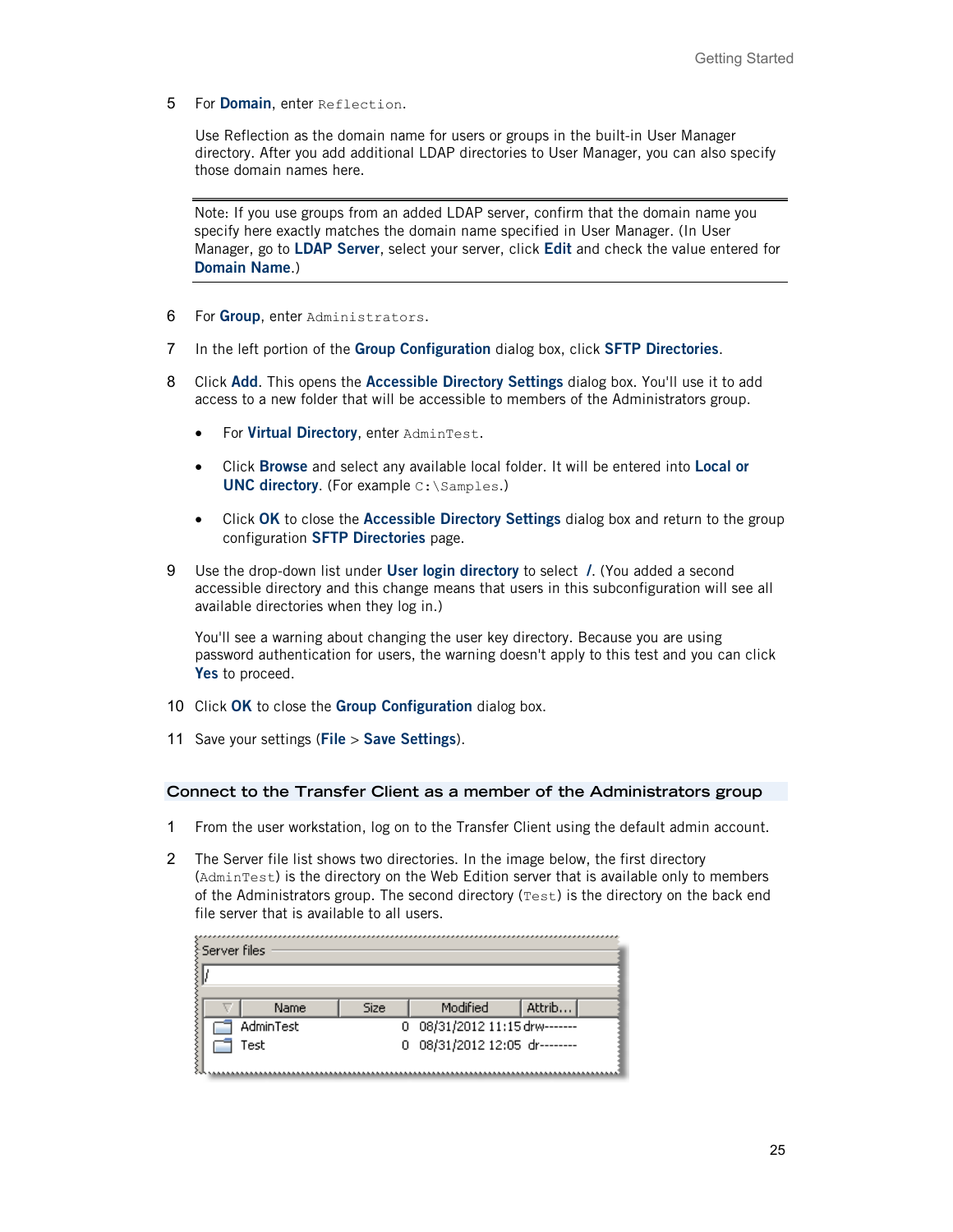Note: If you've followed the procedures in this guide, these directories are on two different servers. AdminTest is on the Web Edition server. Test is on the back end file server. These actual server locations are not apparent to the Web Edition user.

3 Log out of the Transfer Client and log in again using your test user credentials to confirm that this user logs directly into the Test directory. You can browse up to the parent directory and confirm that this user has no view of the AdminTest directory.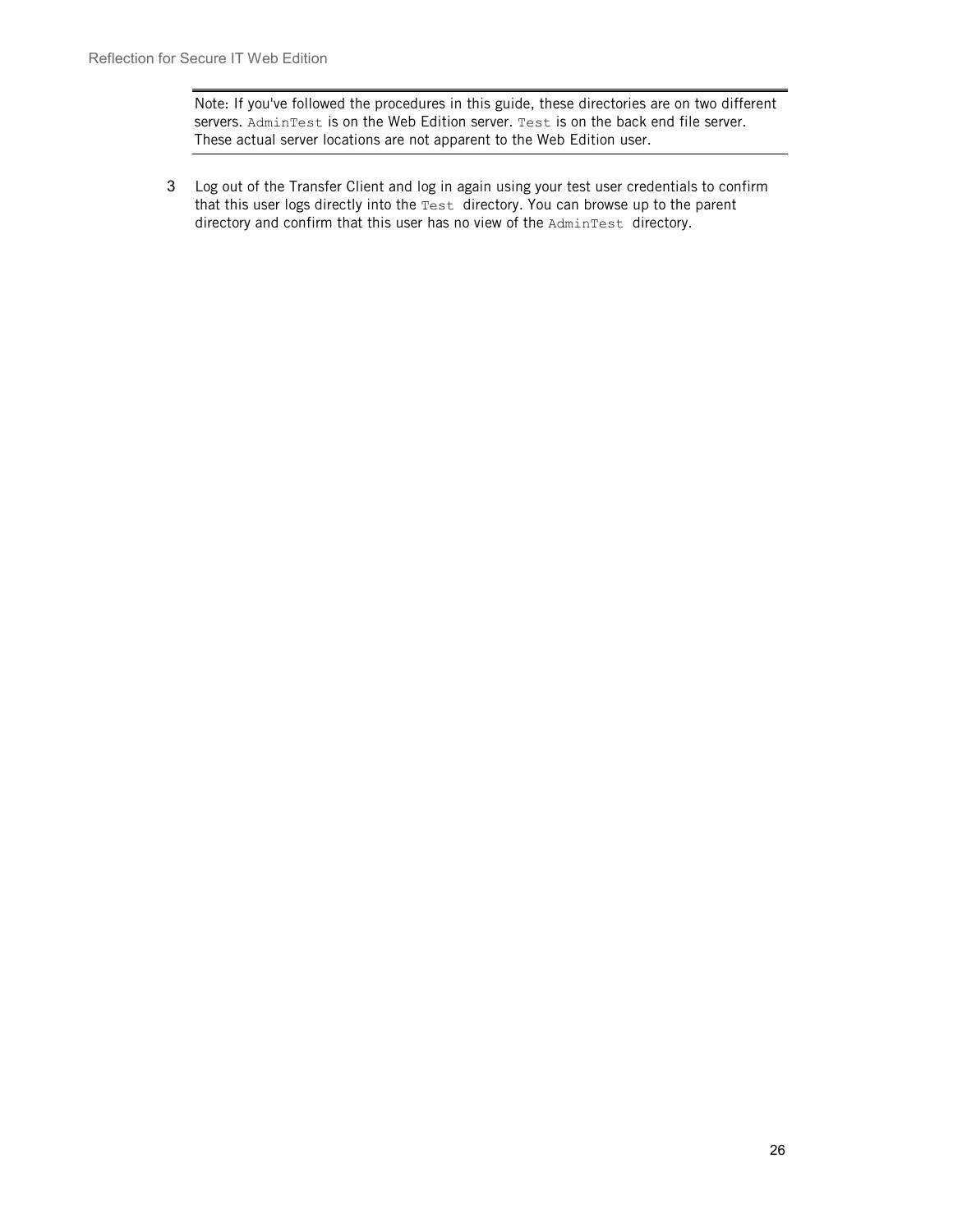### **C HAPTER 3**

## <span id="page-26-0"></span>**User Manager Administration**

### **In this Chapter**

| Connect to the User Manager                   | 27        |
|-----------------------------------------------|-----------|
| Add Users to the Reflection Directory         | 28        |
| Add Users from Windows Active Directory       | <u>29</u> |
| <b>LDAP Server Configuration</b>              | 30        |
| Configure Certificate Authentication          | 31        |
| Start and Stop the User Manager Server        | 32        |
| User Manager Properties File                  | 33        |
| Reset the User Manager Server to All Defaults | <u>34</u> |

Used alone, the Reflection for Secure IT Secure Shell server supports secure file transfer for internal users working within your network. These users have Windows domain accounts or local accounts on the server computer.

Reflection for Secure IT Web Edition User Manager enables you to provision additional users who need to upload or download documents securely. You can configure access for external users (for example, customers and business partners) and for remote employees of your organization (users who have accounts in your Windows Active directory, but are working outside your firewall).

### <span id="page-26-1"></span>**Connect to the User Manager**

The Reflection for Secure IT Web Edition User Manager is a web-based application. From the computer that is running the User Manager service, you can connect to User Manager from the Windows Start menu. From any system with network access to the User Manager, you can connect using a web browser.

#### **To connect from the Windows Start menu**

 On the computer running the Reflection for Secure IT User Manager service, go to **Start** > **All Programs** > **Attachmate Reflection** > **Web Edition User Manager**.

#### **To connect from a web browser**

■ Enter the following URL, replacing <user\_manager\_host> with the DNS name or IP address of the host running the User Manager service.

https://*<user\_manager\_host>*:9490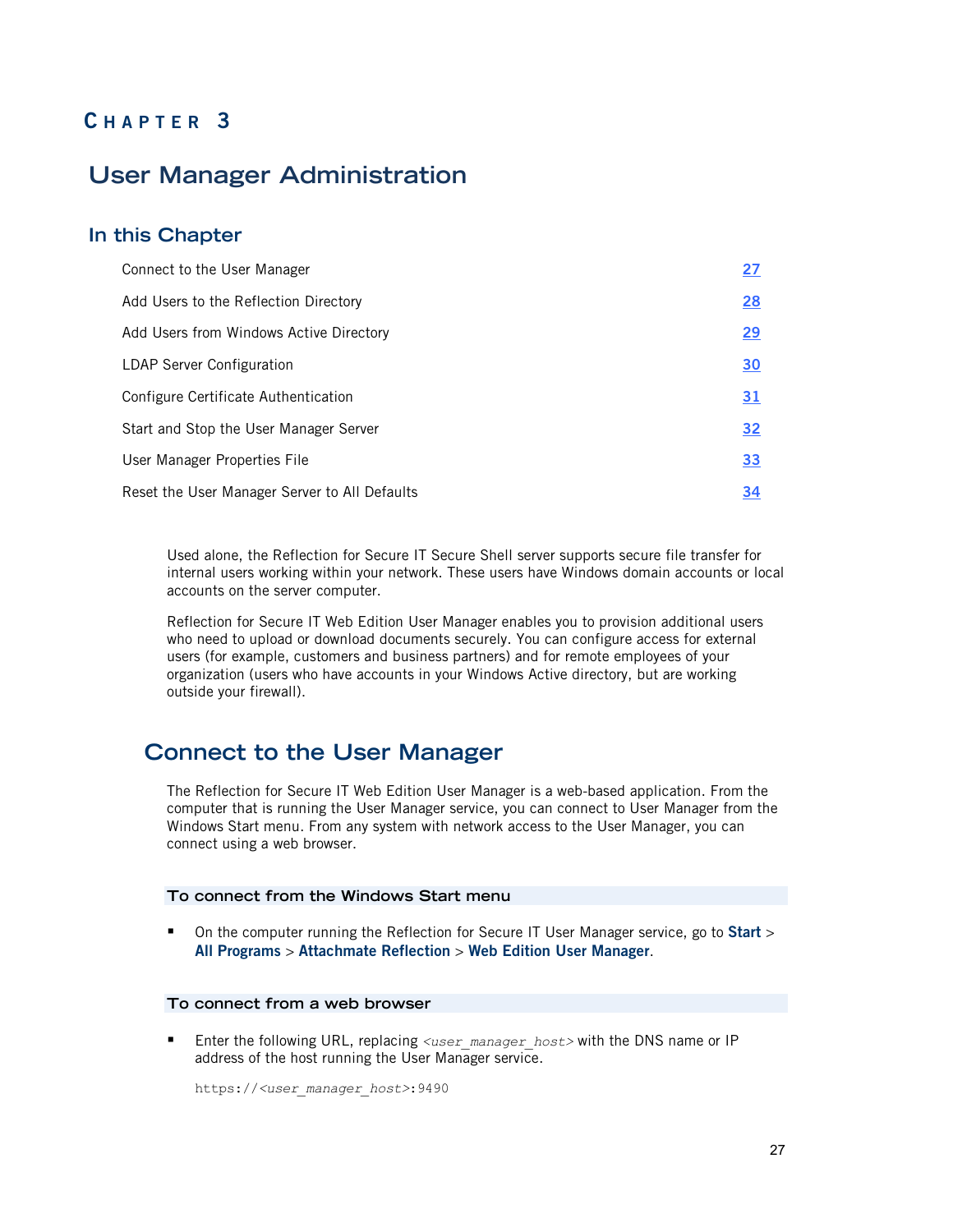### **Initial Login**

User Manager is configured with a default administrator account and password. You need to change the password the first time you log in.

Note: The User Manager runs in your default browser and you will see a certificate warning message before you see the login page. This warning shows up because the User Manager installs with a self-signed security certificate that is unknown to your browser. For initial testing purposes, you can ignore this warning and proceed with the connection (Internet Explorer or Chrome) or add an exception (Firefox). For more information, see Server Certificate Management (page **[46](#page-45-0)**).

#### **To log in the first time**

- 1 Connect to User Manager.
- 2 For your initial login enter the following credentials.

**Username:** admin

**Password:** secret

3 Immediately after you first log in, you'll be prompted to change the password for the admin account. Enter the current and new password and click **Submit**.

## <span id="page-27-0"></span>**Add Users to the Reflection Directory**

You can add users to User Manager's built-in Reflection directory when you want to exchange files securely with users who do not have accounts in your Windows Active Directory.

#### **To add users to the User Manager Reflection directory**

- 1 Connect to User Manager and log in as an administrator.
- 2 On the **Users** tab, click **New**.
- 3 Enter user information.
	- Specify a password manually or click **Generate Password** to have User Manager automatically generate a password.
	- (optional) Select **Require password change** to require users to change their password the first time they log in.
	- Enter values in the required name and email fields.
	- (optional) Specify group membership. Note that Group membership is not required and can be modified later.
- 4 Click **Save**.

Note: Before these users can transfer files, Web Edition user access must be enabled on the Reflection for Secure IT Server (page **[18](#page-17-0)**).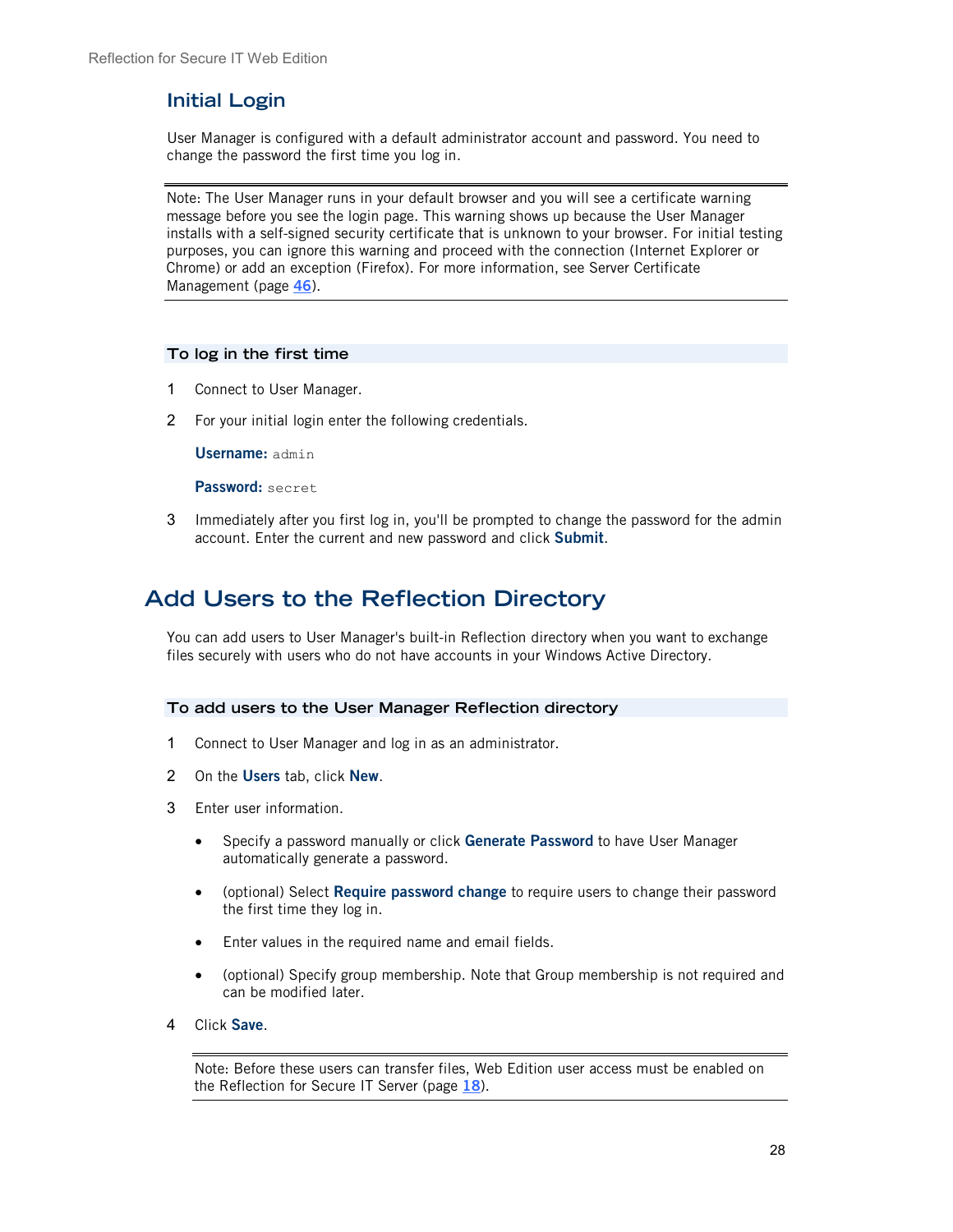## <span id="page-28-0"></span>**Add Users from Windows Active Directory**

Use the **LDAP Servers** tab to provision users who have accounts in Windows Active Directory. You can use this approach to provide access to Windows domain users who are working remotely. Authentication and group membership are managed on the LDAP server. Each time the user logs in, current information is retrieved from the LDAP server.

#### **To provision users from an LDAP server**

- 1 Connect to User Manager and log in as an administrator.
- 2 Click **LDAP Server**.
- 3 Click **New**.
- 4 Enter information for connecting to the server. For details, see LDAP Server Configuration (page **[30](#page-29-0)**).
- 5 Click **Test Connection** to confirm that User Manager can access your LDAP server.

Note: The Test Connection button verifies the connection but *does not save* your settings.

6 Click **Save**.

#### **To view LDAP users and groups**

Note: You can view users and groups that are brought in from an LDAP server, but cannot modify them; these users and groups are managed on the LDAP server.

- 1 Click the **Users** or **Groups** tab.
- 2 Use the drop-down list to select your LDAP server. If you don't see your server, return to the LDAP configuration page and confirm that you saved your settings.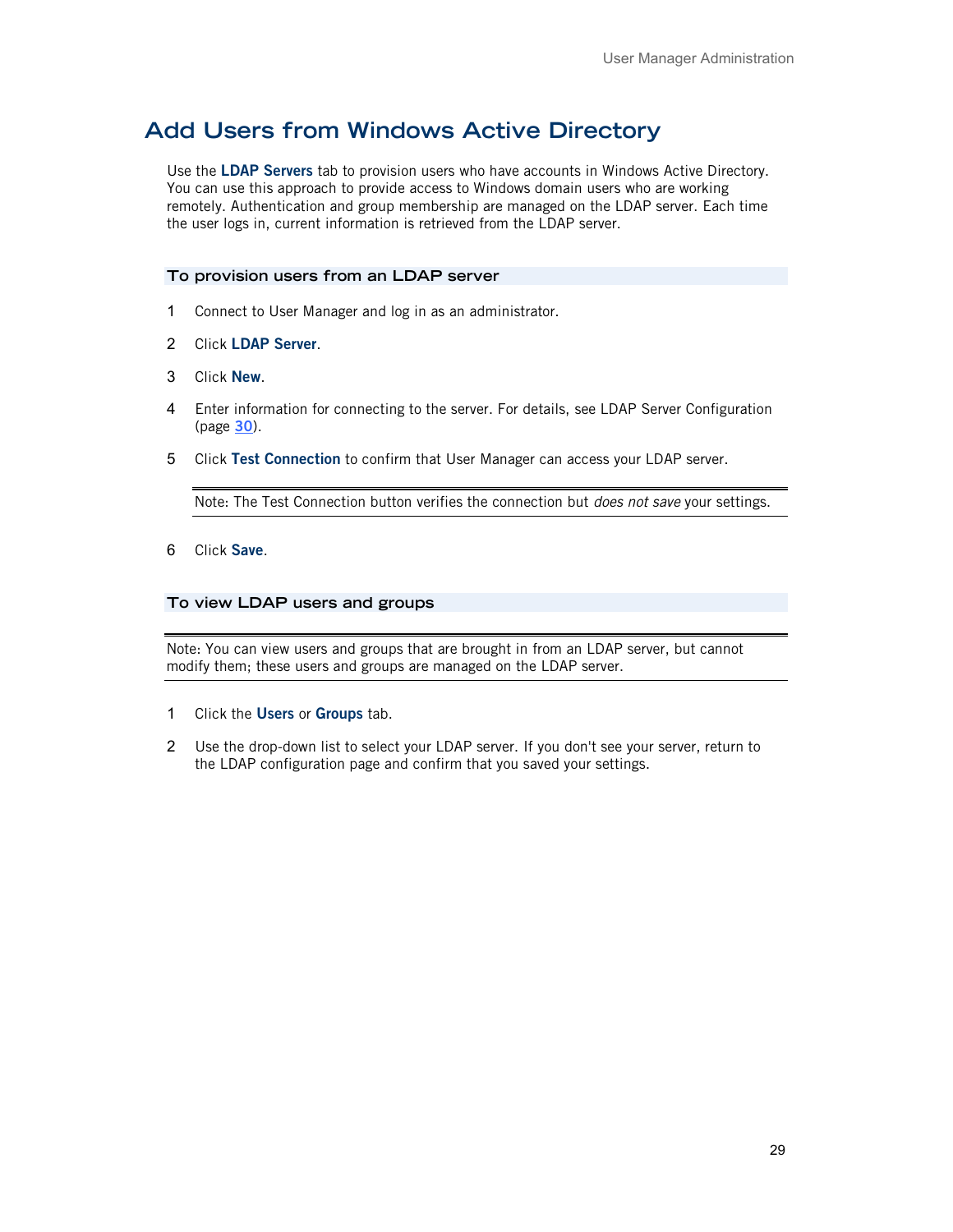## <span id="page-29-0"></span>**LDAP Server Configuration**

To add users from Windows Active Directory to User Manager, you need configure a new LDAP Server connection. The **New LDAP Server** includes the following settings for connecting to the server.

| <b>Type</b>                  | <b>Active Directory</b>                                                                                                                                                                                                                                                                               |
|------------------------------|-------------------------------------------------------------------------------------------------------------------------------------------------------------------------------------------------------------------------------------------------------------------------------------------------------|
|                              | This is not configurable; Windows Active Directory is the only LDAP directory<br>supported in version 8.1.                                                                                                                                                                                            |
| <b>Domain</b><br><b>Name</b> | The authentication domain name. This must be the name of the domain to which<br>users authenticate. In the login mydomain\myusername, the authentication domain<br>name is mydomain.                                                                                                                  |
|                              | If users include a domain name when they log in, it must match the Domain Name<br>you specify here.                                                                                                                                                                                                   |
|                              | Users can also log in without including the domain name. User Manager will search<br>the domains for a match of the UserID and password provided. When no domain<br>name is included, a UserID for a different domain could match and allow login if the<br>passwords for both accounts are the same. |
| <b>Server</b>                | <b>LDAP Server address</b>                                                                                                                                                                                                                                                                            |
|                              | This can be a specific server name (myserver.mydomain.com), an IP address<br>(10.10.123.123), or the domain address (mydomain.com)                                                                                                                                                                    |
| <b>Port</b>                  | Port used by the LDAP server.                                                                                                                                                                                                                                                                         |
|                              | 3268 is the default, and is standard for Active Directory global catalog for non-<br>secure connections (LDAP).                                                                                                                                                                                       |
|                              | 3269 is the default for secure Active Directory global catalog for secure connections<br>(LDAPS).                                                                                                                                                                                                     |
|                              | Use of a global catalog port is recommended for better performance. For connections<br>without using global catalog, the following ports are standard:                                                                                                                                                |
|                              | 389 is standard for non-secure connections.                                                                                                                                                                                                                                                           |
|                              | 636 is standard for secure connections.                                                                                                                                                                                                                                                               |
| <b>UserID</b>                | Name of a user who has read access to this LDAP directory. You must include the<br>user's domain. For example:                                                                                                                                                                                        |
|                              | mydomain\user                                                                                                                                                                                                                                                                                         |
|                              | user@mydomain                                                                                                                                                                                                                                                                                         |
|                              | user@mydomain.com                                                                                                                                                                                                                                                                                     |
| <b>Password</b>              | The LDAP user's password                                                                                                                                                                                                                                                                              |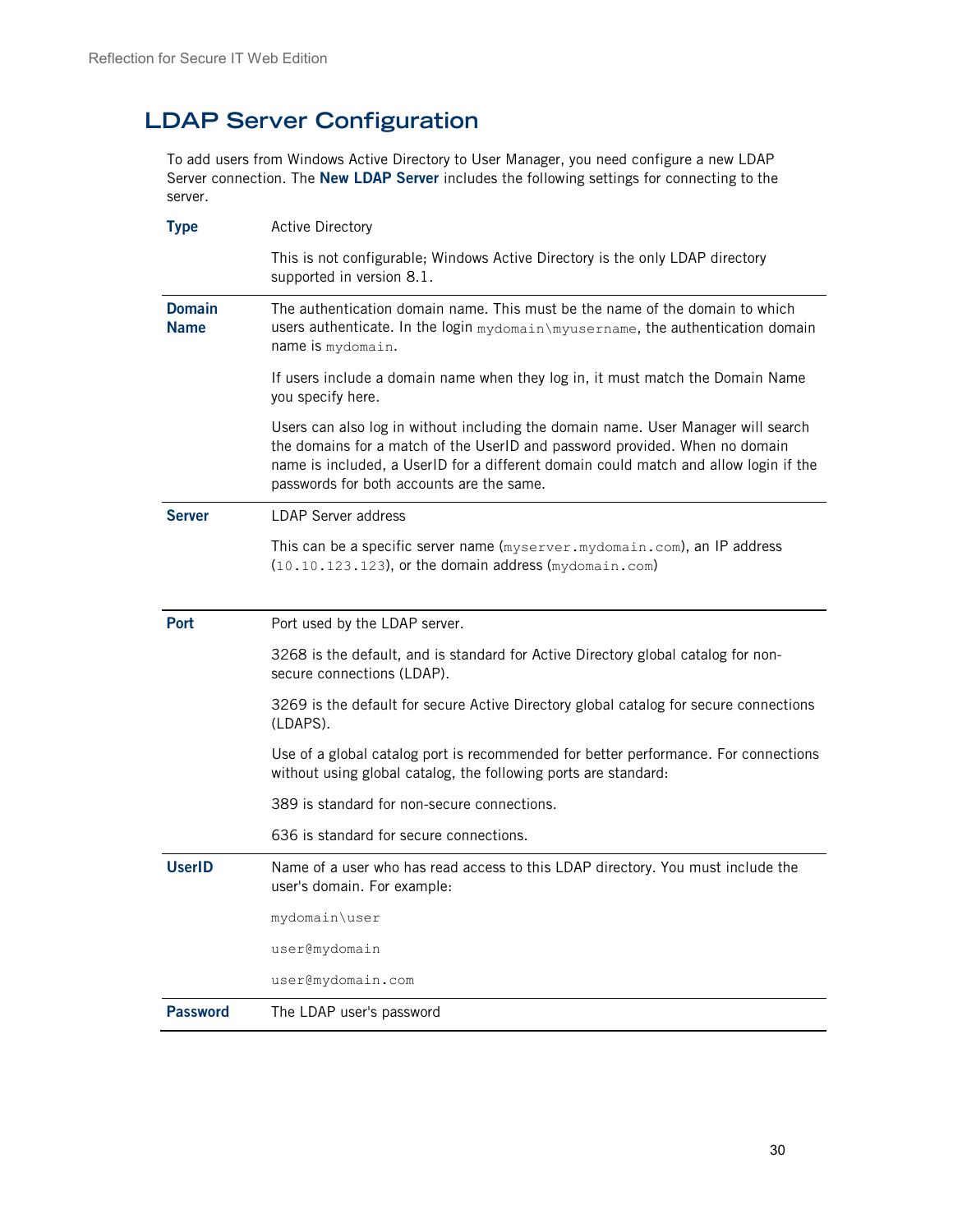| <b>Base DN</b>     | The base DN under which users are located.                                                                                                                                                                                                                                                                                                                                           |  |
|--------------------|--------------------------------------------------------------------------------------------------------------------------------------------------------------------------------------------------------------------------------------------------------------------------------------------------------------------------------------------------------------------------------------|--|
|                    | For Example:                                                                                                                                                                                                                                                                                                                                                                         |  |
|                    | OU=Users, DC=mydomain, DC=com                                                                                                                                                                                                                                                                                                                                                        |  |
| <b>LDAP Filter</b> | (Optional) Limits the list of users added to User Manager to those included in the<br>specified filter. If no filter is specified, all users in the specified Base DN are added.                                                                                                                                                                                                     |  |
|                    | Use standard LDAP filter syntax. This example retrieves users in the group MyGroup:                                                                                                                                                                                                                                                                                                  |  |
|                    | $(\&$ (objectCategory=user) (memberOf=CN=myGroup, OU=Users, DC=mydomain,<br>$DC = com)$ )                                                                                                                                                                                                                                                                                            |  |
| <b>Secure</b>      | Select this option to connect to the server using LDAP over SSL (LDAPS).                                                                                                                                                                                                                                                                                                             |  |
| <b>Connection</b>  | To make a successful secure connection, you must enable <b>Secure Connection</b> ,<br>provide the correct <b>Port</b> for LDAPS connections to this server (the port changes to<br>3269 by default), and use Add Certificate to browse to the certificate for this server.<br>After you retrieve a certificate, information about that certificate will be displayed on<br>the page. |  |

## <span id="page-30-0"></span>**Configure Certificate Authentication**

By default, users log in to the Transfer Client with a username and password. You can also configure authentication using X.509 certificates, for example using a Common Access Card (CAC).

Note: When enabled, certificate Authentication applies to all users; it is not possible to configure password authentication for some users and certificate authentication for others.

#### **Before you begin**

PKI Services Manager must be installed, configured and running, with mapping rules that return a single allowed user for any valid certificate. See Set Up PKI Services Manager (page **[69](#page-68-0)**).

You can install and configure PKI Services Manager on multiple systems to ensure availability of certificate authentication services. When you add multiple servers to the PKI Servers list, User Manager contacts the first available server on the list. The reply from this PKI Server (valid or not valid) is used, and no other servers on the list are contacted. All PKI servers must have identical trust anchors, configuration settings, and mapping files to ensure that each of your PKI Services Manager servers returns the same validation for all certificates.

- Confirm the host name or IP address of the PKI server, and listening port (18081 is the default).
- **EXECUTE:** Client workstations must be configured to present certificates for user authentication. These can be done using CAC cards or by adding certificates to the browser's personal certificate store.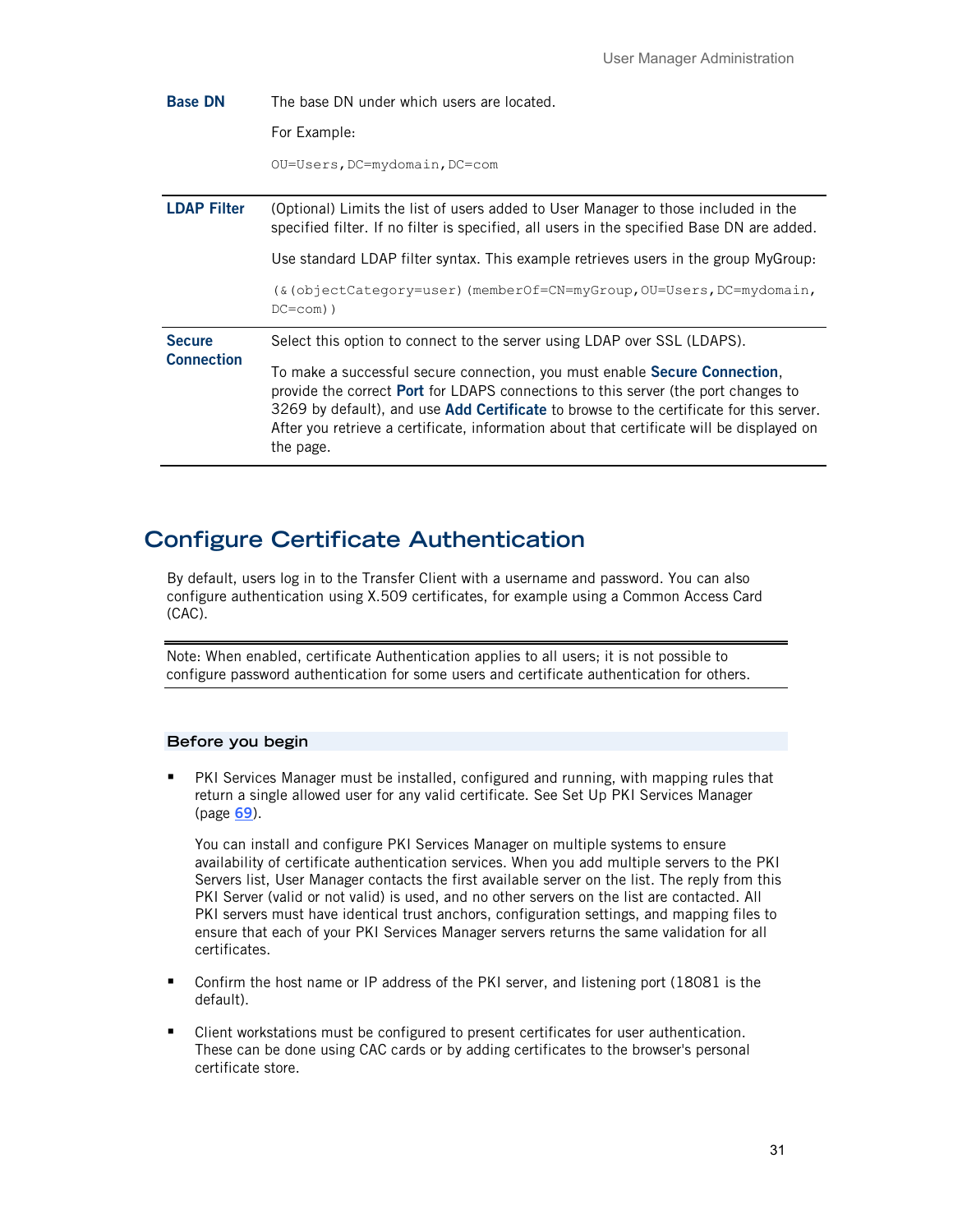#### **Configure User Manager to contact your PKI Services Manager**

- 1 Connect to User Manager and log in as an administrator.
- 2 On the **Configuration** tab click **PKI Servers**.
- 3 Click **New**.
- 4 For **PKI Server**, specify the name or IP address of the system running PKI Services Manager (page **[69](#page-68-0)**).
- 5 Click **Retrieve Public Key**.

If the server is running and available, User Manager retrieves the public key and displays it. (This key should match the key displayed in the PKI Services Manager console when you go to **Utility** > **View Public Key**.)

- 6 Click **Verify Connection**. If User Manager can successfully contact PKI Services Manager, you will see a message saying the connection is successful.
- 7 Click **Save**. This step is required; verifying the connection does not save the configuration.

You will be returned to the PKI Servers tab with your added server visible in the list.

#### **Enable Certificate authentication**

- 1 From the User Manager **Configuration** tab, click **Authentication**.
- 2 Select **Client X.509 certificate authentication**.
- 3 Click **Save**.

After these changes, subsequent user logins to the Transfer Client will not display a username and password prompt. If a user certificate is available on the client system, User Manager will send the certificate to PKI Services Manager for validation. If the certificate is valid, PKI Services Manager will use the preconfigured identity mapping to return the name of the user who is authorized to authenticate with the presented certificate.

### <span id="page-31-0"></span>**Start and Stop the User Manager Server**

The User Manager Server starts by default when you restart Windows. You can also use the Windows Services console to start and stop this service:

#### **To start or stop the Reflection for Secure IT User Manager service**

- 1 Log on to the system running User Manager.
- 2 Open the Windows Services console (**Start** > **All Programs** > **Administrative Tools** > **Services**).
- 3 Select the service called "Attachmate Reflection for Secure IT User Manager" and click start, stop, or restart.

Note: After the service has started, it may take several seconds before the User Manager is accessible.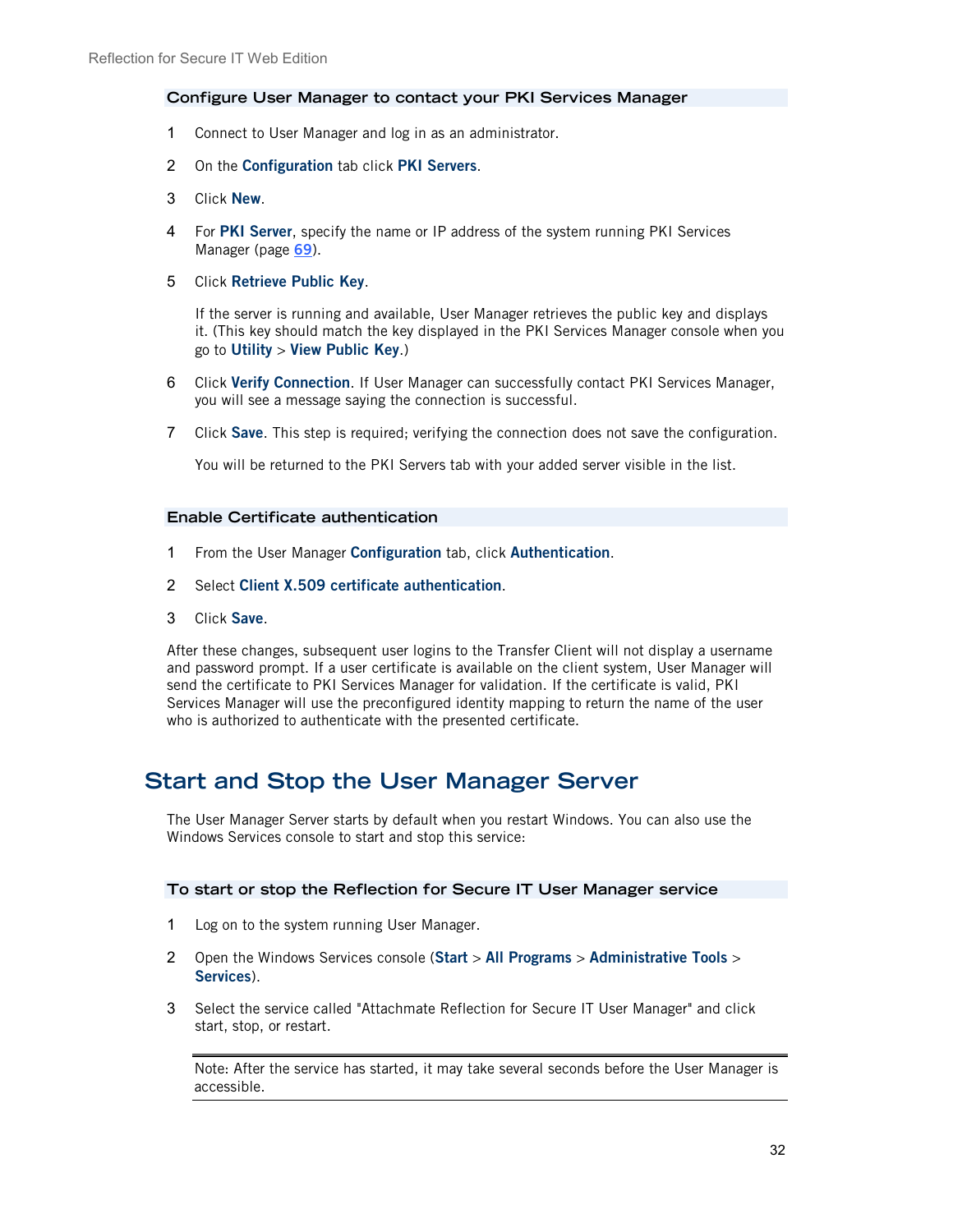## <span id="page-32-0"></span>**User Manager Properties File**

You can use the User Manager properties file to modify the configurable settings listed below. It is located in the Web Edition installation folder in the UserManager\conf subfolder. The default location is:

C:\Program Files\Attachmate\RSecureWebEdition\UserManager\conf\container. properties

#### Notes:

- You must restart the server (page [32](#page-31-0)) after editing container.properties for your changes to take effect.
- A backup file, container.properties.example, in the same folder provides a copy of the original default settings.

#### **servletengine.ssl.port**

The HTTPS port used to connect to the User Manager. The default is 9490.

#### **configservice-ws.port**

The port used by the Reflection for Secure IT Server and the Web Transfer Server to communicate with the User Manager. This value must match the value configured in the Web Edition Users pane of the Reflection for Secure IT Server console and the Web Transfer Server properties file. (Clicking Activate and verify in the Web Edition Users pane automatically updates the value in the Web Transfer Server properties file.) The default is 9190.

#### **servletengine.ssl.keystore**

The path to the keystore that contains the server certificate and private key. For more information about changing the server certificate, see Replace the Default Server Certificate (page **[47](#page-46-0)**). The path must be specified using forward slashes or escaped backslashes. For example:

C:/pathto/keystore

C:\\pathto\\keystore

You can specify a relative or absolute path. The default is . . /etc/mycert.jks.

#### **servletengine.ssl.keystoretype**

The file type of the keystore that contains the server certificate and private key. Supported values are JCEKS for a Java keystore, and PKCS12 for a PKCS#12 file. The default is JCEKS.

#### **servletengine.ssl.keystorepassword**

The password that protects the keystore that contains the server certificate and private key.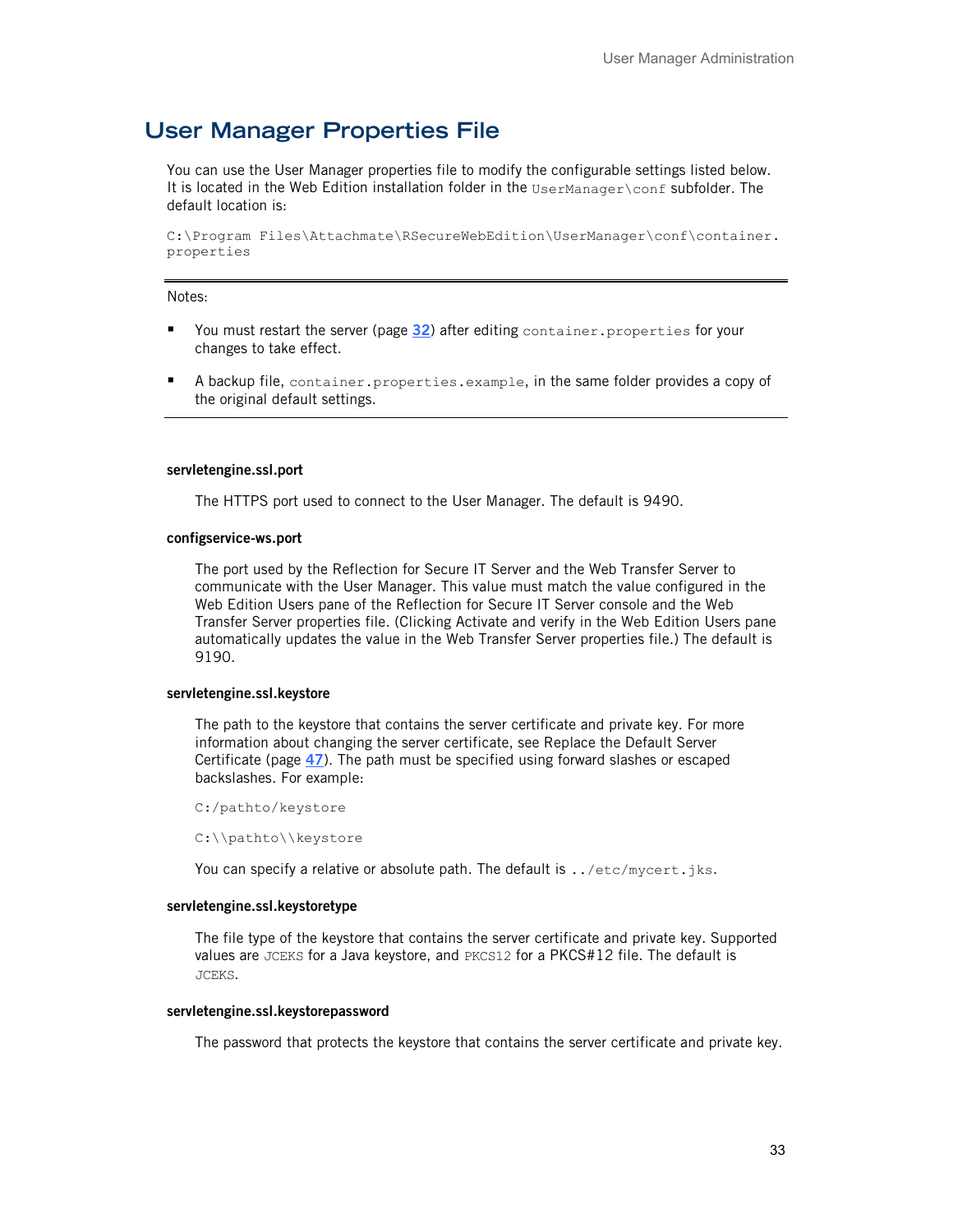## <span id="page-33-0"></span>**Reset the User Manager Server to All Defaults**

The User Manager installs a reset batch file that you can use to reset the User Manager and all user data to the original shipping state. Running this batch file has the following effects:

- Restores the original "admin" user with the default password "secret."
- Deletes all user data

Caution: Resetting the User Manager removes all user data. Use this option only to clear the data after testing or if you cannot access the server with any available credentials and understand that existing data will be lost.

#### **To reset the User Manager and user database to the original state**

- 1 On the system running User Manager, open a command window as a Windows administrator. (**Start** > **Accessories**, right-click **Command Prompt** > **Run as administrator**.)
- 2 Navigate to UserManager\bin in the Web Edition installation folder. The default location is:

C:\Program Files\Attachmate\RSecureWebEdition\UserManager\bin

3 Enter the following command:

resetserver.bat

You'll see a prompt asking if you want to reset the User Manager to its initial state.

- 4 Press Y.
- 5 The script stops the service, removes user data, then restarts the service.
- 6 Wait a few minutes, then connect to the User Manager and log in using "admin" and "secret". You'll be prompted to change your password.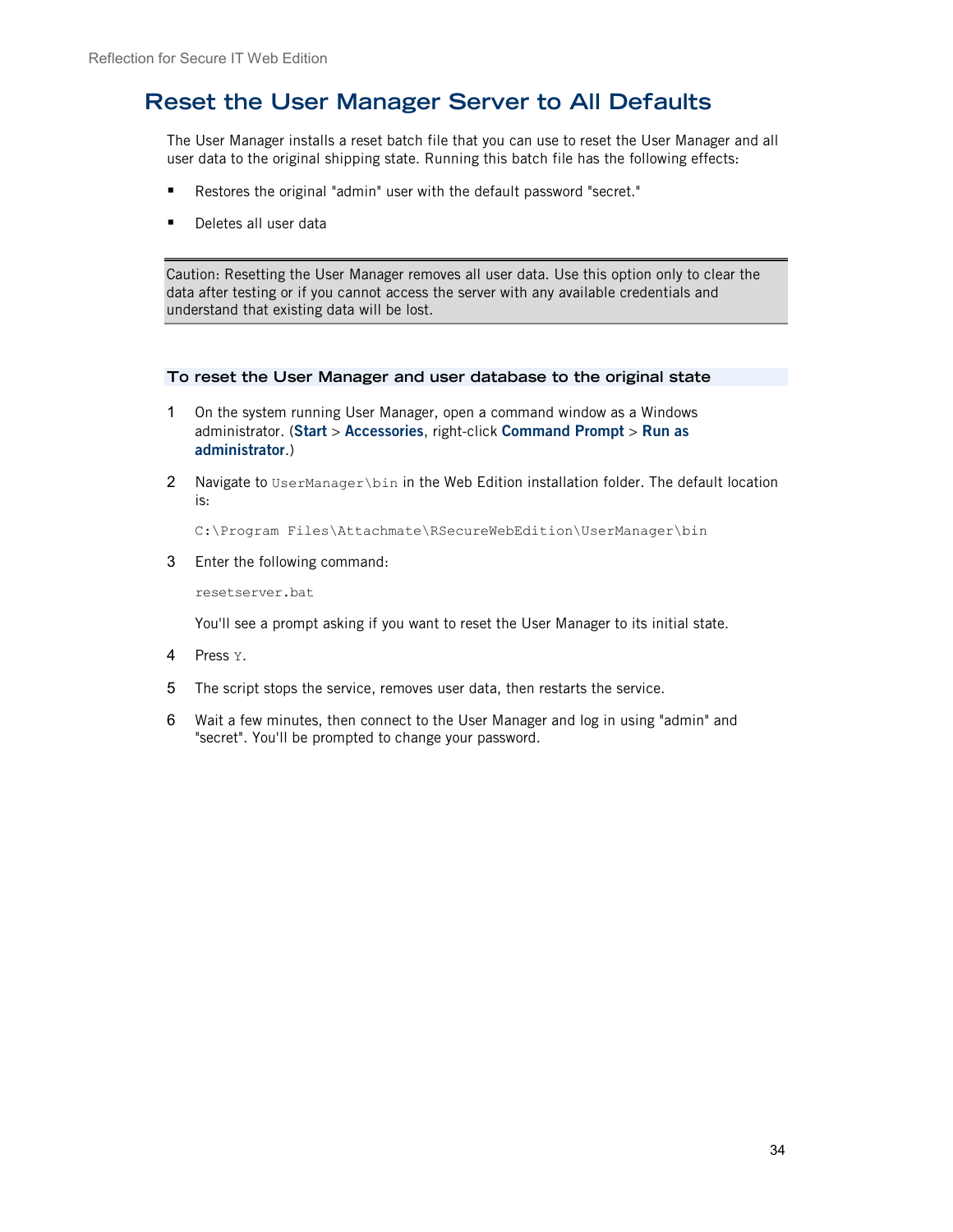### **C HAPTER 4**

## <span id="page-34-0"></span>**Reflection for Secure IT Server Configuration**

#### **In this Chapter**

| <b>Transfer Client File Locations</b>               | <u>35</u> |
|-----------------------------------------------------|-----------|
| Configure Access to Files on the Web Edition Server | <u>36</u> |
| Configure Access to Files on Back End SFTP Servers  | <u>37</u> |
| Set File Upload and Download Permissions            | 38        |
| Customize Group and User Settings                   | <u>39</u> |
| Set up File Transfer Auditing                       | <u>40</u> |
| Start and Stop the Reflection for Secure IT Server  | 40        |

This guide describes Reflection for Secure IT settings that are relevant to Web Edition administrators. For additional information about administering the Reflection for Secure IT Server, refer to the help topics available from the server console.

### <span id="page-34-1"></span>**Transfer Client File Locations**

The Transfer Client shows a **Local files** list on the left and a **Server files** list on the right.

### **Local files**

The Transfer Client's **Local files** list shows the contents of the user's profile folder. The user can browse from this location to any other folders and drives available to this user.

The user profile folder is configurable by the Windows system administrator. The default is:

- Windows 7, Windows Server 2008: \Users\*username\*
- **Windows Server 2003:** \Documents and Settings\*username*\

### **Server files**

If you made no modifications to the default SFTP directories settings in Reflection for Secure IT, the **Server files** list shows the contents of a directory called "Home." This virtual directory corresponds to the following physical directory on the Web Edition server:

C:\Users\*<run\_as\_user>*\ReflectionWebEdition\Reflection\*<web\_edition\_user>*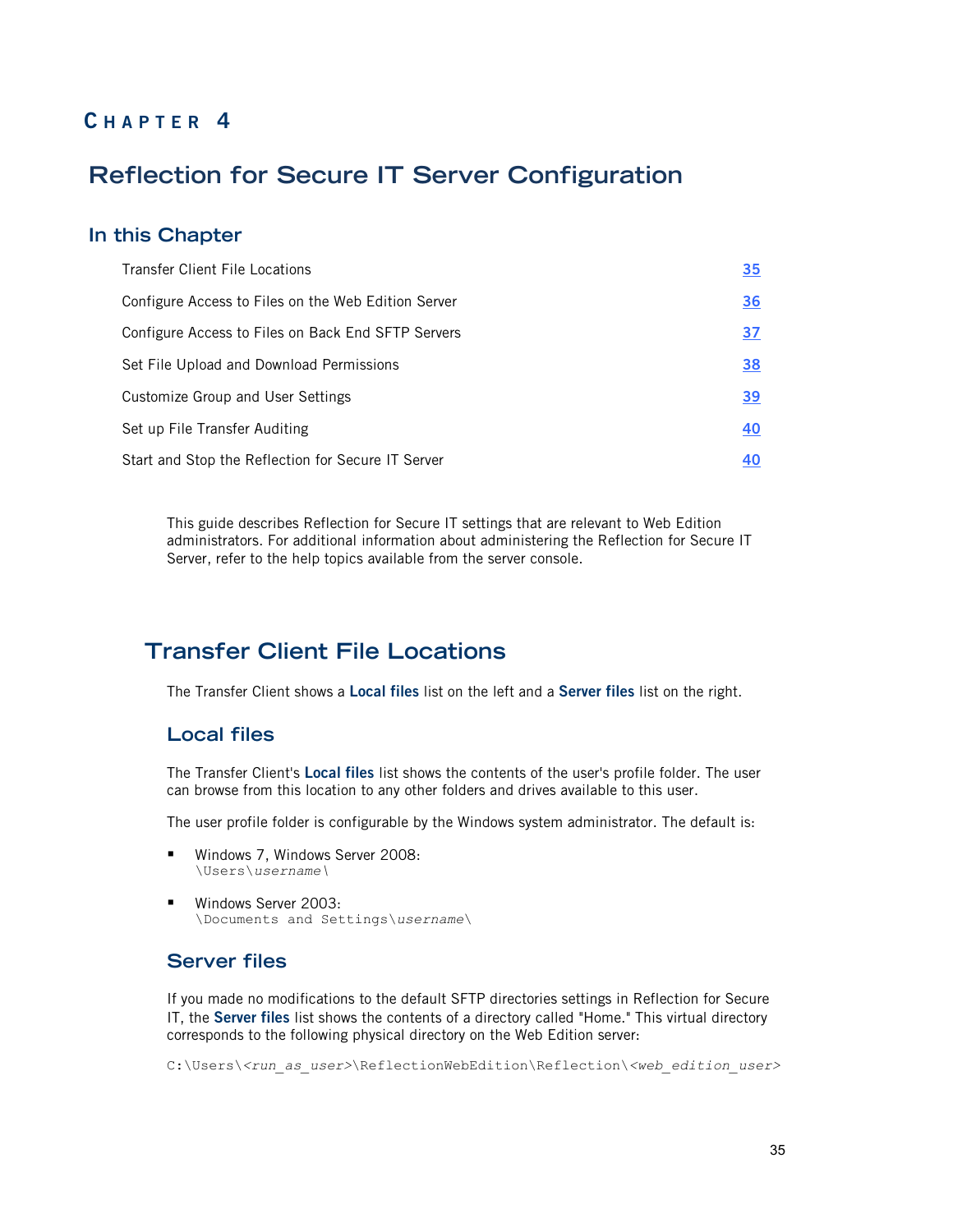where  $\langle \text{run} \rangle$  as user is the **Web Edition user access account** (specified on the **Web Edition Users** pane in the Reflection for Secure IT Server), and *<web\_edition\_user>* is the user's **UserID** (added in the User Manager). When a user connects, this directory is created automatically if it does not yet exist.

If you provisioned users in an LDAP server, the domain name you specified for that server replaces "Reflection" in the path shown above.

## <span id="page-35-0"></span>**Configure Access to Files on the Web Edition Server**

If you made no modifications to the default SFTP directories settings in the Reflection for Secure IT Server, the **Server files** list shows the contents of the default Home (page **[35](#page-34-1)**) directory. You can use Reflection for Secure IT to customize the list of directories that users see. These can be local directories, directories on remote servers, or a combination of both. You can configure directory access to all users, or create subconfigurations (page **[39](#page-38-0)**) to customize access for particular users or groups.

#### Notes:

- **The directories available to Web Edition users are limited by the rights of the user you** specify for **Web Edition user access account** when you configure the Reflection for Secure IT Server.
- Transfer Client users have access only to directories that you explicitly make available. They do not have access to other directories, even if these directories are available to the **Web Edition user access account**.

#### **To configure access to local directories**

- 1 On the Web Edition server, start the Reflection for Secure IT console (**Start** > **All Programs** > **Attachmate Reflection** > **Reflection SSH Server Configuration**).
- 2 From the **Configuration** tab, click **SFTP Directories** in the left panel.
- 3 Click **Add** and configure the directory settings in the **Accessible Directories Settings** dialog box.
	- For **Virtual directory**, specify the directory name you want users to see in the Transfer Client's **Server files** list.
	- For **Local or UNC directory**, specify the actual physical location of this directory. (Variables are supported in these paths as described below.)
	- (optional) Set upload or download permissions for this directory.
- 4 Save your settings (**File** > **Save Settings**).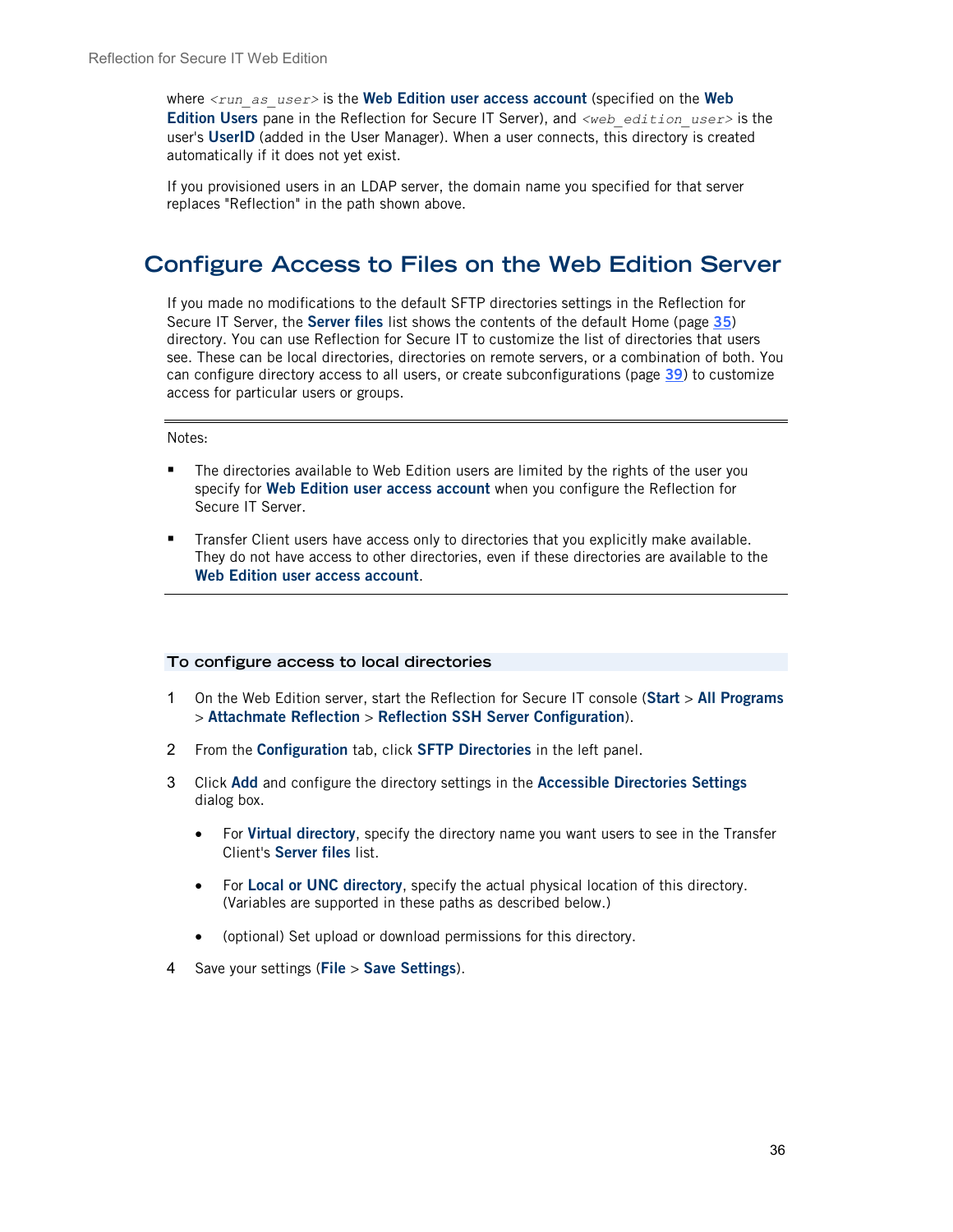### <span id="page-36-0"></span>**Using variables in Directory Paths**

The following pattern strings are available for configuring the **Local or UNC directory**. The resulting paths for Transfer Client users are shown here:

Default Home folder. For Web Edition users this is:

C:\Users\*<run\_as\_user>*\ReflectionWebEdition\*<domain\_name>*\*<web\_edition \_user>*

This directory is created the first time a user logs into the Reflection for Secure IT Server if it doesn't already exist.

- %H For Web Edition users this is equivalent to %D.
- %u The user ID. This directory must already exist.

Caution: Do not use %u if you have users in multiple domains. If users in different domains have the same user ID, both users will have access to the same location. In this case, use %U (uppercase) to ensure unique pathnames.

%U The domain name and user ID in the format domain.username. This directory must already exist.

> For Web Edition users who have been added to the default Reflection directory, the domain is Reflection. For example, for the external user whose UserID is "Mary":

c:\upload\%U

resolves to:

```
C:\upload\Reflection.Mary
```
# **Configure Access to Files on Back End SFTP Servers**

The Transfer Client shows a **Local files** list on the left and a **Server files** list on the right. You can use the Reflection for Secure IT Server to add files to the **Server files** list that are located on one or more additional servers. Because these servers are not located on the host running Reflection for Secure IT, they are referred to as "remote servers" in the Reflection for Secure IT console. Because these remote file servers are frequently located behind your firewall, they are also referred to as "back end servers."

Note: This procedure configures access to files on an SFTP server. You can also configure access to files on a network share. See Configure Web Edition to Act as a Gateway (page **[21](#page-20-0)**).

#### **To configure access to a directory on a back end SFTP server**

- 1 On the Web Edition server, start the Reflection for Secure IT console (**Start** > **All Programs** > **Attachmate Reflection** > **Reflection SSH Server Configuration**).
- 2 From the **Configuration** tab, click **SFTP Directories** in the left panel.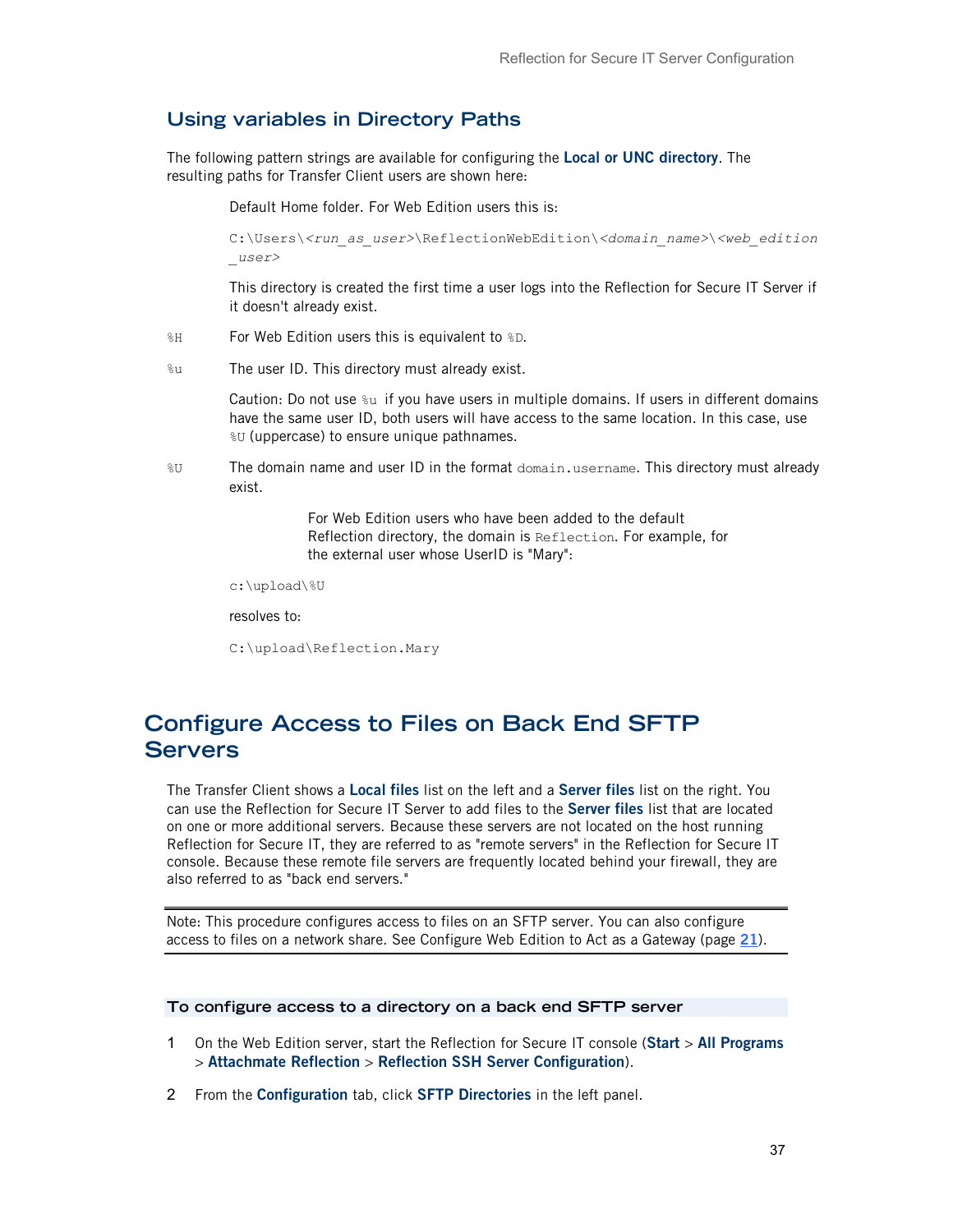- 3 Click **Add** to open the **Accessible Directories Settings** dialog box.
- 4 Specify a **Virtual directory** name. This is the directory name users will see in the Transfer Client's **Server files** list.
- 5 Click **Remote SFTP server**. This opens the **Remote SFTP Server Connection** dialog box.
- 6 Specify a **Host** name.
- 7 Retrieve the host key.
- 8 Enter a username with access to this server for **Remote SFTP username**, and provide authentication information for this user.
- 9 In the **Path** field, enter a path on the server that the user has access to, or use **Browse** to have an available path entered for you.
- 10 Close the open dialog boxes and save the server settings.

Notes:

- **The directories available on the remote server are limited by the rights of the user you** specify for **Remote SFTP username**. You cannot provide access to files that are not available to this user.
- Users have access only to directories that you explicitly make available. They do not have access to other directories on the remote server, even if these directories are available to the specified **Remote SFTP username**.
- The  $\frac{1}{3}$ u and  $\frac{1}{3}$ U variables (page [37](#page-36-0)) are supported for specifying paths on remote servers.

## **Set File Upload and Download Permissions**

In addition to configuring which files users have access to, you can also set permissions that determine what users can do with files.

Note: You can set different permissions for each virtual directory. By default these permissions apply to all users. You can use subconfigurations (page **[39](#page-38-0)**) to provide different permissions to specific users or groups of users.

### **To set file action permissions**

- 1 On the Web Edition server, start the Reflection for Secure IT console (**Start** > **All Programs** > **Attachmate Reflection** > **Reflection SSH Server Configuration**).
- 2 On the left panel of the **Configuration** tab, click **SFTP Directories**.
- 3 Click **Add** to create a new directory, or select an existing directory and click **Edit**.
- 4 Under **Permissions**, configure the access you want to allow. For example, to allow users to view and download files, but disallow any changes to the server files, leave **Browse** and **Download** checked, and clear **Upload**, **Delete**, and **Rename**.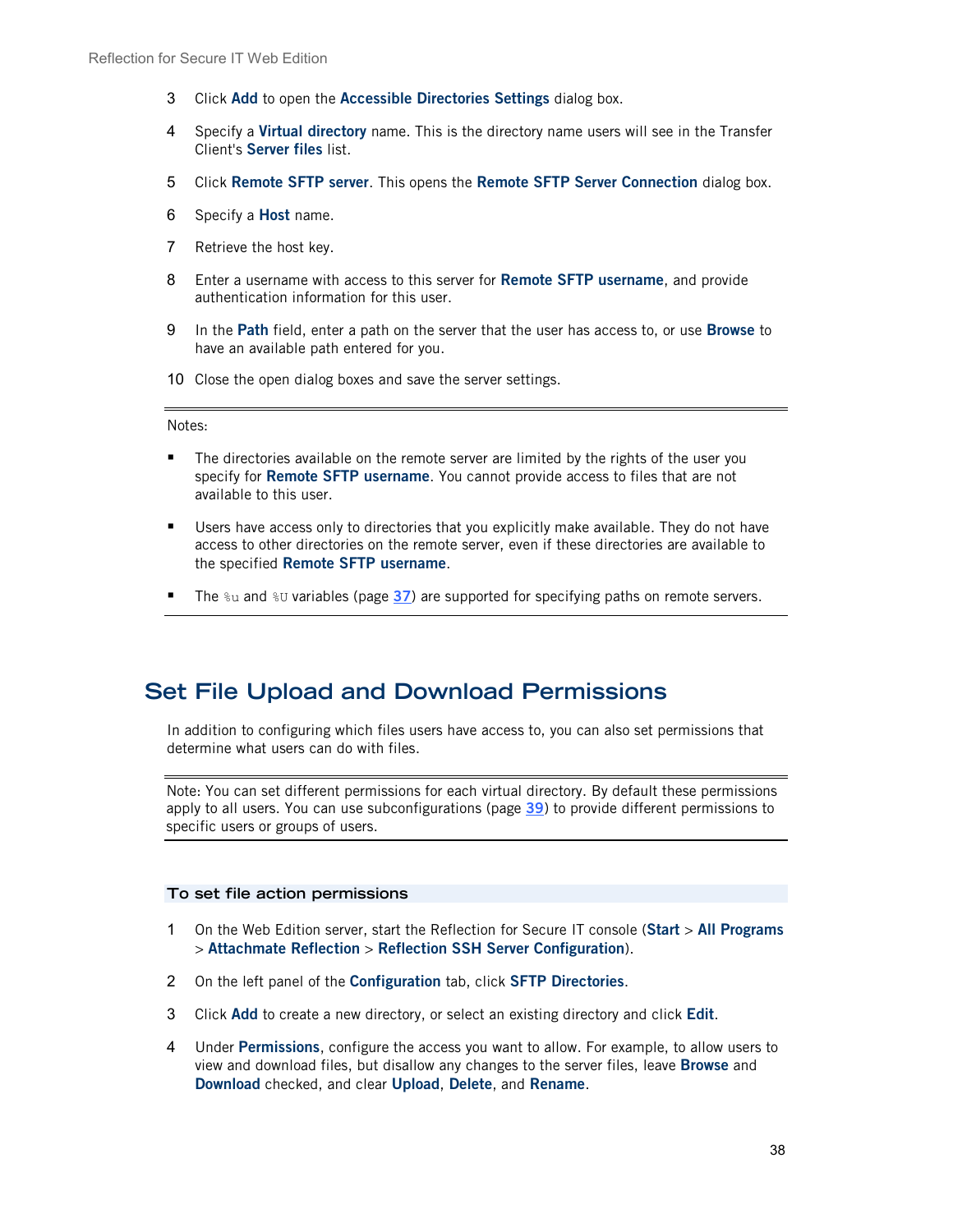5 Save your settings (**File** > **Save Settings**).

The following permission options are available:

| <b>Browse</b>   | View file and directory lists.                                              |
|-----------------|-----------------------------------------------------------------------------|
| <b>Download</b> | View file contents.                                                         |
| <b>Upload</b>   | Modify files, create files, create directories, and modify file attributes. |
| <b>Delete</b>   | Delete files and directories.                                               |
| <b>Rename</b>   | Rename files and directories.                                               |

## <span id="page-38-0"></span>**Customize Group and User Settings**

Using the Reflection for Secure IT console, you can customize file access and transfer rights for users and groups who have been provisioned using the Web Edition User Manager.

- To make customizations for users who have been added to the built-in Reflection directory, use the domain name Reflection.
- To make customizations for users in an added LDAP server, use the **Domain name** you specified when you added the LDAP server to User Manager (page **[29](#page-28-0)**).

The general procedures are outlined below. For a specific example, see Set Transfer Permissions for a User Group (page **[24](#page-23-0)**).

### **To create a subconfiguration with custom transfer settings for a user or group**

- 1 From the **Configuration** tab of the Reflection for Secure IT console, click either **Group Configuration** or **User Configuration**.
- 2 For the group or user type, select **Domain**.

For groups or users in the built-in Reflection directory, specify Reflection for the domain name.

For groups and users in an added LDAP Server, specify the domain name for that server.

- 3 Enter the name of the user or group you want to customize.
- 4 Click any of the available options on the left side of the subconfiguration dialog box to configure options that will be applied to the specified user or group.
- 5 Click **OK** to close the open dialog boxes.
- 6 Save your settings (**File** > **Save Settings**).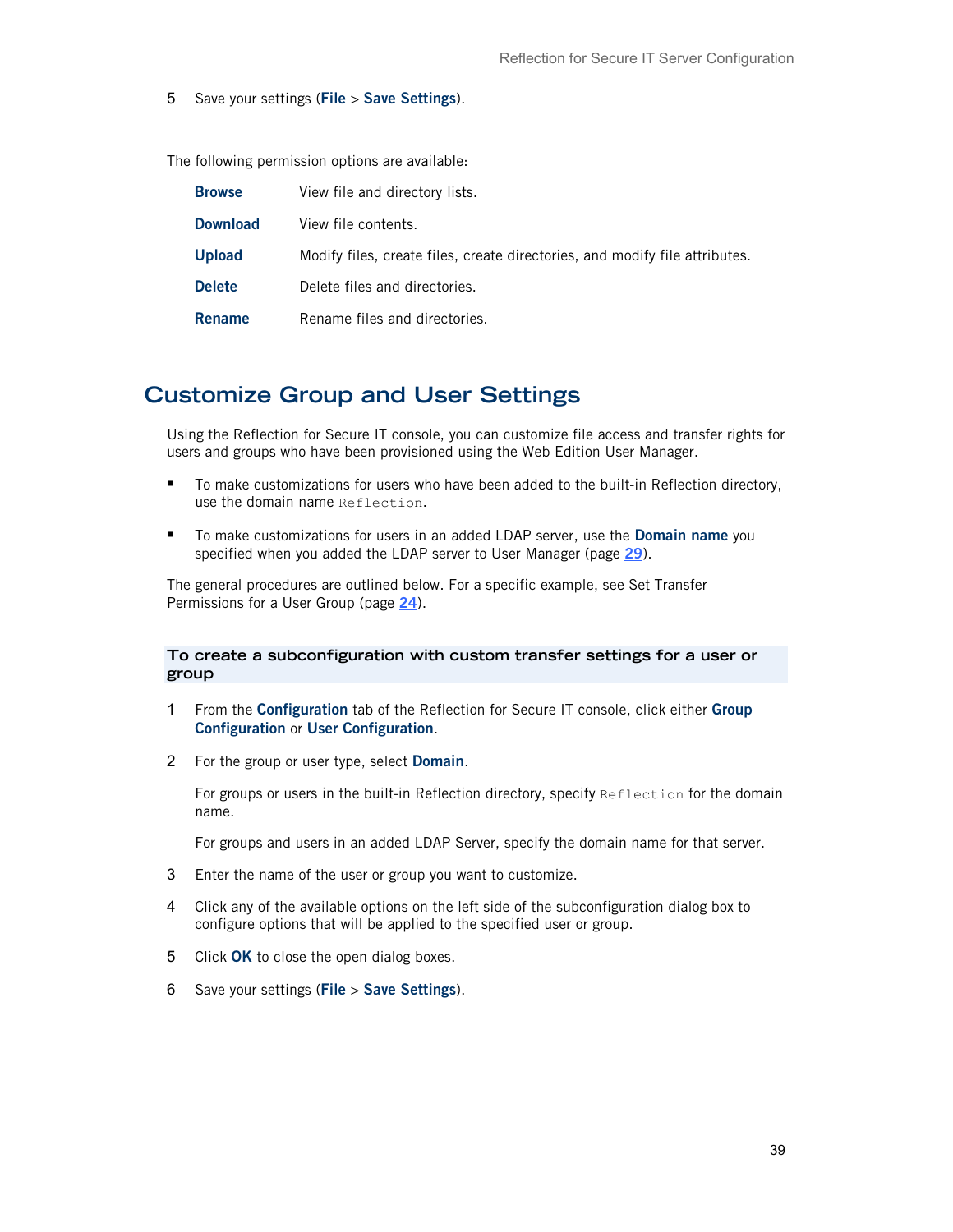#### **To control server access for a user or group**

- 1 From the Configuration tab of the Reflection for Secure IT console, click either **Group Access Control** or **User Access Control**.
- 2 Click **Add** and enter the user or group name using the following format, replacing *<name>* with the user or group name.

<domain>/*<name>*

3 Specify the access setting for this user or group (allow or deny) and click **OK**.

For information about how allow and deny settings affect user access, see the Reflection for Secure IT help topics "Controlling Access by User" and "Controlling Access by Group."

4 Save your settings (**File** > **Save Settings**).

# **Set up File Transfer Auditing**

You can use audit logging to maintain a record of file transfer activity. Audit logging is not enabled by default.

#### **To enable file transfer auditing**

- 1 On the Web Edition server, start the Reflection for Secure IT console (**Start** > **All Programs** > **Attachmate Reflection** > **Reflection SSH Server Configuration**).
- 2 Go to **Configuration** > **Logging > Audit Logging**.
- 3 Select **Enable file transfer auditing**.
- 4 Save your settings (**File** > **Save Settings**).

When audit logging is enabled, Reflection for Secure IT creates a new log each day in the specified **Audit log directory**. Audit logs use this name format: RSSHD-Audit-YYYYMMDD.log, where YYYYMMDD indicates the date.

## **Start and Stop the Reflection for Secure IT Server**

The Reflection for Secure IT Server is the SSH server application that supports secure file transfer. This server starts by default when you restart Windows. You can also use either of the following methods to start and stop this server.

#### **To use the Reflection for Secure IT Server console**

- 1 On the Web Edition server, start the Reflection for Secure IT console (**Start** > **All Programs** > **Attachmate Reflection** > **Reflection SSH Server Configuration**).
- 2 Use the **Action** menu items or the toolbar buttons to start and stop the server.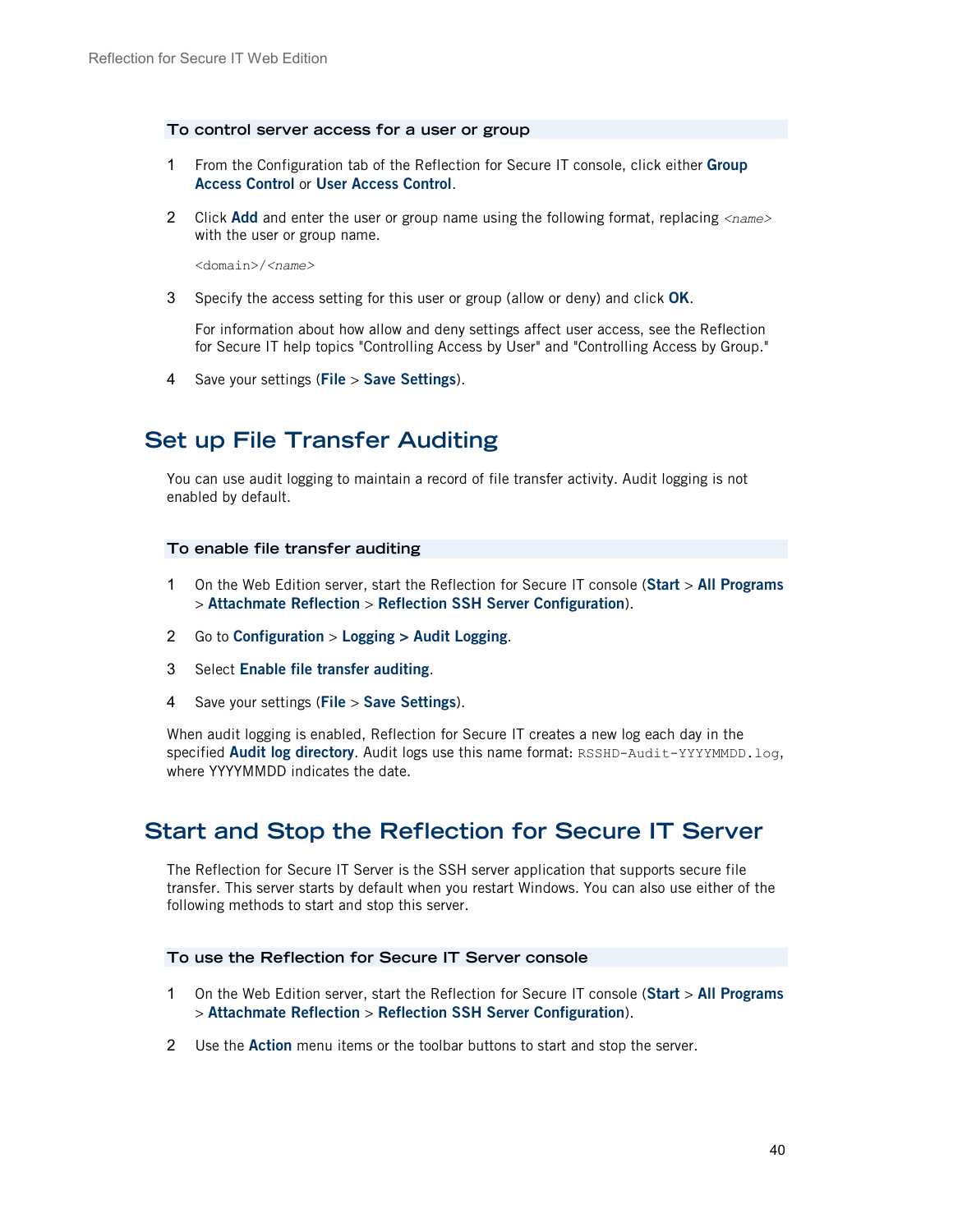### **To use the Windows Services console**

- 1 Log on to the Web Edition server (the computer on which you installed the Reflection for Secure IT SSH and Web Transfer servers).
- 2 Open the Windows Services console (**Start** > **All Programs** > **Administrative Tools** > **Services**).
- 3 Select the service called "Attachmate Reflection for Secure IT Server" and click start, stop, or restart.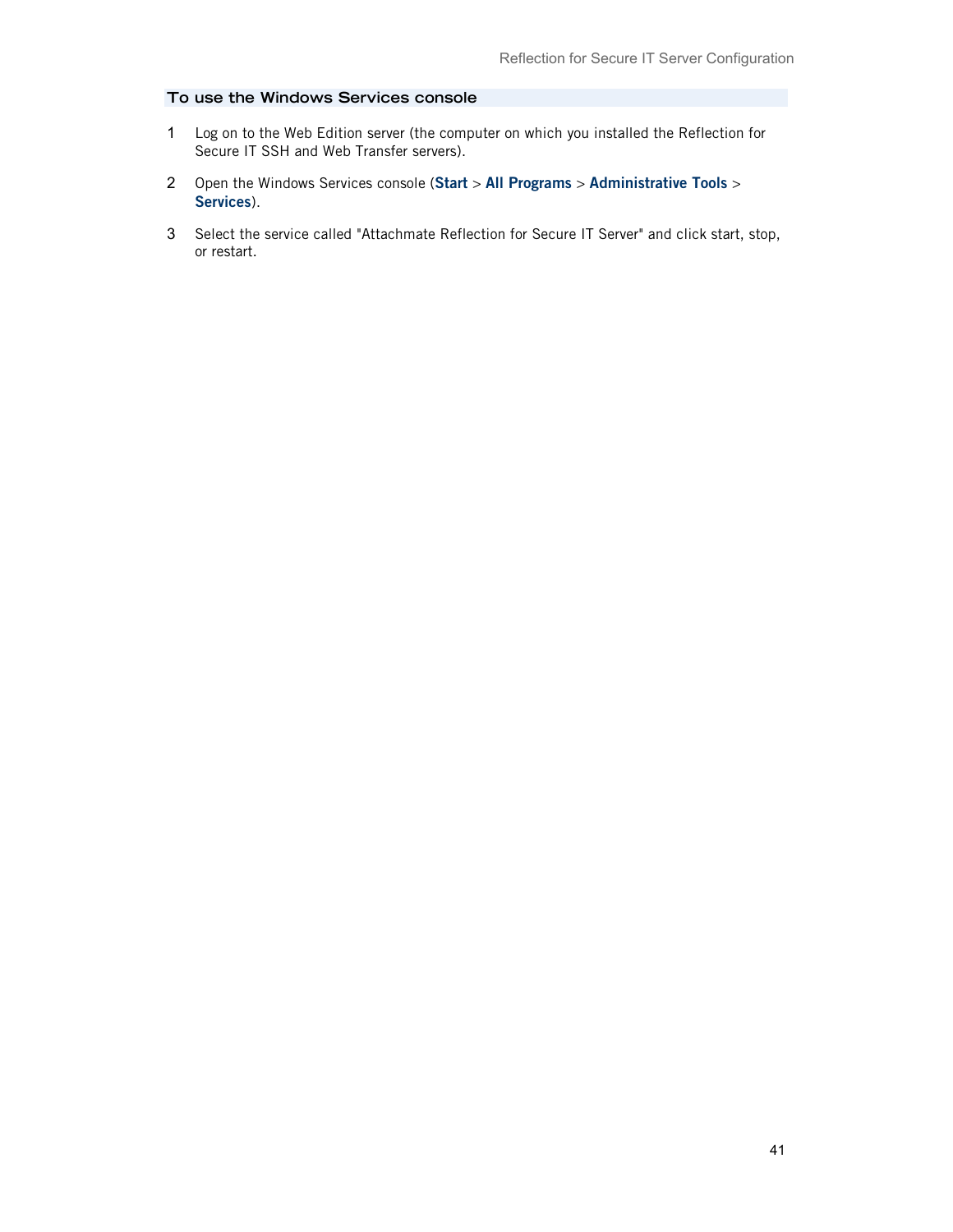# **C HAPTER 5**

# **Web Transfer Server Administration**

### **In this Chapter**

| Connect to the Transfer Client                      | 42 |
|-----------------------------------------------------|----|
| Start and Stop the Web Transfer Server              | 43 |
| Customize the Look of the Transfer Client Web Pages | 43 |
| Web Transfer Server Properties File                 | 44 |

The Reflection for Secure IT Web Transfer Server authenticates Web Edition users and is the application server that provides the Reflection for Secure IT Transfer Client.

# <span id="page-41-0"></span>**Connect to the Transfer Client**

The Reflection for Secure IT Web Edition Transfer Client is a web-based application. Access is available to any user who has been provisioned using the Web Edition User Manager.

End users can connect to the Transfer Client from a browser running on any system with access to the Web Edition Server that is running the Reflection for Secure IT Web Edition Web Transfer service:

### **To connect from a browser**

**Enter the following URL, replacing <host> with the DNS name or IP address of your Web** Edition host.

https://<host>:9492

The Reflection for Secure IT Web Edition administrator can also connect to the Transfer Client from the Windows Start menu on the Web Edition server that is running the Reflection for Secure IT Web Edition Web Transfer service:

### **To connect from the Windows Start menu on the Web Edition server**

Go to **Start** > **All Programs** > **Attachmate Reflection** > **Web Edition Transfer Client**.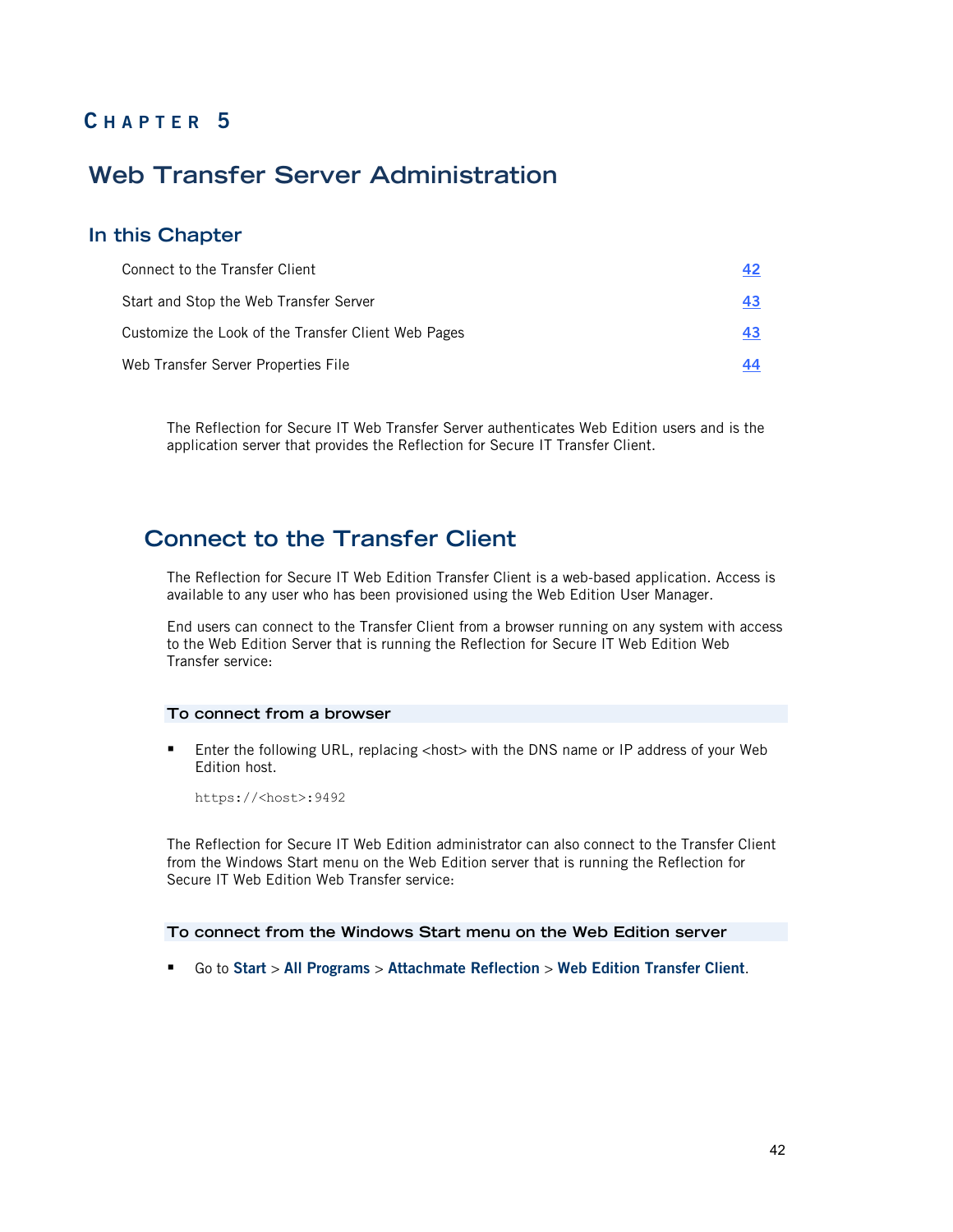# <span id="page-42-0"></span>**Start and Stop the Web Transfer Server**

The Reflection for Secure IT Web Transfer Server is the application server that provides the Reflection for Secure IT Transfer Client. This server starts by default when you restart Windows. You can also use the Windows Services console to start and stop this service:

**To start or stop the Attachmate Reflection for Secure IT Web Transfer service**

- 1 Log on to the Web Edition server (the computer on which you installed the Reflection for Secure IT SSH and Web Transfer servers).
- 2 Open the Windows Services console (**Start** > **All Programs** > **Administrative Tools** > **Services**).
- 3 Select the service called "Attachmate Reflection for Secure IT Web Transfer" and click start ,stop, or restart.

Note: After the service has started, it may take several seconds before the Transfer Client is accessible.

# <span id="page-42-1"></span>**Customize the Look of the Transfer Client Web Pages**

By default, the Transfer Client uses Attachmate Reflection for Secure IT branding. You can modify these web pages so that Transfer Client users see a page title and images that identify your organization.

#### **To customize the Transfer Client web pages**

1 Create a folder called custom in the webapps folder:

*<install path>*\WebTransfer\services\webxfer-ui\webapps\custom

Note: Making changes in this location ensures that your modifications remain in place after a server restart or application upgrade. Changes made in other locations, or to the existing files, are not guaranteed to remain in place.

- 2 Locate the custom-example directory in webapps and copy the contents of this folder into your custom folder.
- 3 Edit title.html, replacing the sample title "Custom File Transfer" with the page title you want displayed in the user's browser.
- 4 View the contents of branding.css. This file configures images and related colors. Edit the styles to suit your design and create appropriate images as defined in this file, and replace the sample images provided with your images.
- 5 Connect to the Transfer Client or refresh the browser display to view the changes.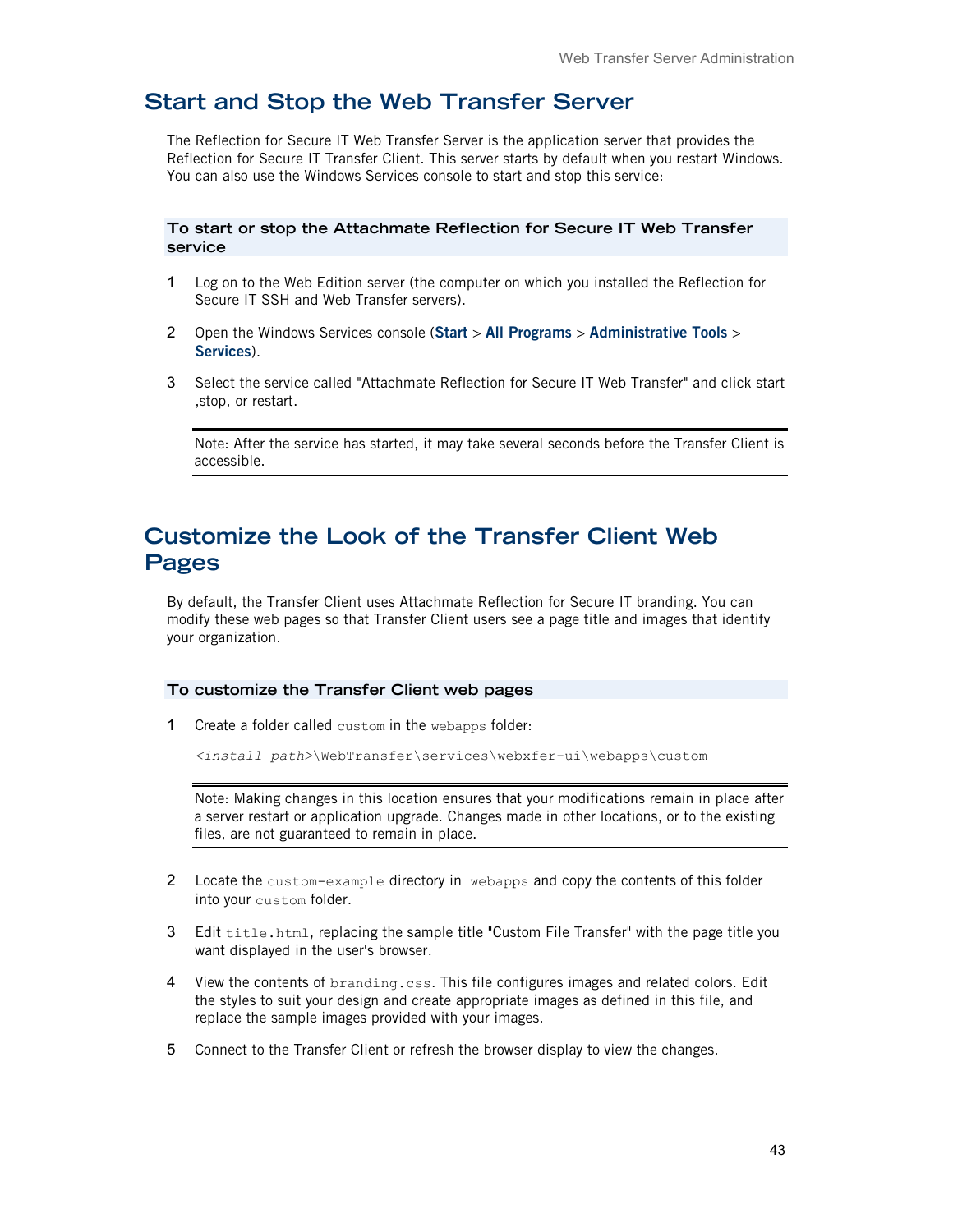# <span id="page-43-0"></span>**Web Transfer Server Properties File**

You can use the Web Transfer properties file to modify the configurable settings listed below. It is located in the Web Edition installation folder in the  $WebTransfer \text{Conf}$  subfolder. The default location is:

```
C:\Program 
Files\Attachmate\RSecureWebEdition\WebTransfer\conf\container.properties
```
Notes:

- You must restart the server (page [32](#page-31-0)) after editing container.properties for your changes to take effect.
- A backup file, container.properties.example, in the same folder provides a copy of the original default settings.

#### **servletengine.ssl.port**

The HTTPS port used to connect to the Transfer Client. The default is 9492.

#### **java.minimum.version**

The minimum required Java version for browsers running the Transfer Client applet. The default is 1.7.0\_21.

#### **servletengine.ssl.updateInterval**

The interval for how often the Web Transfer Server checks for changes to authentication settings made in User Manager and queries User Manager for PKI Services Manager trust anchors. The default is 60.

#### **servletengine.ssl.keystore**

The path to the keystore that contains the server certificate and private key. For more information about changing the server certificate, see Replace the Default Server Certificate (page **[47](#page-46-0)**). The path must be specified using forward slashes or escaped backslashes. For example:

C:/pathto/keystore

C:\\pathto\\keystore

You can specify a relative or absolute path. The default is ../etc/mycert.jks.

### **servletengine.ssl.keystoretype**

The file type of the keystore that contains the server certificate and private key. Supported values are JCEKS for a Java keystore, and PKCS12 for a PKCS#12 file. The default is JCEKS.

#### **servletengine.ssl.keystorepassword**

The password that protects the keystore that contains the server certificate and private key.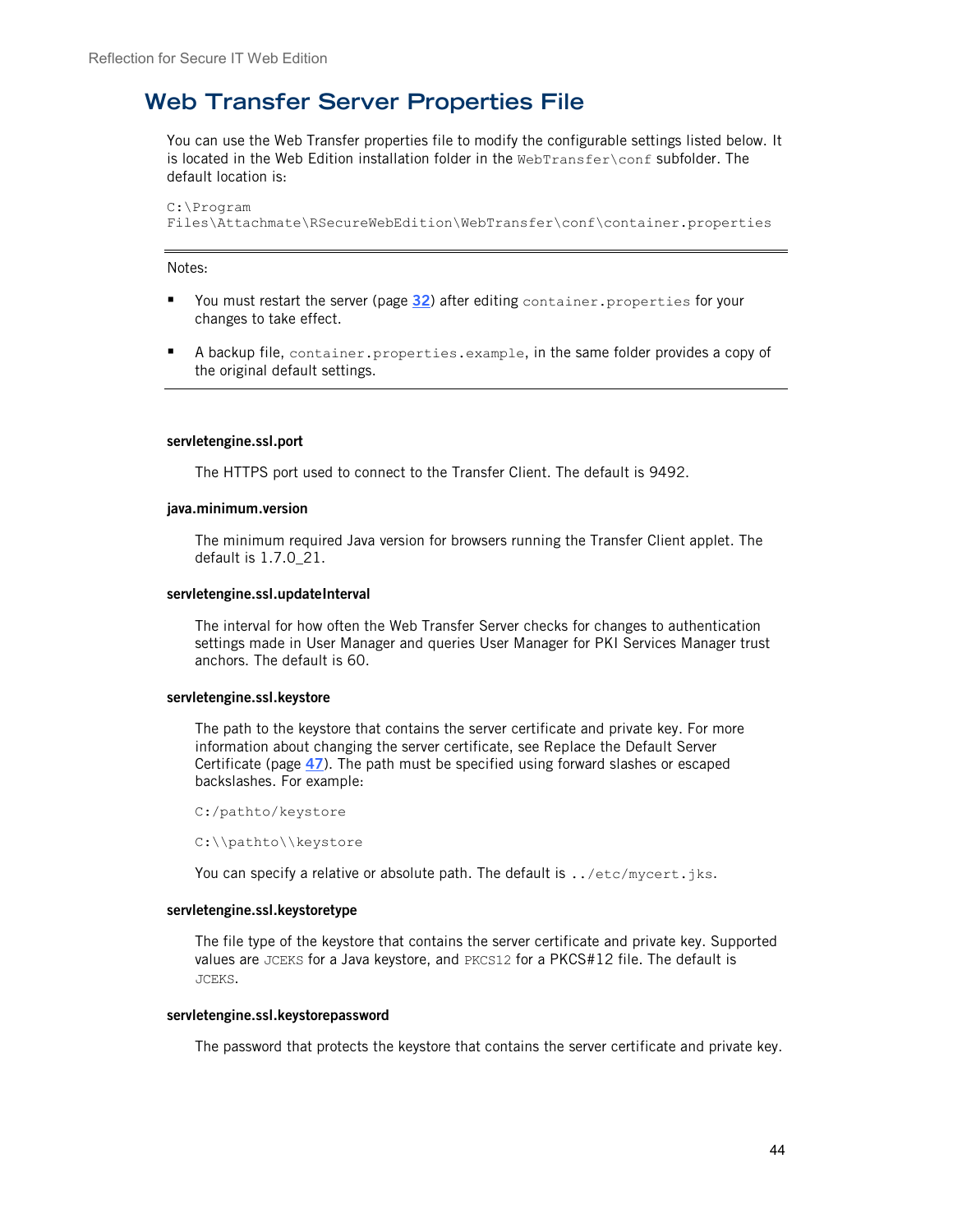### **sftp.hostname**

The hostname used by the Web Transfer Server to connect to the Reflection for Secure IT Server. By default, the connection is made using the Reflection for Secure IT Server's computer name.

### **sftp.port**

The port used by the Web Transfer Server to connect to the Reflection for Secure IT Server. The default is 22.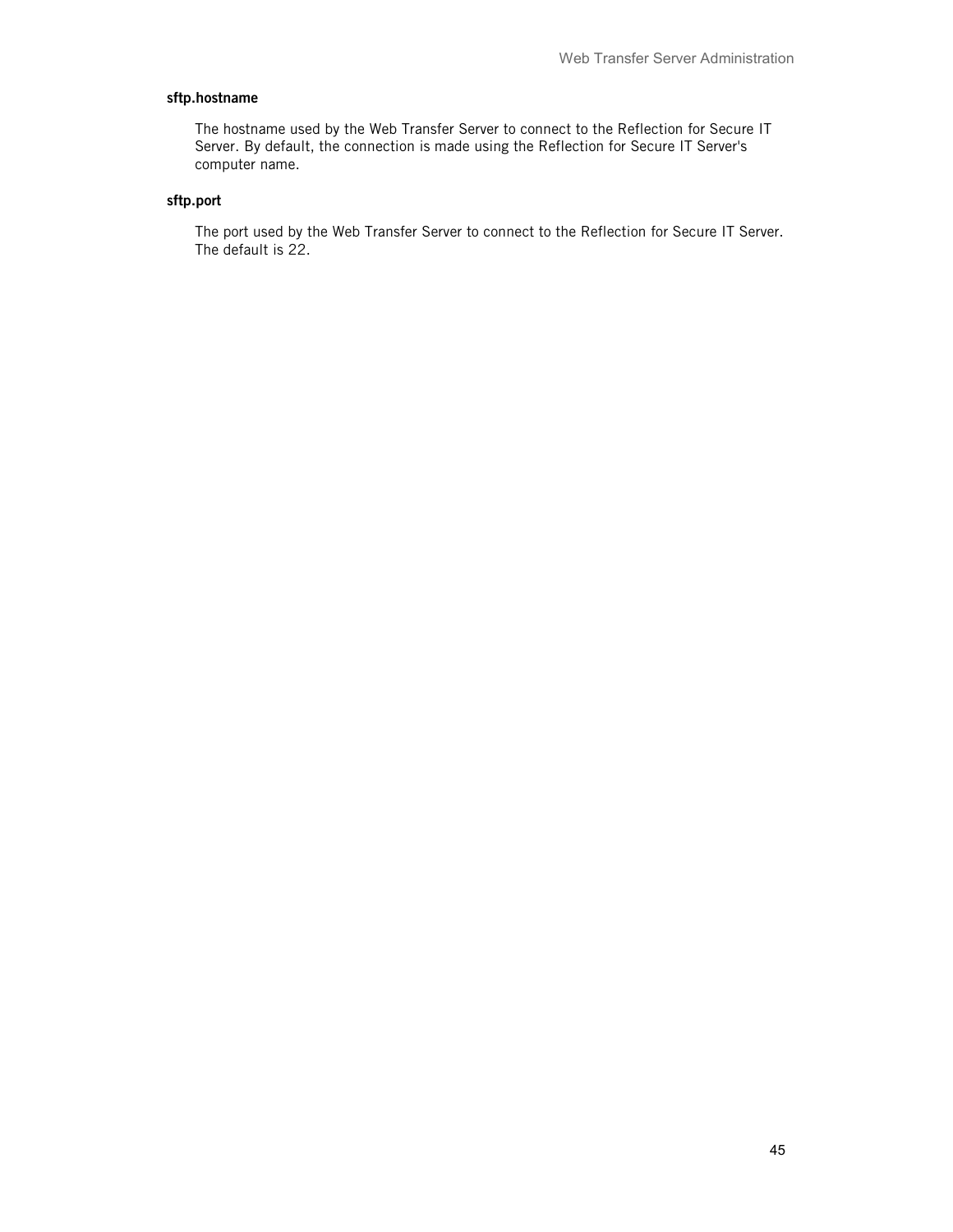# **C HAPTER 6**

# **Server Certificate Management**

### **In this Chapter**

| Server Certificates                                       | 46 |
|-----------------------------------------------------------|----|
| Replace the Default Server Certificate                    | 47 |
| Troubleshooting Server Certificate Setup                  | 49 |
| Configure your Browser to Trust a Self-Signed Certificate | 50 |
| Using the keytool Utility to Manage Keystores             | 53 |

## <span id="page-45-0"></span>**Server Certificates**

When you run the User Manager, the browser connects to the Reflection for Secure IT User Manager application server. When you run the Transfer Client, the browser connects to the Reflection for Secure IT Web Transfer Server. In both cases, the connection is made using HTTPS.

### **Why you see certificate warning messages**

When an HTTPS connection is established, the browser requests that the server identify itself. By default, the Web Edition servers send a self-signed security certificate to the browser for this purpose. (A self-signed certificate is signed by the same entity that it certifies.) The browser checks the digital signature in this certificate against its list of trusted Certificate Authorities (CAs) (page **[71](#page-70-0)**). You see a certificate warning because the signer of the certificate is not in your browser's list of trusted CAs.

### **Managing certificates**

Depending on where you are in your Web Edition evaluation and configuration process, you may use any or all of the following to manage server certificates.

Use the default self-signed certificates and ignore the certificate errors.

This option is appropriate during initial testing.

■ Configure your browser to trust the self-signed certificates (page [50](#page-49-0)).

This option is appropriate during initial testing. You might also choose this as a permanent option for the User Manager.

**Part Alleh Server's self-signed certificate with a certificate from a well-known Certificate** Authority (page **[47](#page-46-0)**).

Make this change to the Reflection for Secure IT Web Transfer Server before you provide end users with URLs for launching the Transfer Client. This change enables Transfer Client users to connect without seeing certificate warning messages.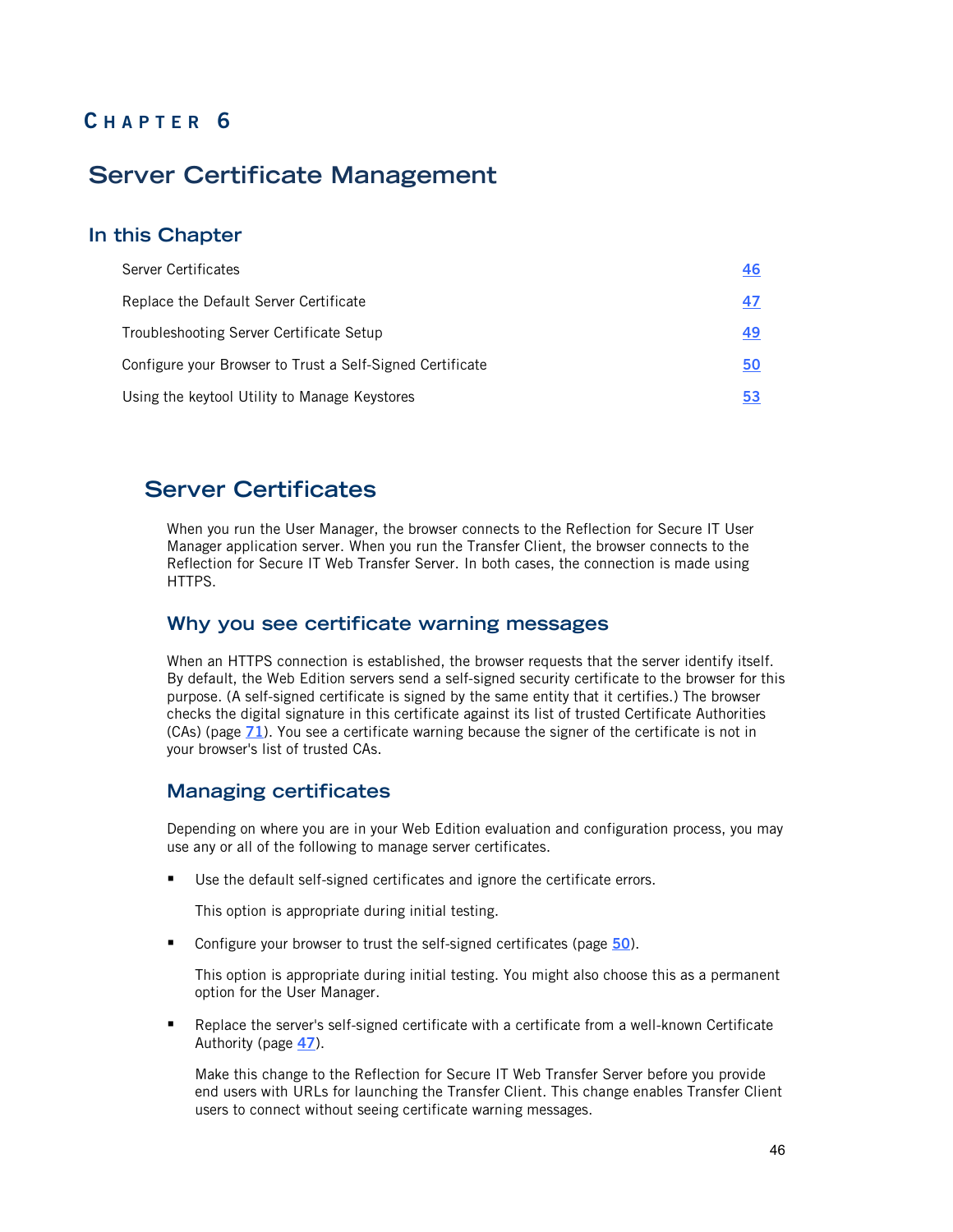# <span id="page-46-0"></span>**Replace the Default Server Certificate**

The following two Reflection for Secure IT Web Edition services install with self-signed digital certificates.

- Reflection for Secure IT Web Transfer service
- Reflection for Secure IT User Manager service

To be able to connect to the Transfer Client and User Manager without seeing certificate warning messages (page **[46](#page-45-0)**), you can replace the server's self-signed certificate with a certificate from a well-known Certificate Authority (CA). Server certificates can be stored in a PKCS#12 file (\*.p12 or \*.pfx) or in a Java keystore (\*.jks). Refer to the following procedures for details.

Install a Server Certificate in a PKCS#12 File (page **[47](#page-46-1)**)

Install a Server Certificate in a Java Keystore (page **[48](#page-47-0)**)

## <span id="page-46-1"></span>**Install a New Server Certificate: PKCS#12 File**

Use this procedure to replace the default Web Transfer or User Manager server certificate with a CA-signed certificate contained within a PKCS#12 file.

### **Before you begin**

Obtain a PKCS#12 file  $(*.p12 \text{ or }*.pfx)$  that includes your private key and a certificate signed by a Certificate Authority (CA).

Notes:

- The PKCS#12 private key and the store itself must use FIPS-compliant cryptography. PBE-SHA1-3DES is the only approved algorithm currently available for encrypting the store. (By default, OpenSSL and the Windows Certificate Manager do encrypt the store using this algorithm.) If your file is not FIPS-compliant, you can re-encrypt the PKCS#12 file (page **[56](#page-55-0)**) or import the file into a Java keystore (page **[56](#page-55-1)**).
- The PKCS#12 store and the private key must be protected with the same password.

### **To replace the default server certificate with a certificate in PKCS#12 file (\*.p12 or \*.pfx)**

The default install path is C:\Program Files\Attachmate\RSecureWebEdition.

1 Move the PKCS#12 file to the folder that holds the default keystore (or another secure location on your server). The default keystore locations are:

C:\Program Files\Attachmate\RSecureWebEdition\WebTransfer\etc\

C:\Program Files\Attachmate\RSecureWebEdition\UserManager\etc\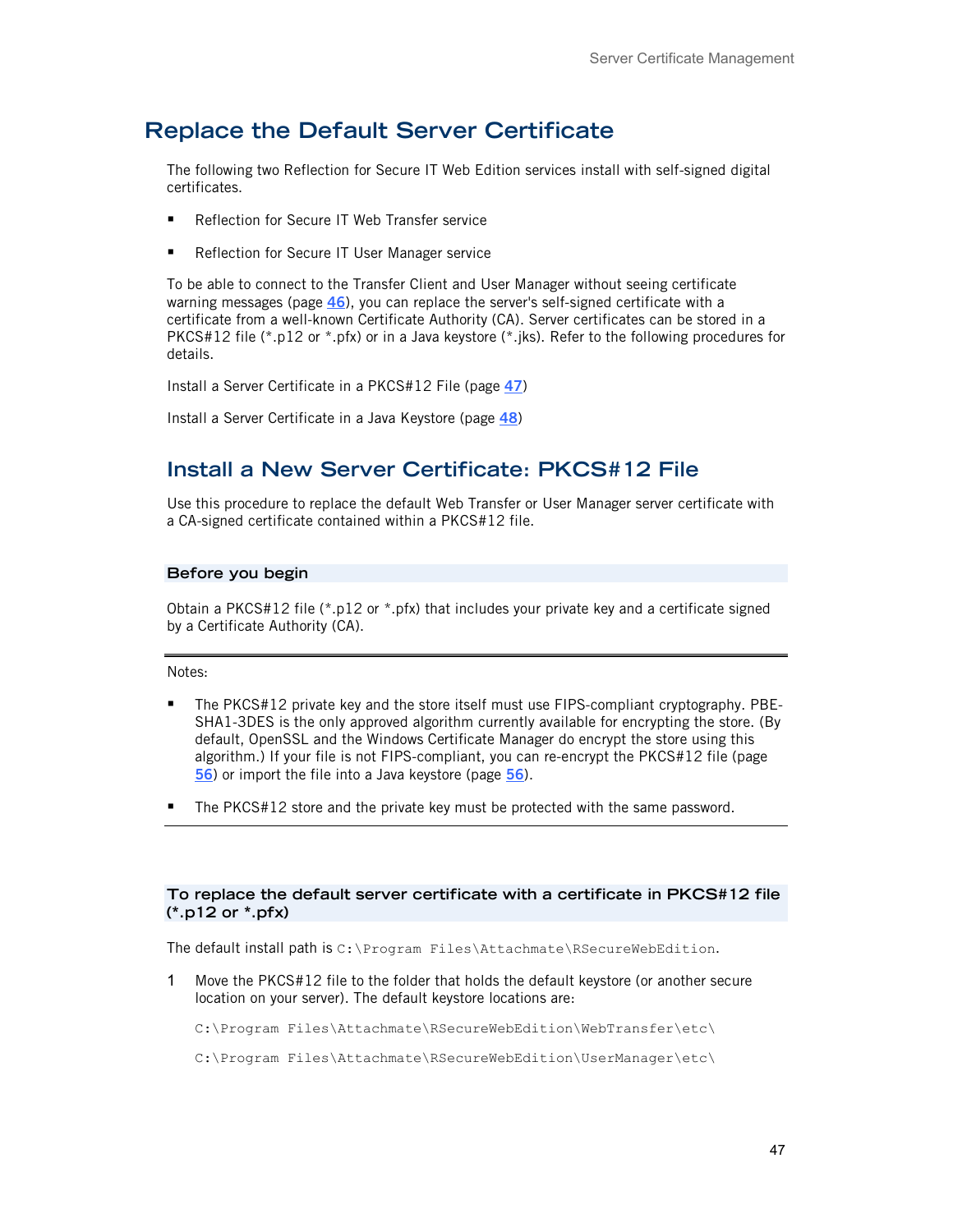Caution: Do not delete any of the existing certificate or keystore files in these locations. The server certificates located here are required for communication between Web Edition components.

2 Locate the container. properties file in the location below for the server you are updating.

*<install path>*\WebTransfer\conf\container.properties

*<install path>*\UserManager\conf\container.properties

3 Open container.properties in a text editor (running as an administrator). Remove the comment character (#) from the following lines. Set keystoretype to PKCS12 and edit keystore and keystorepassword to use your values. For example:

```
servletengine.ssl.keystore=../etc/myserver cert.p12
servletengine.ssl.keystoretype=PKCS12
servletengine.ssl.keystorepassword=password
```
Note: The path to the keystore must be specified using forward slashes or escaped backslashes. For example: C:/pathto/keystore or C:\\pathto\\keystore

- 4 Restart the server you are configuring. See Start and Stop the Web Transfer Server (page **[32](#page-31-0)**) and Start and Stop the User Manager Server (page **[32](#page-31-0)**).
- 5 Test a connection from the Transfer Client or User Manager. . If you can't log in, or continue to see a certificate warning message, see Troubleshooting Server Certificate Setup (page **[49](#page-48-0)**).

## <span id="page-47-0"></span>**Install a New Server Certificate: Java Keystore**

Use this procedure to replace the default Web Transfer or User Manager server certificate with a CA-signed certificate contained within a Java keystore.

### **Before you begin**

Obtain a Java keystore (\*.jks) file that contains your private key and a certificate signed by a Certificate Authority (CA). You can use the following procedures to create your keystore using the Java **keytool** utility.

- Generate a key pair and create a keystore (page [53](#page-52-1)),
- Create a Certificate Signing Request and submit it to a CA (page **[54](#page-53-0)**).
- Once you receive the signed certificate for your server, import the CA-signed certificate into your keystore (page **[55](#page-54-0)**).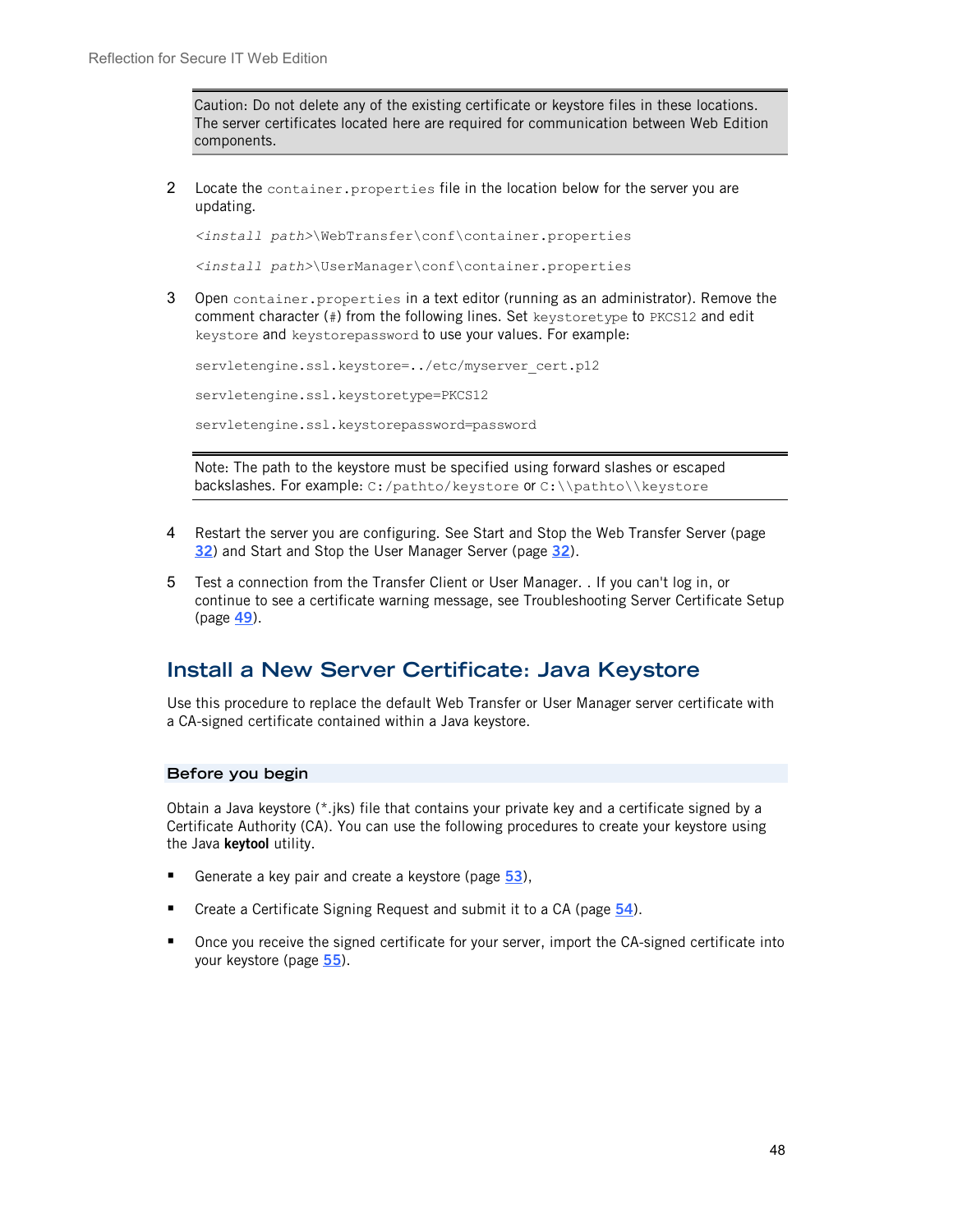### **To replace the default server certificate with a certificate in a Java keystore**

1 Move the new Java keystore to the folder that holds the default keystore (or another secure location on your server). The default keystore locations are:

```
C:\Program Files\Attachmate\RSecureWebEdition\WebTransfer\etc\
```

```
C:\Program Files\Attachmate\RSecureWebEdition\UserManager\etc\
```
Caution: Do not delete any of the existing certificate or keystore files in these locations. The server certificates located here are required for communication between Web Edition components.

2 Locate the container. properties file in the location below for the server you are updating.

*<install path>*\WebTransfer\conf\container.properties

*<install path>*\UserManager\conf\container.properties

3 Open container.properties in a text editor (running as an administrator). Remove the comment character (#) from the following lines and edit them to point to your keystore and specify your keystore password. For example:

```
servletengine.ssl.keystore=../etc/newkeystore.jks
```
servletengine.ssl.keystorepassword=password

Note: The path to the keystore must be specified using forward slashes or escaped backslashes. For example: C:/pathto/keystore or C:\\pathto\\keystore

- 4 Restart the server you are configuring. See Start and Stop the Web Transfer Server (page **[32](#page-31-0)**) and Start and Stop the User Manager Server (page **[32](#page-31-0)**).
- 5 Test a connection from the Transfer Client or User Manager. If you can't log in, or continue to see a certificate warning message, see Troubleshooting Server Certificate Setup (page **[49](#page-48-0)**).

## <span id="page-48-0"></span>**Troubleshooting Server Certificate Setup**

Refer to these troubleshooting steps if you changed the server certificate used by the Web Transfer or User Manager server.

After any changes you make to server certificate setup, always perform both of the following before retesting:

- 1 Close all browser windows.
- 2 Restart the server whose certificate you are configuring. See Start and Stop the Web Transfer Server (page **[32](#page-31-0)**) and Start and Stop the User Manager Server (page **[32](#page-31-0)**).

Error messages shown below are from the console.*yyyymmdd*.log (page **[62](#page-61-0)**) file.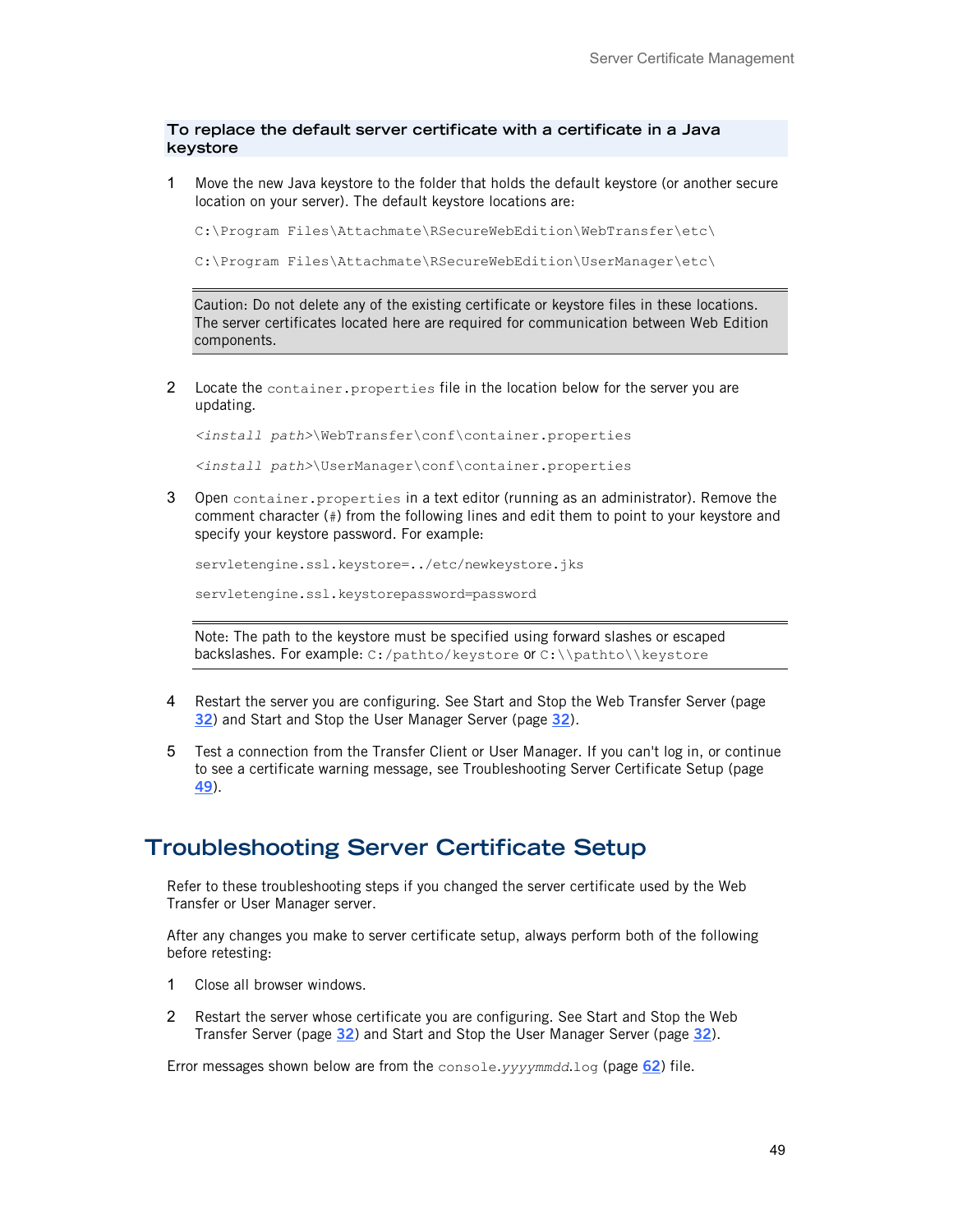## **Certificate warning still appears**

- Did you close all browser windows and restart the server before retesting?
- Does the server name in the URL you are using match the server name(s) in the certificate?

## **Browser cannot display the web page**

Did you specify the correct password for servletengine.ssl.keystorepassword?

In the log file, look for: "java.io.IOException: Keystore was tampered with, or password was incorrect"

■ Is the keystore or PKCS#12 file in the location specified for servletengine.ssl.keystore?

In the log file, look for: "java.io.FileNotFoundException: <path> (The system cannot find the file specified)"

■ If you generated a JKS from a PKCS#12 file, did you use the same password?

In the log file, look for: "java.security.UnrecoverableKeyException: Given final block not properly padded"

■ Is your PKCS#12 file encrypted with a FIPS-approved algorithm? Note that OpenSSL and the Windows Certificate Manager do not currently encrypt the certificate using strong algorithms by default. PBE-SHA1-3DES is the only approved algorithm currently available. If you see the following log file error, either re-encrypt your file (page **[56](#page-55-0)**) or import it into a Java keystore (page **[56](#page-55-1)**).

In the log file, look for: "java.io.IOException: Could not decrypt data"

## **Login is successful, but error messages appear in the log file**

 The message "javax.net.ssl.SSLException: Fatal Alert received: Bad Certificate" appears repeatedly in the server and console log files.

This exception is most likely to occur after User Manager has been configured with a different certificate and before the Web Transfer Server has been updated to trust that certificate. To resolve this issue, from the Reflection for Secure IT console, go to the **Web Edition Users** pane and click **Activate and verify**.

# <span id="page-49-0"></span>**Configure your Browser to Trust a Self-Signed Certificate**

If you use the default Reflection for Secure IT certificates, you will see a certificate warning when you connect to the User Manager and the Transfer Client. Use these procedures to remove these warnings.

Note: The procedures below are appropriate for testing. However, before you deploy the Transfer Client to end users, you should configure Reflection for Secure IT to use certificates signed by a well-known Certificate Authority. (See Replace the Default Server Certificate (page **[47](#page-46-0)**).) With the updated certificate in place, the following procedures are not necessary.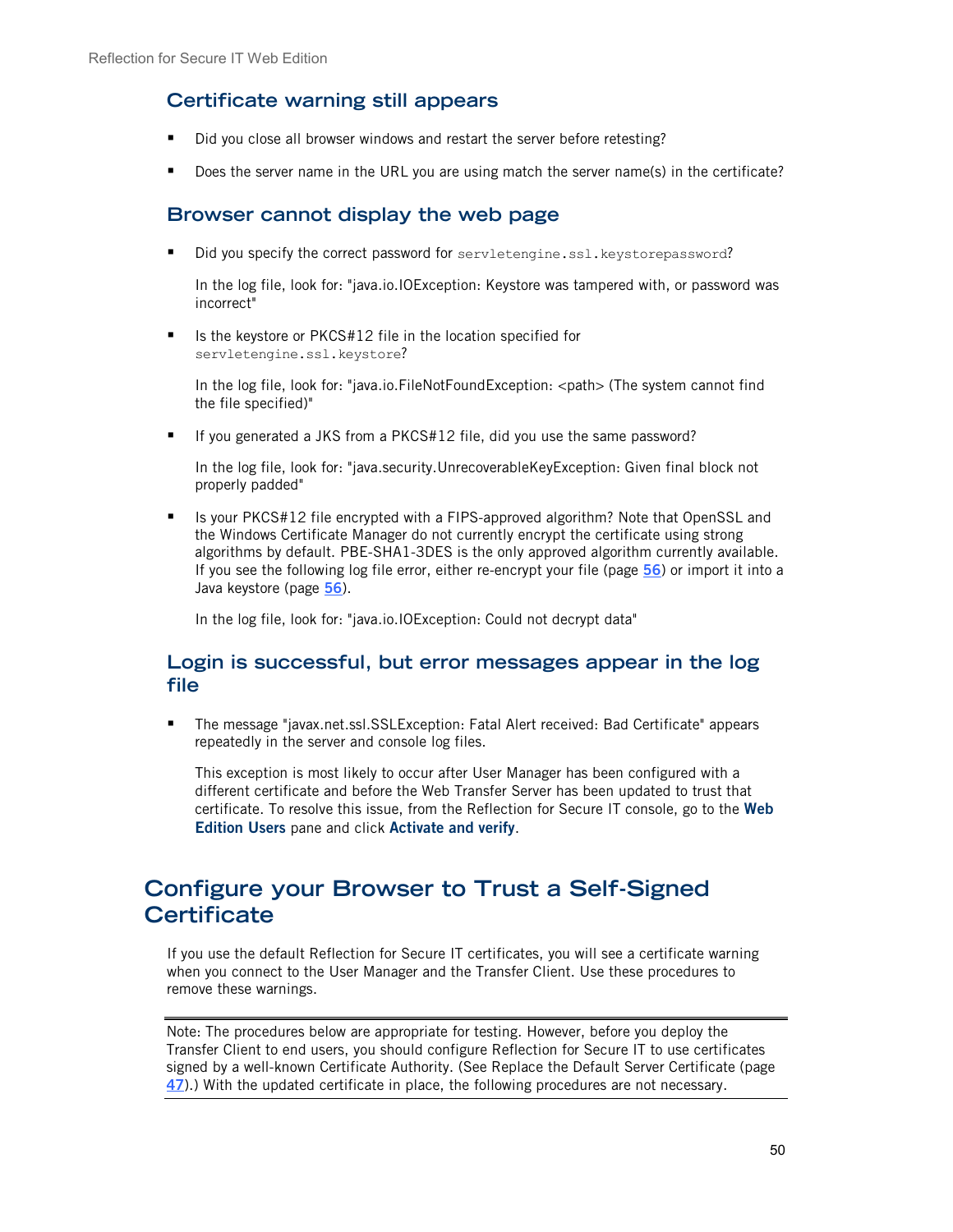#### **To add an untrusted certificate in Internet Explorer**

1 When you see a warning that the security certificate was not issued by a trusted certificate authority, select **Continue to this website**.

This connects you to the web page and displays a certificate error alert in the address bar.

2 Click the certificate error alert to view the Certificate Error message shown here:



- 3 Click **View Certificates**.
- 4 On the certificate **General** tab, click **Install Certificate**.

Note: If the Install Certificate button is not visible, you need to modify your browser's security settings. Go to **Tools** > **Internet Options** > **Security**, then clear **Enable Protected Mode**. You can restore this setting after you install the certificate.

- 5 In the Install Certificate Wizard, select **Place all certificates in the following store**.
- 6 Click **Browse** and select **Trusted Root Certification Authorities**, then continue through the remaining steps to install the certificate.

### **To add an untrusted certificate in Firefox**

- 1 When you see a warning that the connection is untrusted, click **I understand the Risks**.
- 2 Click **Add Exception**.
- 3 Leave **Permanently store this exception** selected and click **Confirm Security Exception**.
- 4 Click **OK** to close the dialog boxes.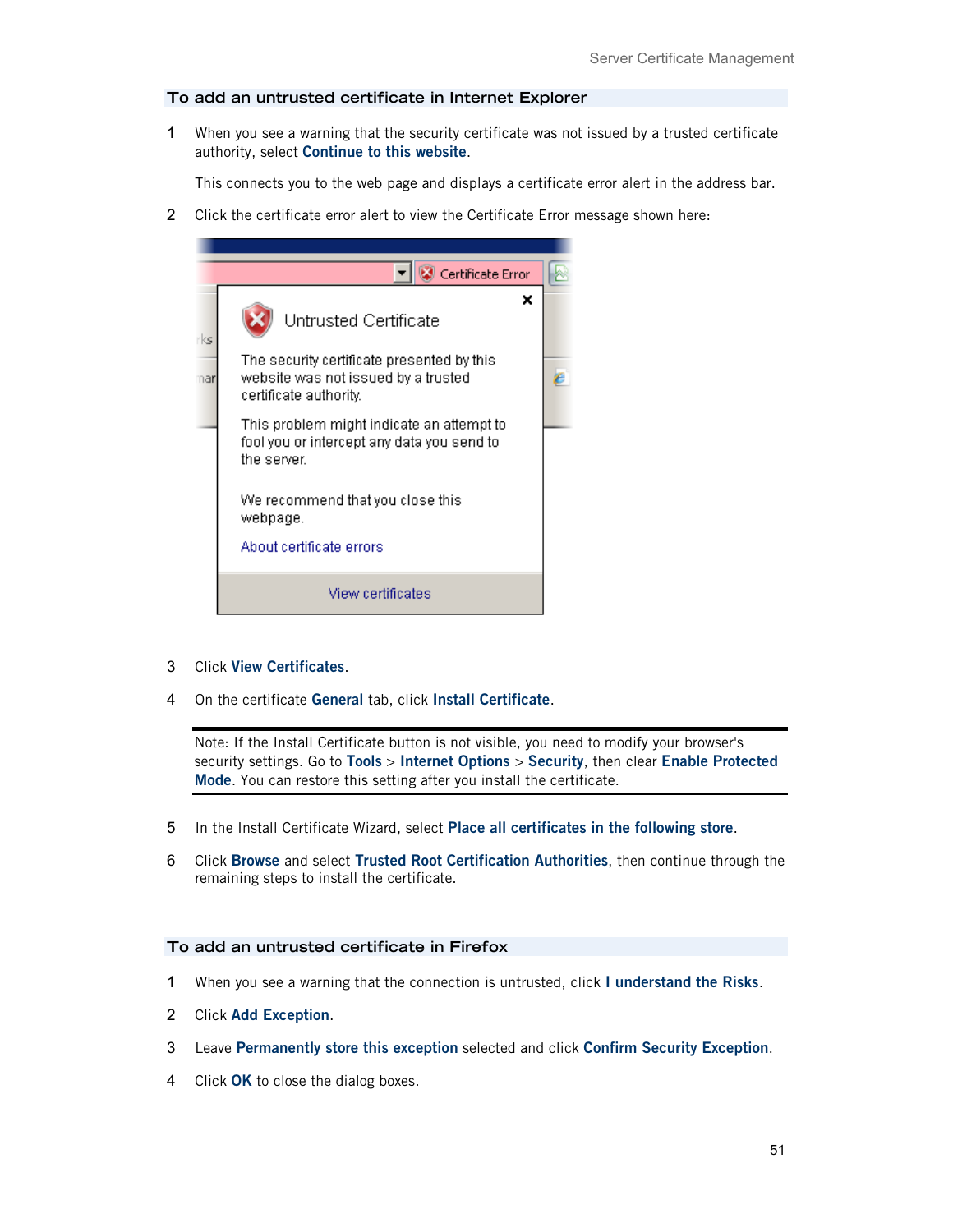### **To add an untrusted certificate in Chrome**

- 1 Save the presented certificate to a file. To do this:
	- Click the site information icon in the address bar:  $\mathbb{R}$
	- Click **Certificate Information**.
	- On the **Details** tab, click **Copy to File**.
- 2 Open the Windows certificate store:
	- Click the customize button (three bars) in the upper right:  $\equiv$
	- Click **Settings**.
	- Click **Show advanced settings**.
	- Click **Manage certificates**.
- 3 Import the saved certificate:
	- Click the **Trusted Root Certification Authorities** tab.
	- Click I**mport**, then continue through the remaining steps to install the certificate.

### **To add an untrusted certificate in Safari**

- 1 When you see a warning that Safari can't verify the identity of the website, click **Show Certificate**.
- 2 Click the arrow next to **Trust** to view the options.
- 3 Select **Always Trust** in the drop down list for the option **When using this certificate**.
- 4 Click **Continue**.
- 5 Enter your password to modify your Certificate Trust settings.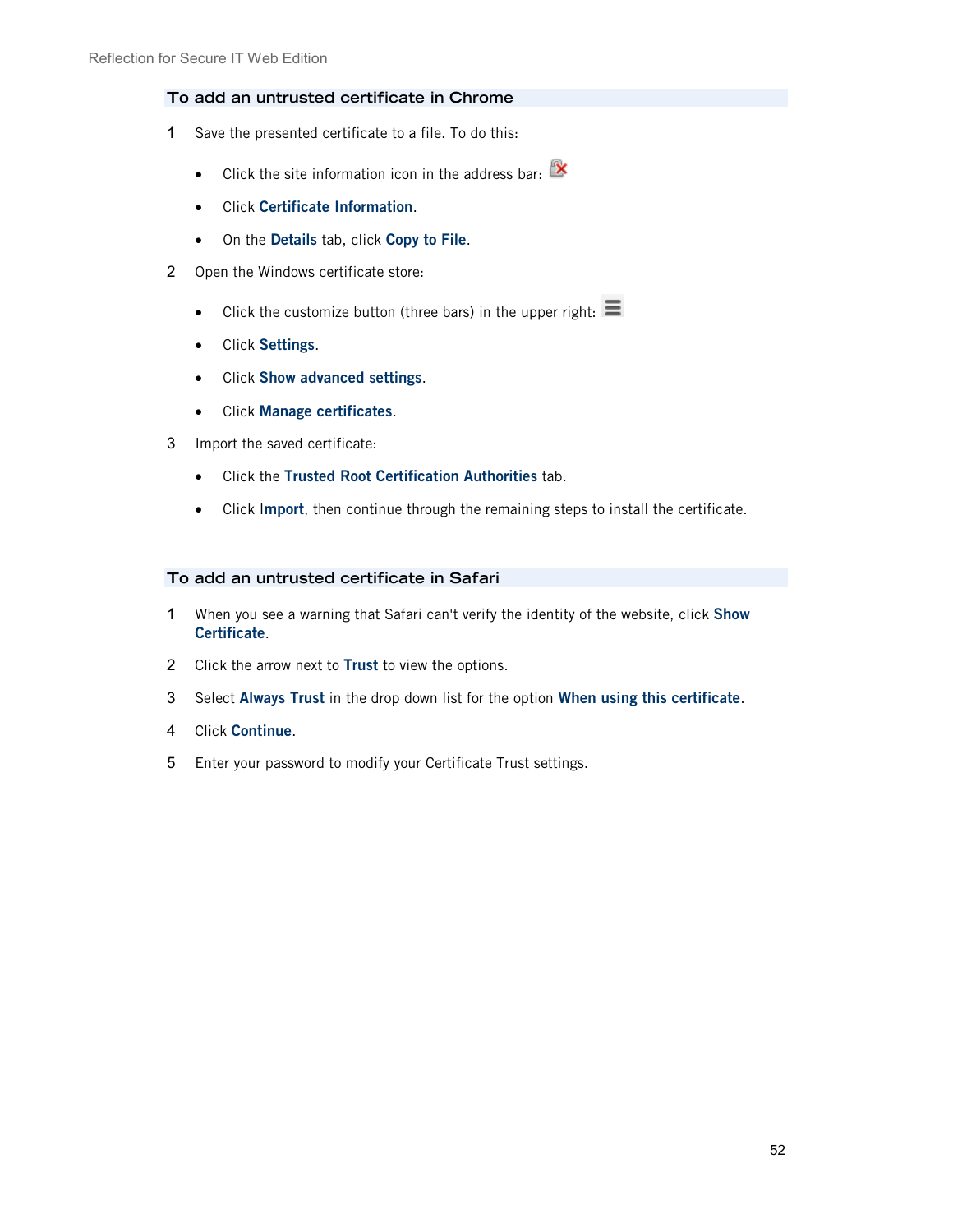# <span id="page-52-0"></span>**Using the keytool Utility to Manage Keystores**

The Java **keytool** utility is a command-line tool that can be used to manage keys and certificates contained in a keystore. Depending on how you obtain certificates, you may use one or more of these procedures to manage your Reflection for Secure IT Web Edition certificates. For more complete documentation, refer to the **keytool** documentation [\(http://docs.oracle.com/javase/7/docs/technotes/tools/solaris/keytool.html\)](http://docs.oracle.com/javase/7/docs/technotes/tools/solaris/keytool.html).

| Run the keytool Utility                              | 53 |
|------------------------------------------------------|----|
| Generate a Key Pair and Create a Keystore            | 53 |
| Create and Submit a Certificate Signing Request      | 54 |
| Import the CA Certificate into your Keystore         | 55 |
| Import a PKCS#12 File into a Java Keystore           | 56 |
| Re-encrypt a PKCS#12 file to Use Stronger Encryption | 56 |

### <span id="page-52-2"></span>**Run the keytool Utility**

The **keytool** utility is a key and certificate management tool that is installed with the Java JRE.

### **To run the keytool utility**

- 1 Open a Command Prompt window running as an administrator. (**Start** > **All Programs** > **Accessories**, right-click **Command Prompt** > **Run as administrator**.)
- 2 Navigate to the folder that contains keytool.exe or use a SET command to add this folder to your path as shown here.

SET PATH=%PATH%;C:\Program Files\Common Files\Attachmate\JRE\1.7.0\_21\bin

3 To review the available options, enter the following:

keytool -help

### <span id="page-52-1"></span>**Generate a Key Pair and Create a Keystore**

This procedure uses the Java **keytool** (page **[53](#page-52-2)**) utility to generate a key and save it to a Java keystore.

Note: The CA you use may have specific options required for creating an HTTPS certificate. Review the instructions provided by the CA before creating your key pair.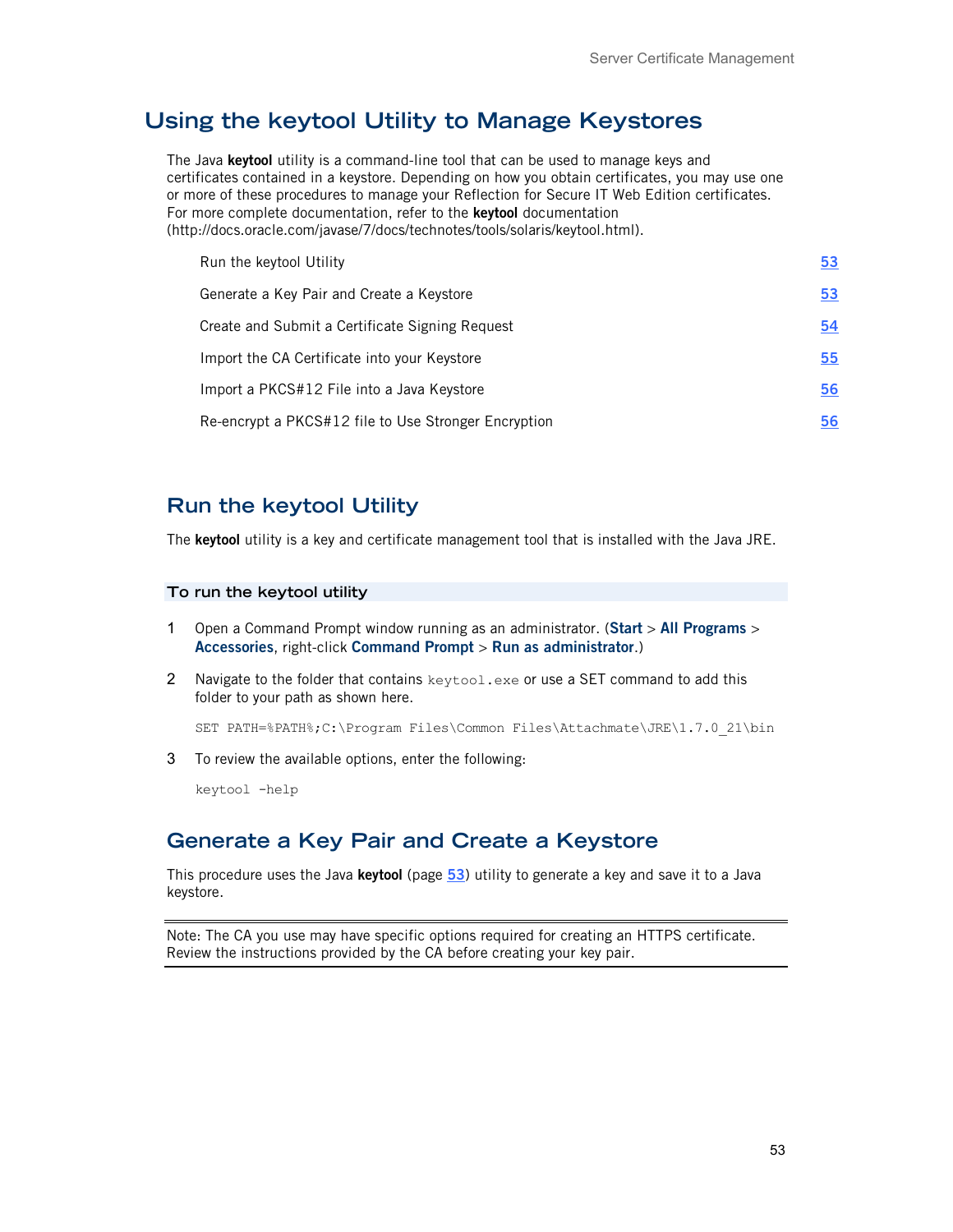### **To generate a new public/private key pair in a Java keystore**

1 Use the  $-q$ enkeypair option to generate a key and save it to a Java keystore (newkeystore.jks in this example). For example:

```
keytool -genkeypair -alias webedition -keyalg RSA -keysize 2048 -keystore 
newkeystore.jks -validity 365
```
- 2 The **keytool** prompts you to enter a password, and values for the items that make up the distinguished name (DN) in the certificate (name  $= CN$ , organizational unit  $= OU$ . organization = 0, city or locality = L, state or province = S, two letter country code = C). The generated DN will use the value "Unknown" for any fields you don't specify.
	- When you are prompted with "What is your first and last name?"

You must enter the DNS name that is used to access the Reflection for Secure IT Web Edition server (for example webeditionhost.mycompany.com). This value is used as the CN (Common Name) in the certificate. If the CN in a certificate doesn't match the actual DNS name used to access the server, you'll see a certificate warning when you connect to the server.

• When you are prompted with "What is the two-letter country code for this unit?"

You must enter a valid two-letter country code (for example US).

3 When you are prompted for a password for the alias, press Enter to use the same password you used for the keystore.

#### Note:

If you use the keytool command as shown above, the utility prompts you to enter values for the items that make up the distinguished name (DN) in the certificate. An alternate option is to specify this value on the command line using the **-dname** option. For example:

keytool -genkeypair -dname "CN=webeditionhost.mycompany.com, O=My Company, C=US" alias webedition -keyalg RSA -keysize 2048 -keystore newkeystore.jks -validity 365

## <span id="page-53-0"></span>**Create and Submit a Certificate Signing Request**

This procedure uses the Java **keytool** (page **[53](#page-52-2)**) utility to create a Certificate Signing Request (CSR) from an existing keystore.

### **Before you begin**

 You need to know the keystore name, password, and alias you used when you created the keystore (page **[53](#page-52-1)**).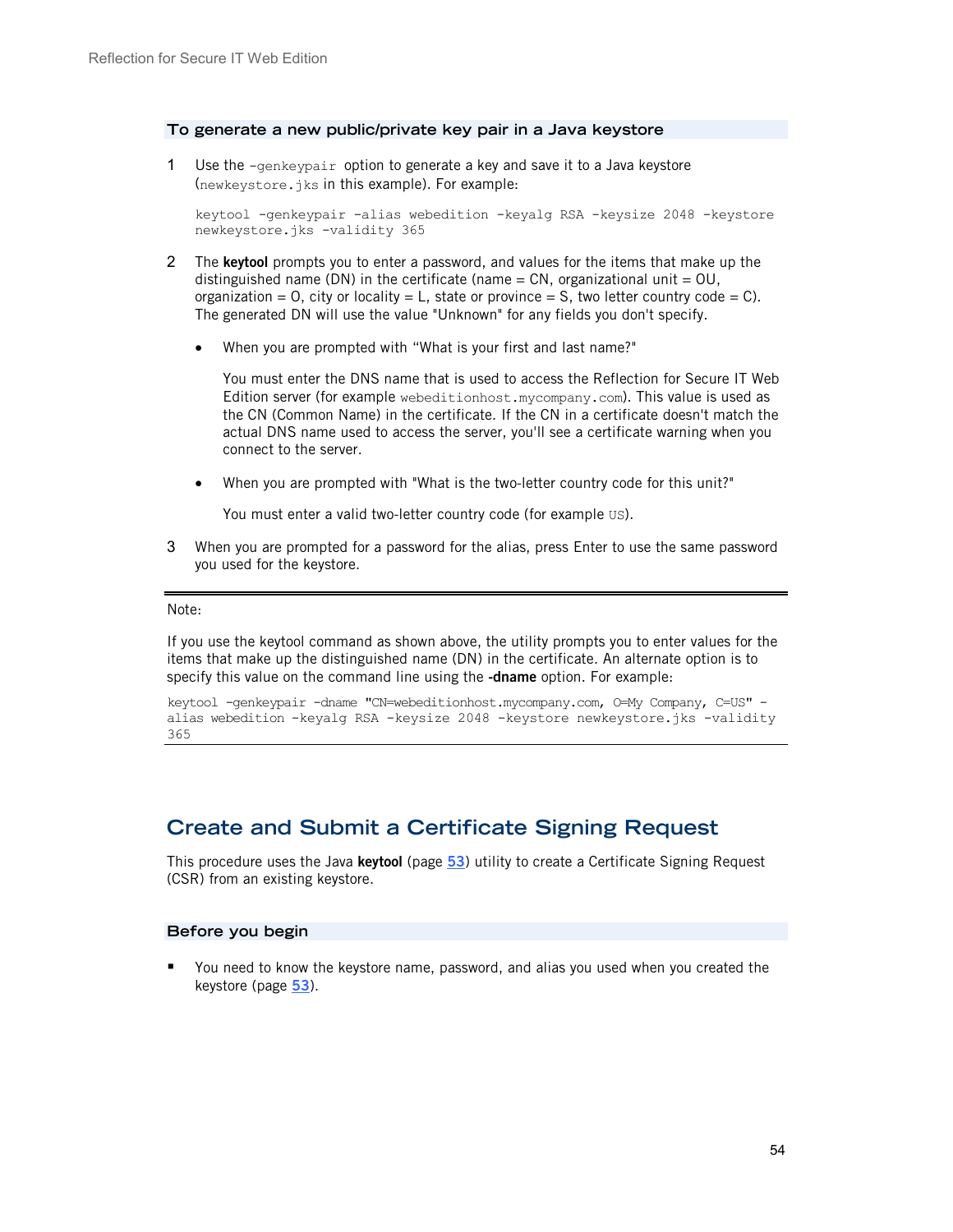#### **To create and submit a Certificate Signing Request**

1 Use the  $-certreg$  option to generate a certificate request. This generates a Certificate Signing Request, using the PKCS#10 format. For example:

```
keytool -v -certreq -alias webedition -keystore newkeystore.jks -file 
cert_request.csr
```
- 2 Enter your keystore password when prompted.
- 3 You'll see a message saying that the certificate request has been saved to the file you specified (cert request.csr in this example).
- 4 Submit this CSR to your CA. You will need the contents of the CSR file. Open the file in a text editor. The contents should include a header and footer with encoded data between them. When you submit the request, copy the entire file, including the BEGIN and END lines.

```
-----BEGIN CERTIFICATE REQUEST-----
<encoded data>
-----END CERTIFICATE REQUEST-----
```
## <span id="page-54-0"></span>**Import the CA Certificate into your Keystore**

This procedure uses the Java **keytool** (page **[53](#page-52-2)**) utility to import the CA-signed certificate into your existing keystore.

#### **Before you begin**

- You need a certificate for your server signed by a Certificate Authority.
- You need the trusted root CA certificate for the Certificate Authority.
- You need to know the keystore name, password, and alias you used when you created the keystore.

### **To import the CA certificate into your Java keystore with a CA-signed certificate**

1 Use the -importcert option to add the root CA certificate (CAcert.cer in this example) to the Java keystore that you generated when you created your private key (newkeystore.jks in this example). Use a new alias (cacert in this example); if the alias does not point to a key entry, **keytool** assumes you are adding a trusted certificate entry. For example:

```
keytool -importcert -alias cacert -file CAcert.cer -keystore 
newkeystore.jks
```
Note: Some CAs issue an intermediate certificate along with the main certificate. If this is true for your CA, then import these certificates using unique aliases to your keystore.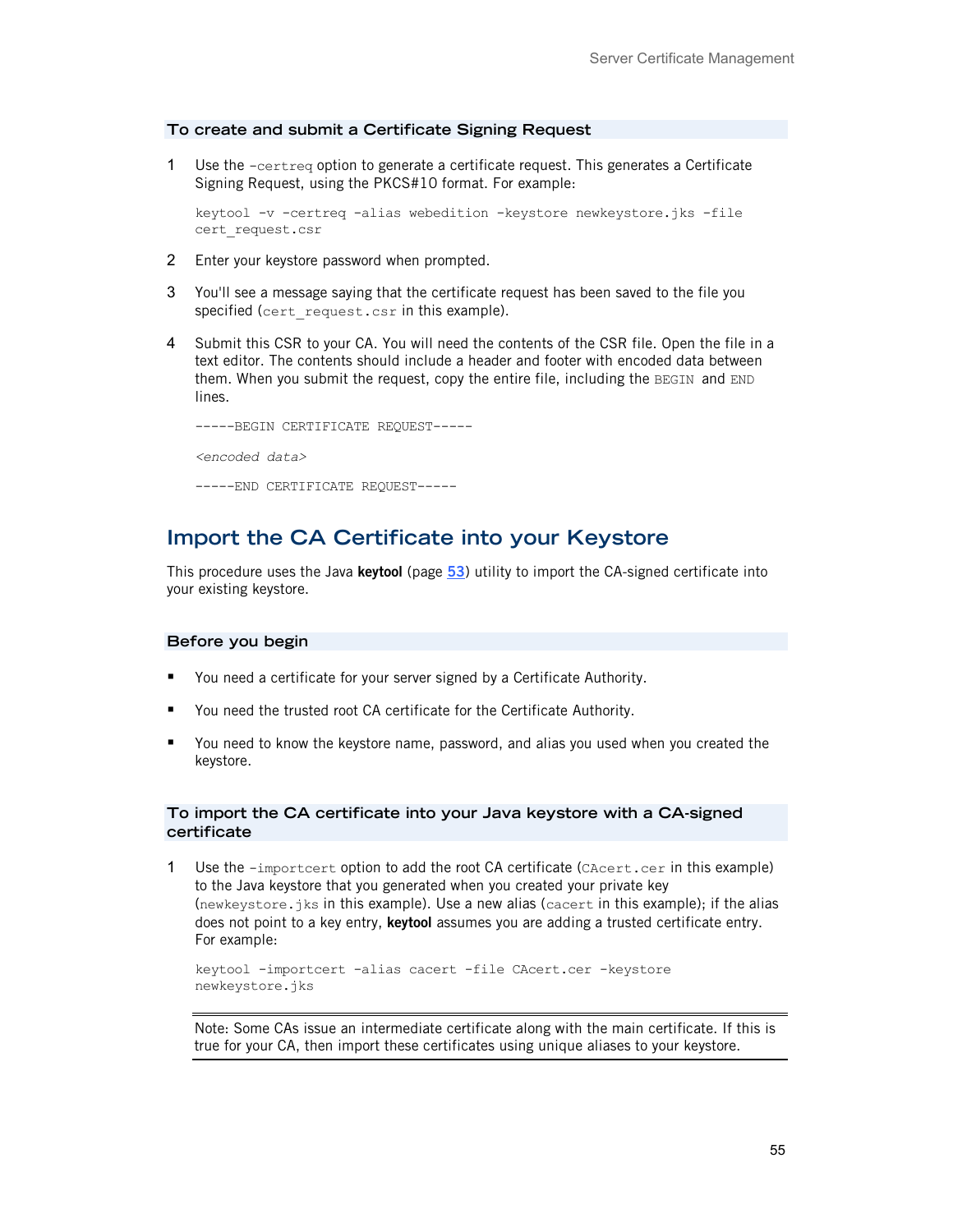2 Use the -importcert option to add the server certificate you received from the CA (certnew.cer in this example) to your keystore. Use the alias you provided when you generated the keys; if the alias points to a key entry, **keytool** assumes you are importing a certificate reply. For example:

```
keytool -importcert -alias webedition -file certnew.cer -keystore 
newkeystore.jks
```
## <span id="page-55-1"></span>**Import a PKCS#12 File into a Java Keystore**

This procedure uses the Java **keytool** (page **[53](#page-52-2)**) utility to create a Java keystore from a PKCS#12 file.

#### **Before you begin**

- You need a PKCS#12 (\*.p12 or \*.pfx) containing your CA-signed Web Edition server certificate and private key.
- You need to know the password that protects this file.

#### **To import a PKCS#12 file into a Java keystore**

1 Use the **-importkeystore** option to create a Java keystore (newkeystore.jks in this example). For example:

keytool -importkeystore -v -srckeystore cert\_file.p12 -srcstoretype PKCS12 -destkeystore newkeystore.jks -deststoretype JCEKS

Note: The keystore type you specify for deststoretype must match the type specified for servletengine.ssl.keystoretype in the server's container.properties file. JCEKS is specified by default, and is recommended because it uses a stronger encryption for protecting the private key.

2 Enter passwords when prompted using the same password for destination keystore and source keystore.

Note: If these passwords don't match, the server will not be able to use the Java keystore and the browser will not be able to launch the application.

## <span id="page-55-0"></span>**Re-encrypt a PKCS#12 file to Use Stronger Encryption**

If you configure a Web Edition server to authenticate with a PKCS#12 file, the file must be encrypted with a FIPS-approved algorithm. If the encryption is too weak, your browser will not be able to connect to the service and the console log file will include a message saying "java.io.IOException: Could not decrypt data." You can use the **keytool** utility to re-encrypt your package.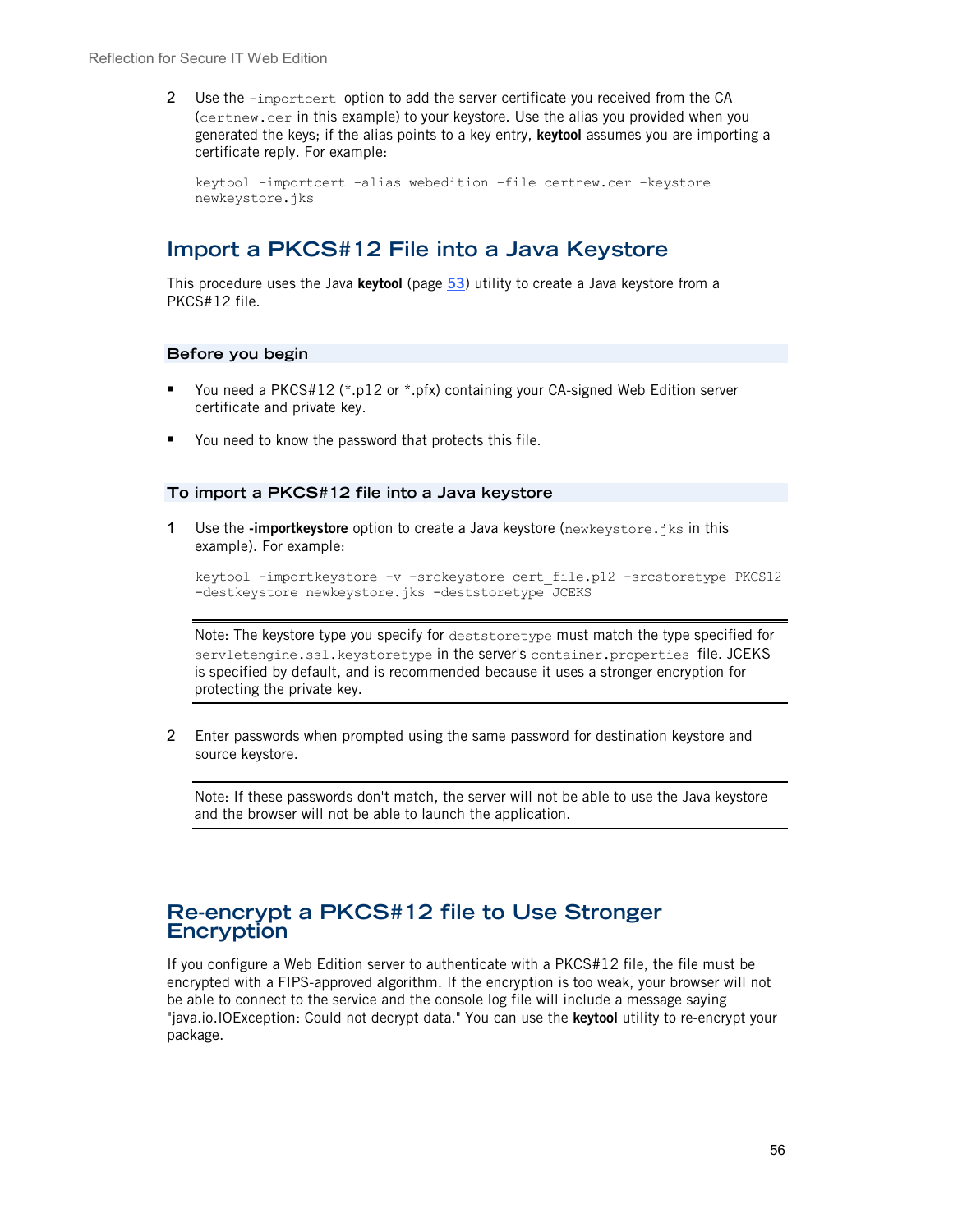### **To re-encrypt a PKCS#12 file using a FIPS-approved algorithm**

- 1 Open a Command Prompt window running as an administrator. (**Start** > **All Programs** > **Accessories**, right-click **Command Prompt** > **Run as administrator**.)
- 2 Use a SET command to add the **keytool** folder to your path.

```
SET PATH=%PATH%;C:\Program Files\Common Files\Attachmate\JRE\1.7.0 21\bin
```
3 Define a variable called RWE\_ROOT that points to your Web Edition installation folder. For example, if you installed to the default location:

SET RWE ROOT=C:\Program Files\Attachmate\RSecureWebEdition

4 Run the following command, replacing nonfips.p12 and fips.p12 with your source and destination filenames. (This should all be on one line. Hyphens shown here are all required characters. Ensure that there are no spaces after hyphens and semicolons.)

```
keytool -providerName JsafeJCE -providerClass 
com.rsa.jsafe.provider.JsafeJCE -providerPath 
"%RWE_ROOT%\UserManager\lib\cryptojce-
6.1.jar;%RWE_ROOT%\UserManager\lib\cryptojcommon-
6.1.jar;%RWE_ROOT%\UserManager\lib\jcmFIPS-6.1.jar" -importkeystore -
srcstoretype PKCS12 -srckeystore nonfips.p12 -destkeystore fips.p12 -
deststoretype PKCS12
```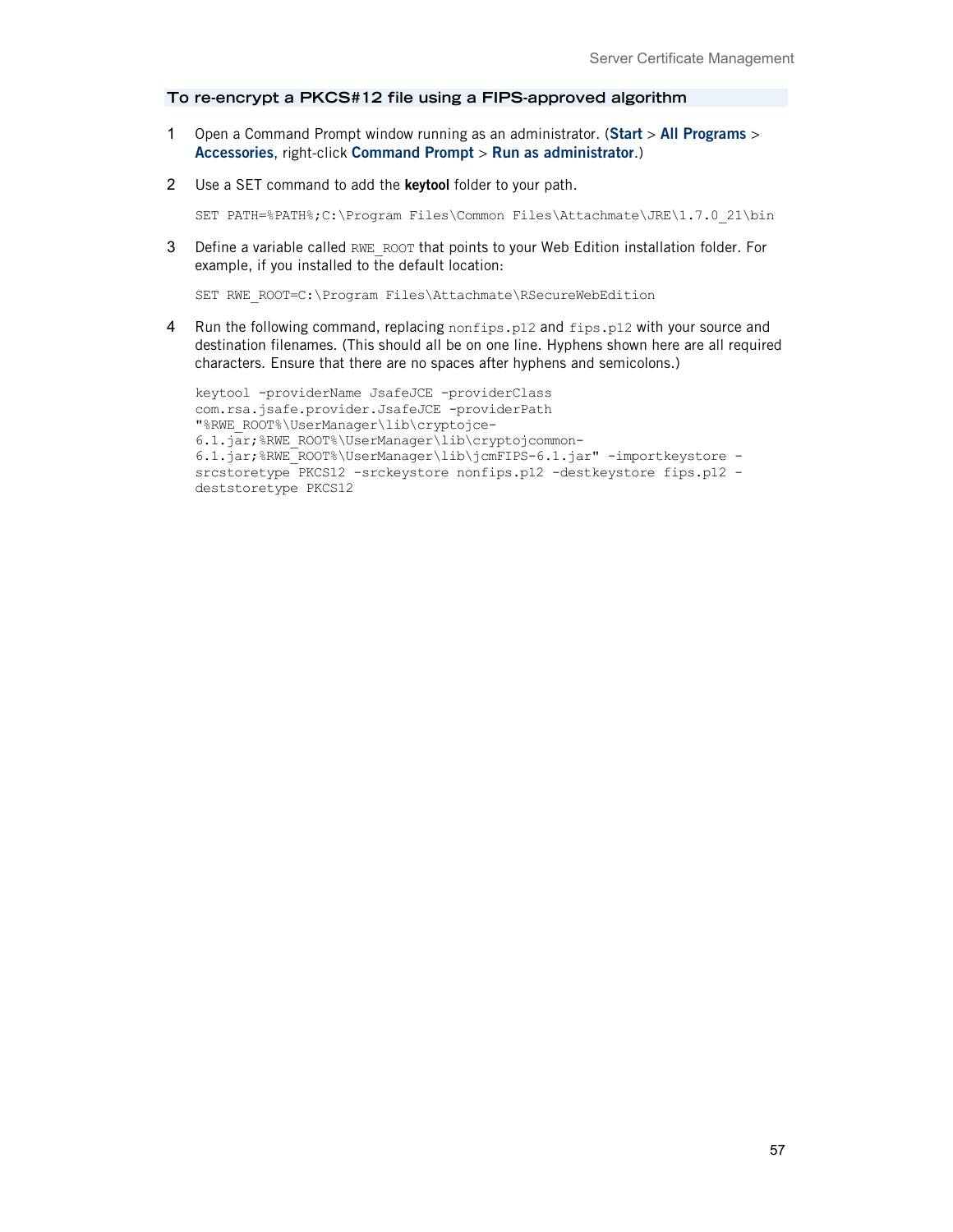# **C HAPTER 7**

# **Troubleshooting**

### **In this Chapter**

| Transfer Client Troubleshooting | <u>58</u> |
|---------------------------------|-----------|
| Log Files                       | 62        |
| Managing Text File Line Endings | 64        |

# <span id="page-57-0"></span>**Transfer Client Troubleshooting**

## **The Browser Cannot Display the Web Page**

The browser is unable to display the Transfer Client web page.

■ Are the Reflection for Secure IT services running?

If you just restarted your Windows computer or just started your User Manager or Web Transfer service, wait a minute and try again. These services take a few moments to become available.

To confirm that the services are running, open the Windows Services console (**Start** > **All Programs** > **Administrative Tools** > **Services**).

If the Transfer Client page can't be displayed, on the Web Edition system confirm that "Attachmate Reflection for Secure IT Web Transfer" is started.

If the User Manager page can't be displayed, on the User Manager system confirm that "Attachmate Reflection for Secure IT User Manager" is started.

■ Are required ports open in your firewall?

For the Transfer Client, check that port 9492 is open inbound to the system running the Reflection for Secure IT Web Transfer Server.

For the User Manager, check that port 9490 is open inbound to the system running the Reflection for Secure IT User Manager.

■ Is the server certificate correctly configured?

See Troubleshooting Server Certificate Setup (page **[49](#page-48-0)**).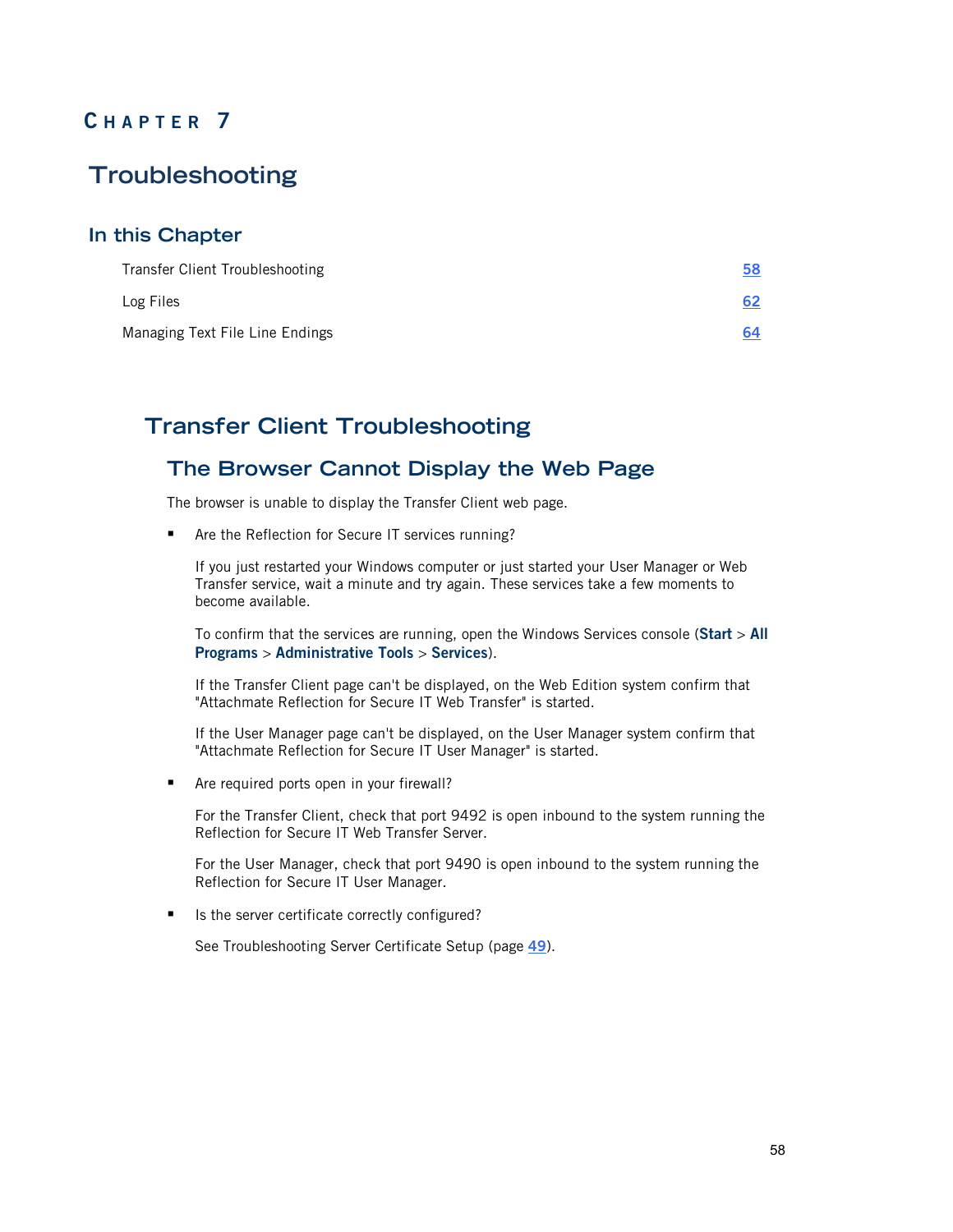### **Password Login Fails at the Transfer Client Login Page**

The Transfer Client login page displays, but the user is unable to log in.

The users sees an error message that says "The username or password you entered is incorrect" or the login page refreshes without displaying any error.

Has the user been added to the User Manager?

In User Manager, select the LDAP server, enter the UserId and click **Filter UserID** to confirm that the user exists in the database.

If the user exists, is the password correct?

If a Reflection directory user has forgotten the password, you can edit the user in User Manager to change the password.

- If the user is in an added LDAP server, has the user entered the correct credentials for their username on the LDAP server?
- If the user is in an added LDAP server and entered a username in the form  $domain\user$ , does the value for domain exactly match the **Domain Name** specified in User Manager?

Connect to User Manager, click **LDAP Server**, select your server, click **Edi**t and check the value entered for **Domain Name**. If you specified mydomain.com, users must log using the format mydomain.com\user. Users will not be able to log in using the format mydomain\user.

The user sees an error message that says "Server not configured. Please contact your system administrator."

**Have configuration changes affected the connection between the Reflection for Secure IT** Server and the User Manager?

On the server running the Reflection for Secure IT Server, start the server console. On the **Web Edition Users** pane, click **Activate and verify.**

The user sees an error message that says "An unknown error has occurred. Please try again later or contact your system administrator."

■ Are the services running and available?

If you just restarted your Windows computer or just started your User Manager or Web Transfer service, wait a minute and try again. These services take a few moments to become available.

To confirm that the services are running, open the Windows Services console (**Start** > **All Programs** > **Administrative Tools** > **Services**) and confirm that the Attachmate Reflection for Secure IT services are all running.

■ Are required ports open in your firewall?

Check that port 9490 is open inbound to the system running the Reflection for Secure IT User Manager.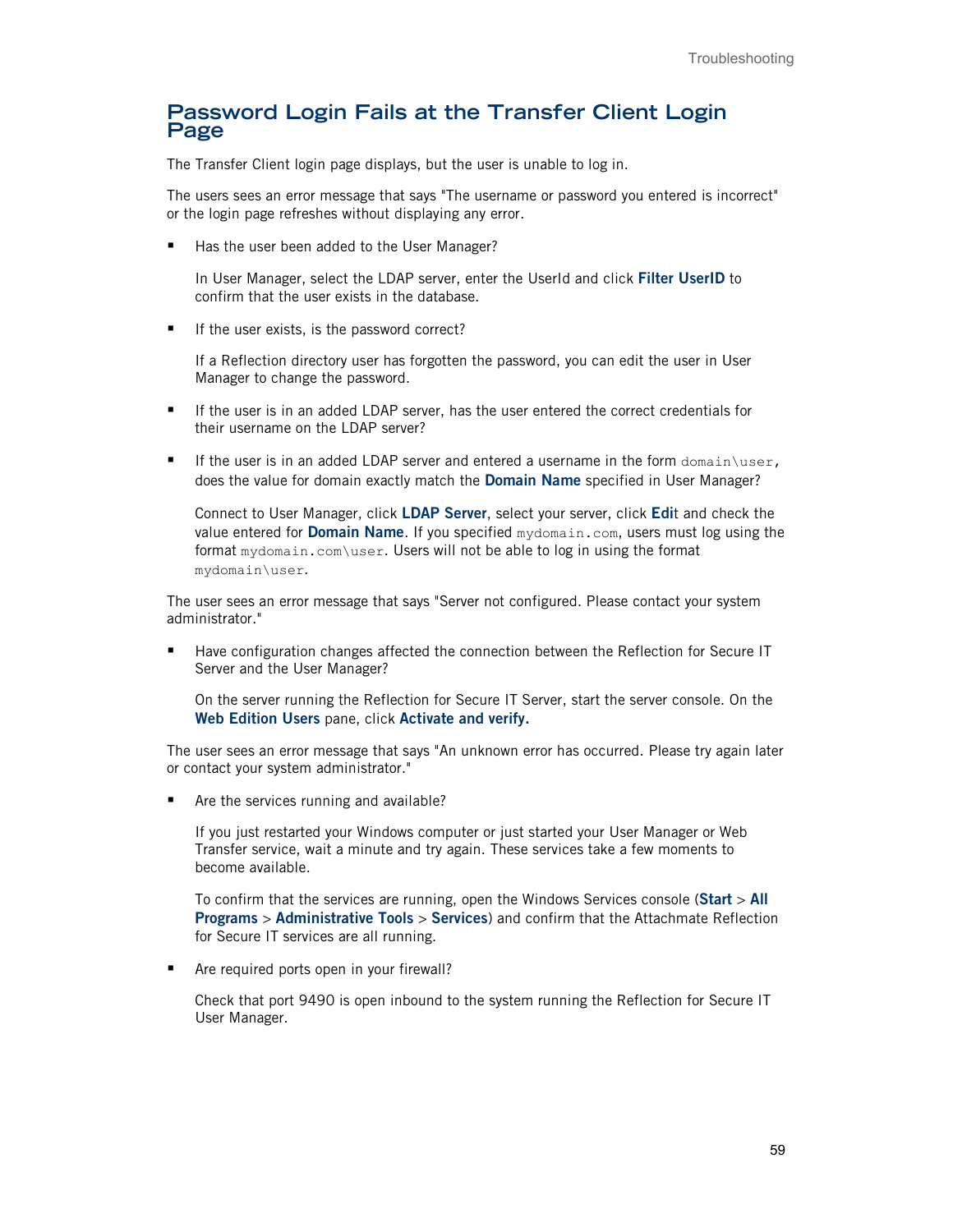**Have you made configuration changes that affect the connection between the Reflection** for Secure IT Server and the User Manager? For example, you may see this error after upgrading to version 8.1 from an 8.0 installation that had been configured to use a nondefault server certificate.

On the server running the Reflection for Secure IT Server, start the server console. On the **Web Edition Users** pane, click **Activate and verify.**

For additional troubleshooting, refer to the log files (page **[62](#page-61-0)**) for each of the Web Edition servers.

### **Transfer Client Login Succeeds but the Server Connection Fails**

The initial login to the Transfer Client succeeds and the Transfer Client user interface displays, but the user does not get a successful connection to the server.

If no dialog box error message is displayed and "Connection failed: <User name>" appears in the menu bar next to the Logout button:

■ Is the Reflection for Secure IT Server running?

On the Web Edition server, open the Windows Services console (**Start** > **All Programs** > **Administrative Tools** > **Services**). Confirm that "Attachmate Reflection for Secure IT Server" is started.

Is port 22 open inbound to the system running the Reflection for Secure IT Server?

If a dialog box appears with the error message "User authentication failed. Exit Code 14" or the "Connecting" message hangs and is not followed by a successful connection. To troubleshoot this problem, start the Reflection for Secure IT console (**Start** > **All Programs** > **Attachmate Reflection** > **Reflection SSH Server Configuration**.

■ Is support for Web Edition users enabled in the Reflection for Secure IT Server?

Go to **Web Edition Users**. Is **Allow access to Web Edition users** enabled?

■ Are the **Web Edition user access account** credentials valid?

Go to the **Web Edition Users** pane, click **Select account**. Select the account name, click **Edit**, then click **Test**.

 Are server certificates or other Web Edition connection requirements correctly configured on the Reflection for Secure IT Server?

On the **Web Edition Users** pane, click **Activate and verify**. The **Web service connection dialog** box will display a series of messages. If the connection is successful, the last message will read "Web service connection has been verified." If you see this message, the configuration changes made may have corrected the problem. You should retest. If the connection doesn't complete successfully, use the messages in the dialog box for additional troubleshooting.

■ Are there permissions settings denying login access?

Check the **Permissions** pane and the **Access Control** panes. You can also determine if permission is denied by looking for warning messages in the Reflection for Secure IT Server log file (page **[62](#page-61-0)**).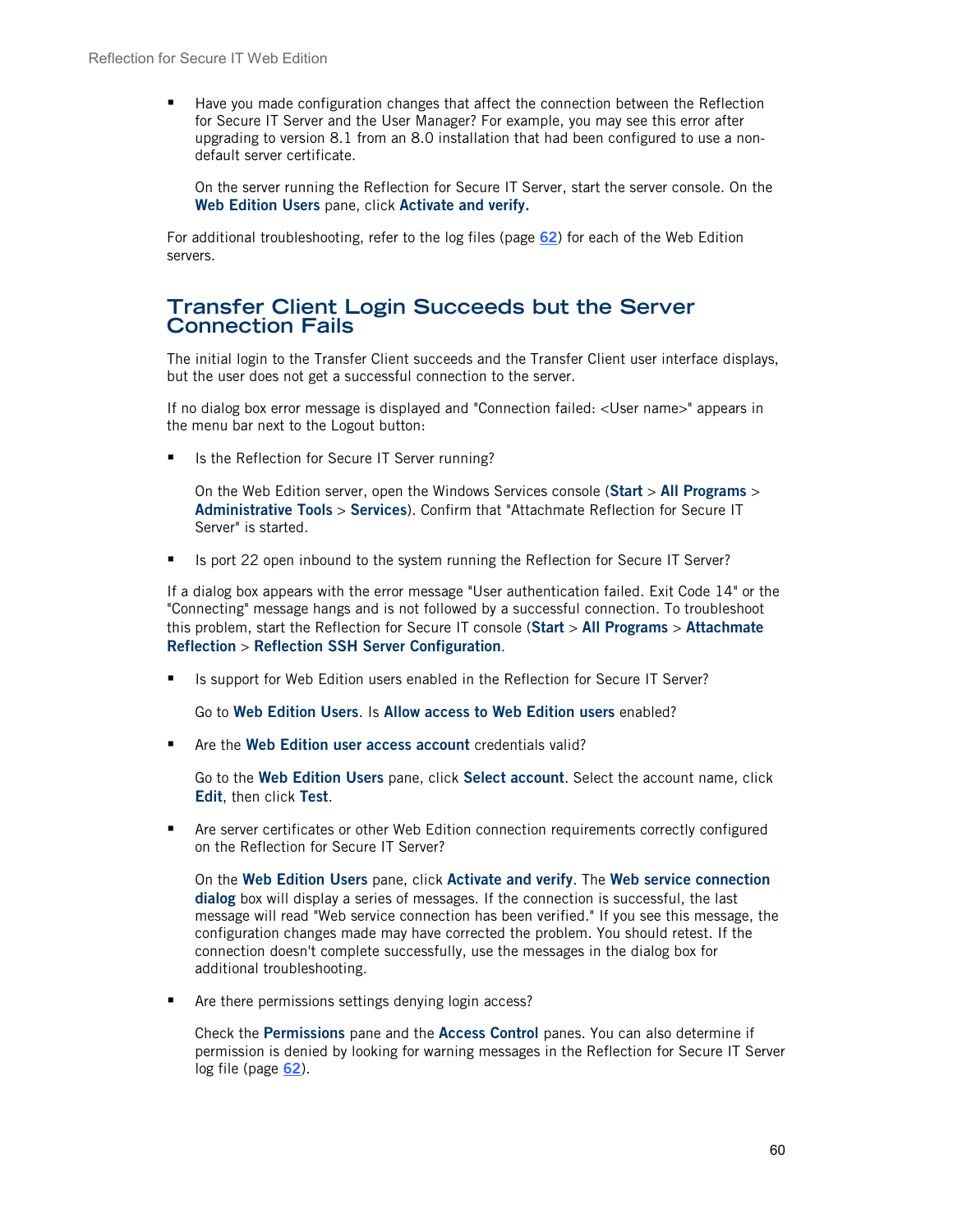If a dialog box appears with the error message "Unable to Initialize."

 Are you connecting from a Windows server using Internet Explorer with enhanced security enabled?

Go to **Start** > **Administrative Tools** > **Server Manager**. In the Server Manager, click the top node (**Server Manager**) Under **Server Summary**, expand **Security Information** and click **Configure IE ESC**.

Refer to the Reflection for Secure IT log file (page **[62](#page-61-0)**) for additional information. To confirm that the client applet is working and able to connect to the server. Look for "Connection from" followed by the client IP address. Check the timestamp and look for messages that follow the connection you are troubleshooting.

## **Server Connection Succeeds but Transfer Fails**

The user makes a successful connection to the Transfer Client but is unable to transfer files.

The user sees an error message that says, "File <filename> transfer failed."

Have transfer rights been disabled in the Reflection for Secure IT Server?

In the **SFTP Accessible Directories Settings** dialog box, look at the **Permissions** settings.

The user sees an error message that says, "The transfer operation to the host has failed or was canceled. Would you like to delete the remote file?"

- **Has upload access been disabled in the SFTP Accessible Directories Settings dialog box** under **Permissions?**
- Does the **Web Edition user access accoun**t have access to the **Local or UNC directory** specified in the **SFTP Accessible Directories Settings** dialog box?
- Does the user you specified in the **Remote SFTP Server Configuration** dialog box for **Remote SFTP username** have rights to the path specified on the remote server? Use the **Browse** button to ensure that you specify an available directory.

Note: In all of the above cases, no remote file is created, so clicking Yes and No are equivalent in response to "Would you like to delete the remote file?

The user sees an error message that says, "Failed to change to remote directory <directory name>."

Does the directory exist?

Note: If you use %u or %U in a directory path, you must create user directories in advance; these directories are not created automatically when the user logs in.

 Is the password specified for the remote SFTP user correct? Or, if public keys are specified, is public key authentication correctly configured?

The user sees an error message that says, "Unable to execute the file transfer request. The remote directory "<directory name>" does not exist.

 Does the directory specified as the user home directory exist on the Reflection for Secure IT Server?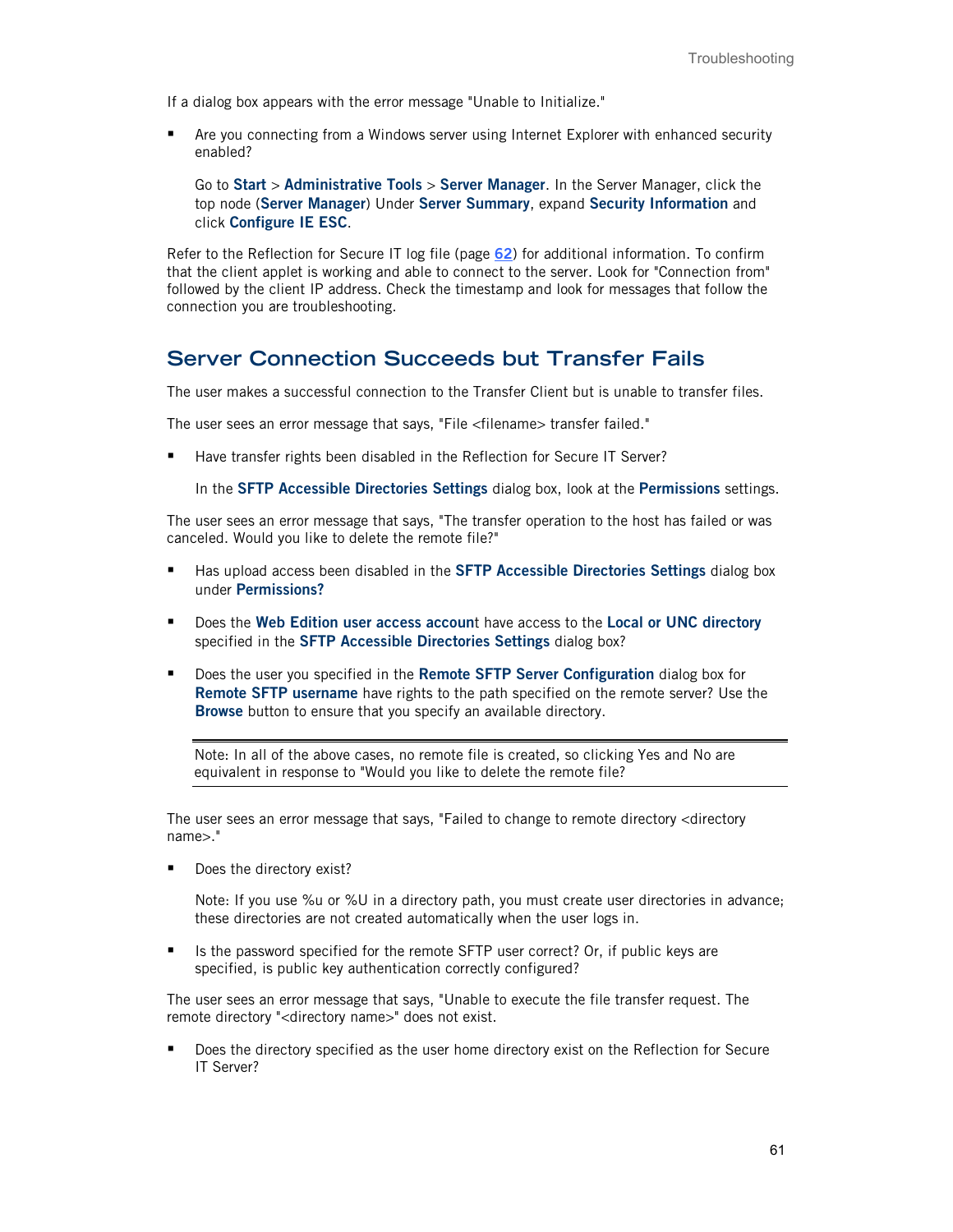## **Certificate Authentication Fails**

After a user connects to the Transfer Client, the error message says, "X.509 client authentication is required. Please ensure you are passing a valid X.509 certificate that corresponds to a valid user in the system." This message appears when User Manager is configured to require authentication using X.509 certificates and authentication is not successful.

PKI Services Manager is not running or is not correctly configured in the User Manager.

Try testing the connection to PKI Services Manager from User Manager. Go to **Configuration** > **PKI Servers**. Select your added server, click **Edit**, then click **Verify Connection**.

■ No certificate is available on the client system.

Has the client system been configured to use a smart card or present a personal certificate from the browser's personal certificate store?

 The certificate is mapped to an invalid user account or is mapped to multiple user accounts.

The PKI Services Manager identity mapping must return a single, valid user for the presented certificate. Use the PKI Services Manager test utility to view allowed identities. (Start the PKI Services Manager console and go to **Utility** > **Test Certificate**.) The allowed identity list should consist of exactly one user, and that user must be provisioned in User Manager.

The certificate is valid, but PKI Services Manager is not correctly configured to validate it.

See "Troubleshooting PKI Services Manager Configuration" in the PKI Services Manager User Guide, which is available from http://support.attachmate.com/manuals/pki.html.

The certificate presented by the user is invalid.

The certificate is expired, has been revoked, or does not meet other certificate requirements for user authentication. Use the PKI Services Manager test utility to test the certificate. (Start the PKI Services Manager console and go to **Utility** > **Test Certificate**.) For detailed information about certificate validation requirements, see "Certificate Attribute Requirements Enforced by PKI Services Manager" in the PKI Services Manager User Guide, which is available from http://support.attachmate.com/manuals/pki.html.

# <span id="page-61-0"></span>**Log Files**

### **User Manager and Web Transfer Logs**

Log files for the User Manager and Web Transfer Server are created in the  $\log s$  folders:

```
<install path>\UserManager\logs
```

```
<install path>\WebTransfer\logs
```
Logging configuration can be modified using logback.xml or container.conf, depending on which log you want to modify. Instructions are provided in these files.

```
Note: Edits you make to logback.xml and container.conf need to be repeated each time
you apply a hotfix or upgrade your Reflection for Secure IT software.
```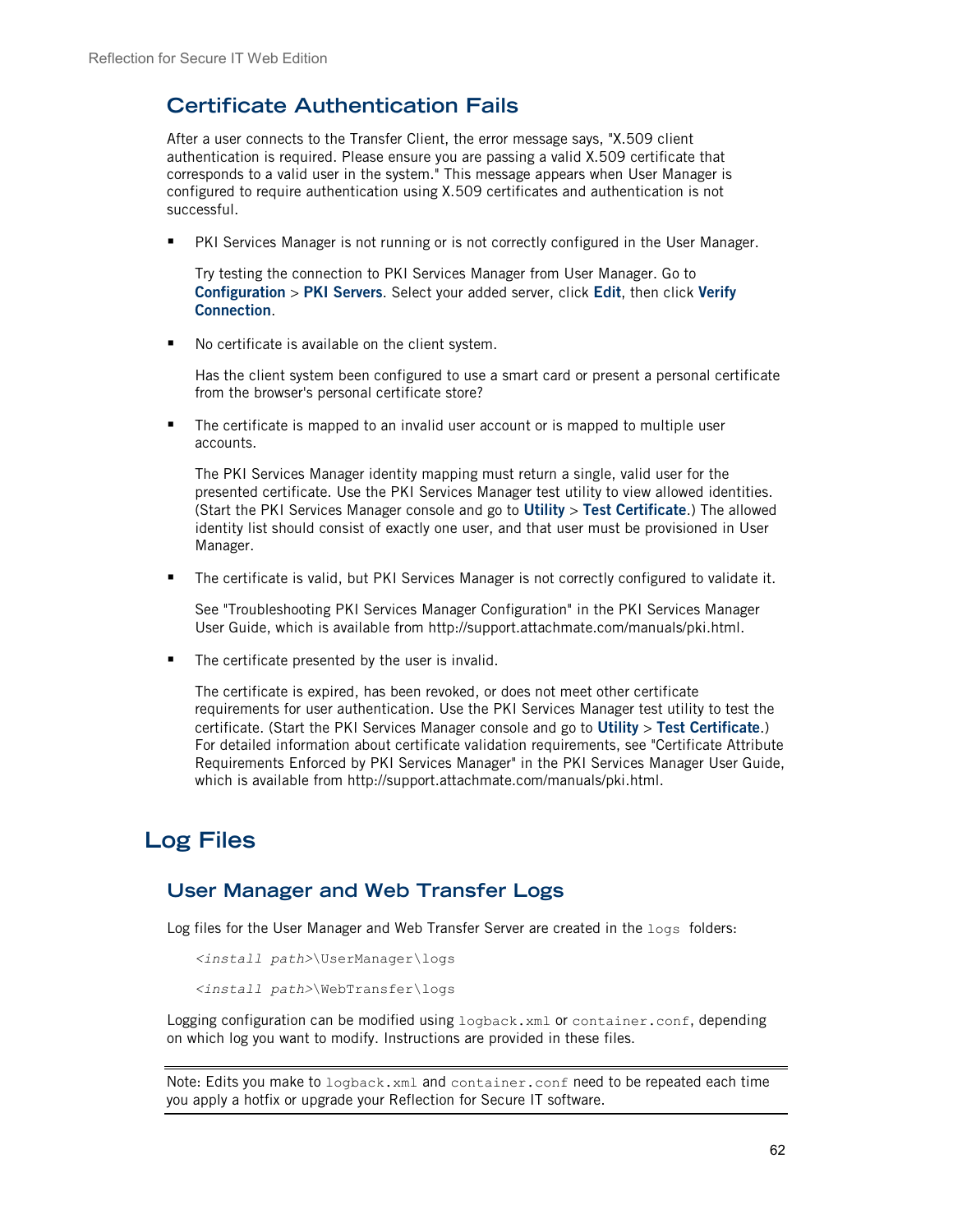Troubleshooting

The files are located in the conf folders:

*<install path>*\UserManager\conf

*<install path>*\WebTransfer\conf

The following log files are available for both the Web Transfer Server and the User Manager:

| server.log<br>server.yyymmdd.log | The server log includes primary server logging. This file rolls over daily.<br>The file called server. Log captures log information for the current day.<br>By default rolled-over log files include the date in year-month-date format,<br>and logs are deleted after three days. Only the first 15 lines of an<br>exception are shown. |  |
|----------------------------------|------------------------------------------------------------------------------------------------------------------------------------------------------------------------------------------------------------------------------------------------------------------------------------------------------------------------------------------|--|
|                                  | To modify the server log settings, use logback.xml.                                                                                                                                                                                                                                                                                      |  |
| console.yyyymmdd.log             | The console log has startup and runtime details. By default console logs<br>roll over daily and include the date in year-month-date format. These files<br>are not deleted.                                                                                                                                                              |  |
|                                  | To modify console log rollover, logging levels, and log deletion, use<br>container.conf.                                                                                                                                                                                                                                                 |  |
| debug.log                        | Debug logging is not enabled by default. A debug.log file is created by<br>default, but is not used unless you enable debug logging.                                                                                                                                                                                                     |  |
|                                  | To enable debug logging, edit $logback.xml$ . The lines to edit and for<br>instructions for making the change are under LOG SET-UP.                                                                                                                                                                                                      |  |

The following additional log is available for the User Manager:

directory.log The directory log contains logging related to LDAP directory transactions. Rollover configuration is the same as the server log, however rolled over logs are usually not present. Rollover is triggered when messages are written to the log files, and this log is rarely used.

To modify the directory log settings, use logback.xml.

Note: By default, the server log files and debug log files (when debug logging is enabled) roll over daily and are deleted after three days. This helps ensure that disk space is not used up by large, accumulating log files. If you alter the configuration to keep these files for a longer period, you should monitor the files and/or move them to another server to ensure that sufficient disk space is always available.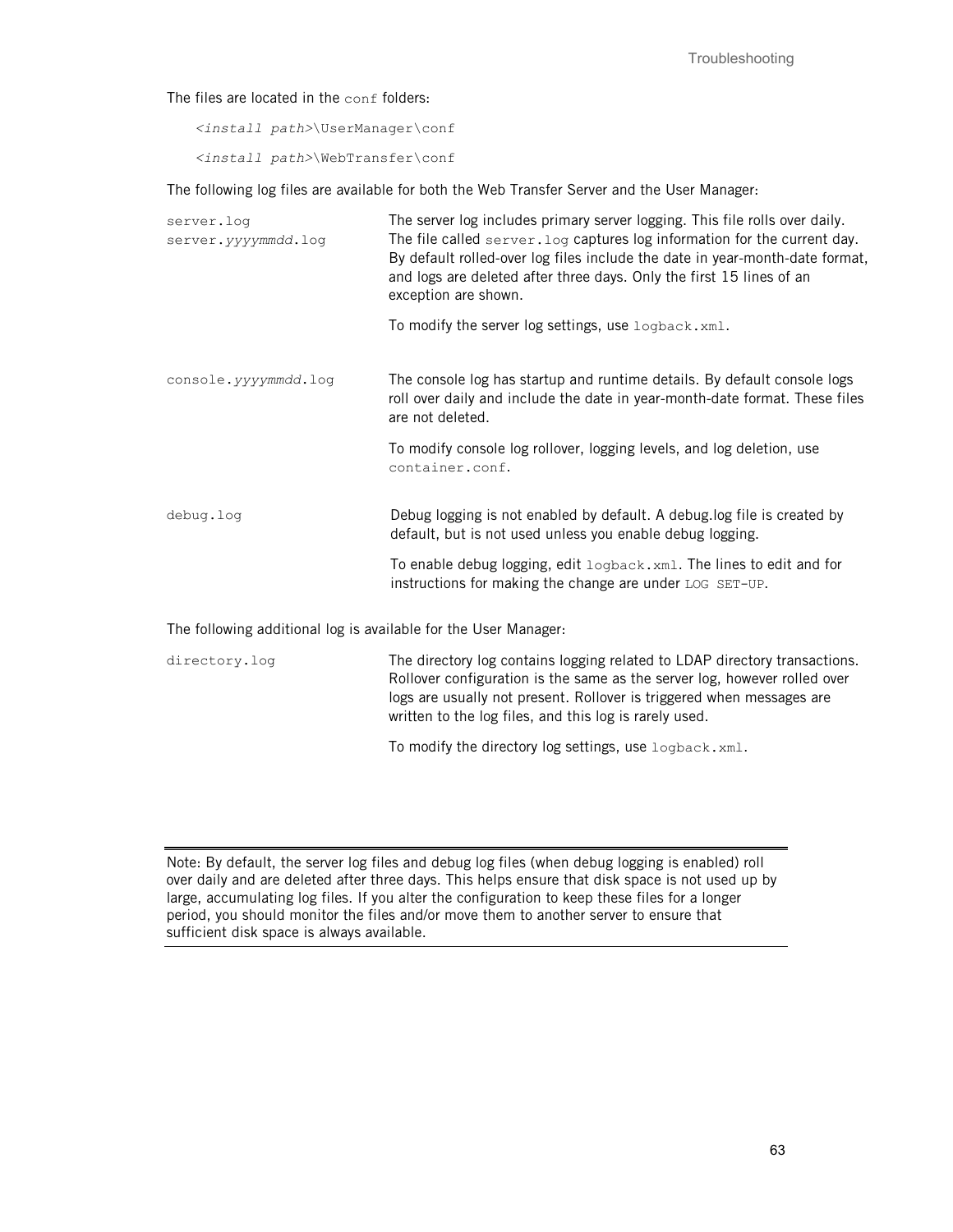## **Reflection for Secure IT Server Logs**

The Reflection for Secure IT Server supports two methods of logging: to the Windows Event Viewer and/or to a text log file. To configure logging, use the Reflection for Secure IT console (**Attachmate Reflection** > **Reflection SSH Server Configuration**).

| Windows Event Viewer | Logging to the Event Viewer is enabled by default.                                                                                                                                     |  |  |
|----------------------|----------------------------------------------------------------------------------------------------------------------------------------------------------------------------------------|--|--|
|                      | To view the Event Viewer log from the Reflection for Secure IT console, click<br>the toolbar button, or go to $View > Event$ Viewer.                                                   |  |  |
|                      | To modify the Event Viewer log level, go to <b>Configuration &gt; Logging &gt; Event</b><br>logging.                                                                                   |  |  |
| Text file logs       | Logging to text files is not enabled by default.                                                                                                                                       |  |  |
|                      | To enable logging to a text file, set the log level, specify a log file directory, and<br>configure rollover, go to <b>Configuration</b> > $\text{Logging}$ > $\text{Debug logging}$ . |  |  |
|                      | To view the log file from the Reflection for Secure IT console, click the toolbar<br>button, or go to View > Latest Debug Log File.                                                    |  |  |

# <span id="page-63-0"></span>**Managing Text File Line Endings**

File transfers between the Web Edition Transfer Client and the Reflection for Secure IT Server are always binary. This means that the content of transferred files, including text file line endings, is not modified in any way during the transfer. If you are managing text file transfers from systems that use different line endings (for example Mac or UNIX files transferred to the Windows server), use a text-file conversion utility to modify line endings.

Text file line ending conversion is configurable for file transfers between the Reflection for Secure IT Server and a remote SFTP server. Configure this from the **Remote SFTP Server Connection** dialog box using the **Options** tab. By default, files with txt, htm, html, bat, and cmd are transferred as text files. You can modify this list of text file types, and specify which line ending convention should be used on the remote server for transferred text files. (The default is to determine the correct line ending automatically. Automatic line conversion is available if you are connecting to other Reflection for Secure IT servers; it will not work with OpenSSH servers.)

For transfers involving all three systems (the Transfer Client, the Reflection for Secure IT Server, and a remote SFTP server) where text conversion is configured and working on the Reflection for Secure IT Server:

- All files exposed by the Reflection for Secure IT Server for download will have Windows line endings.
- The Reflection for Secure IT Server expects all uploaded files to have Windows line endings.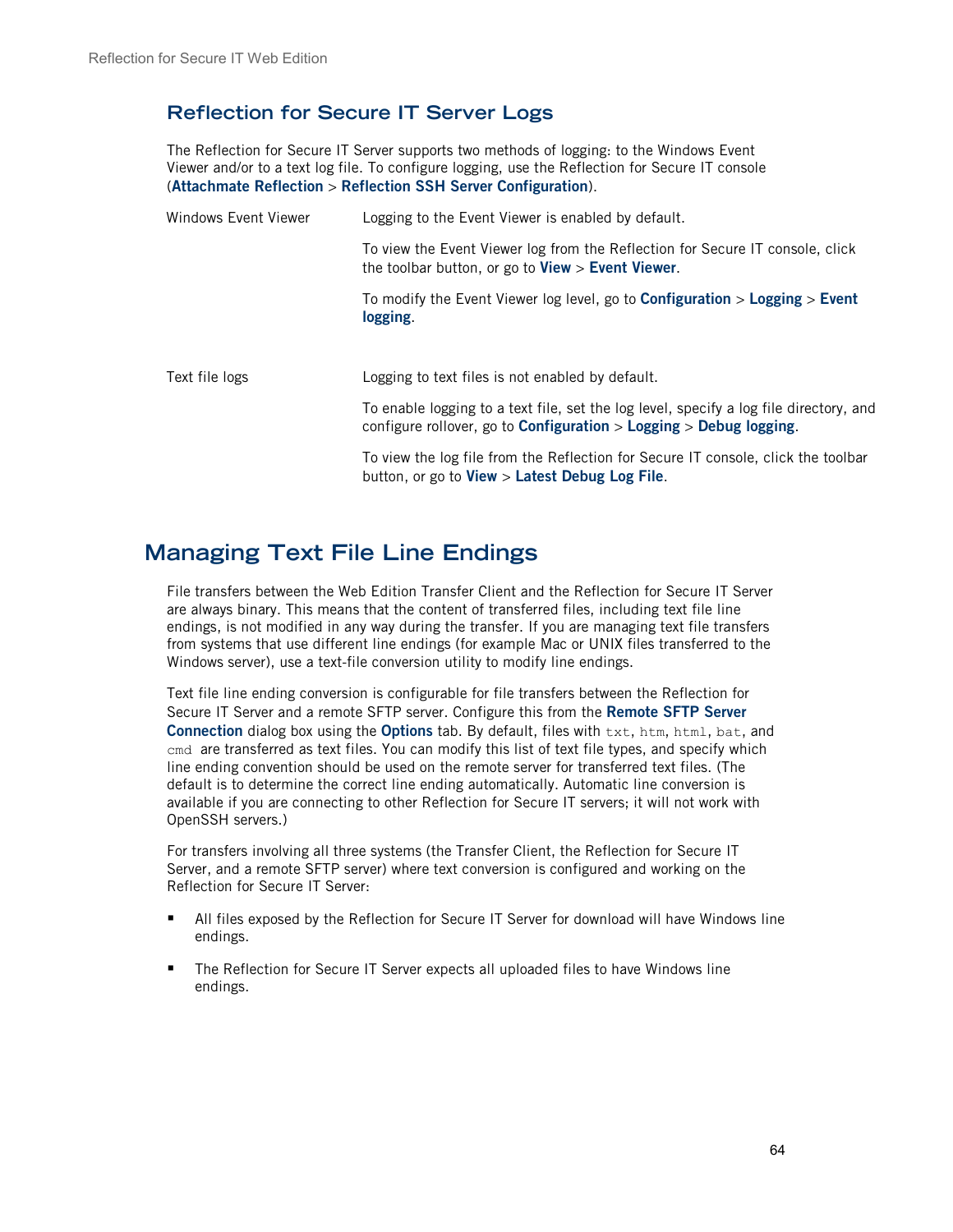# **C HAPTER 8**

# **Supplemental Administrative Topics**

### **In this Chapter**

| Security Recommendations for the Web Edition Server | 65 |
|-----------------------------------------------------|----|
| Reflection for Secure IT Web Edition Data Files     | 66 |
| Copy Data to a New Server                           | 67 |
| Changing the JRE                                    | 68 |
| Set Up PKI Services Manager                         | 69 |

# <span id="page-64-0"></span>**Security Recommendations for the Web Edition Server**

Use the following precautions to help ensure security on the system running the Reflection for Secure IT Server and the Reflection for Secure IT Web Transfer Server:

- Do not join the server to a Windows domain.
- **Do not run non-essential services on the server that might provide user access, such as** Telnet servers, FTP servers, and SQL servers.
- **IF In the Reflection for Secure IT Server console, on the Web Edition Users** pane leave **Restrict Web Edition users to file transfer sessions** selected. This default setting helps minimize external user access to your system. Also, disable port forwarding for all users. To do this, clear both port forwarding options on the **Permissions** pane under **Tunneling**.
- Configure firewalls (page [12](#page-11-0)) that limit access to ports on your servers.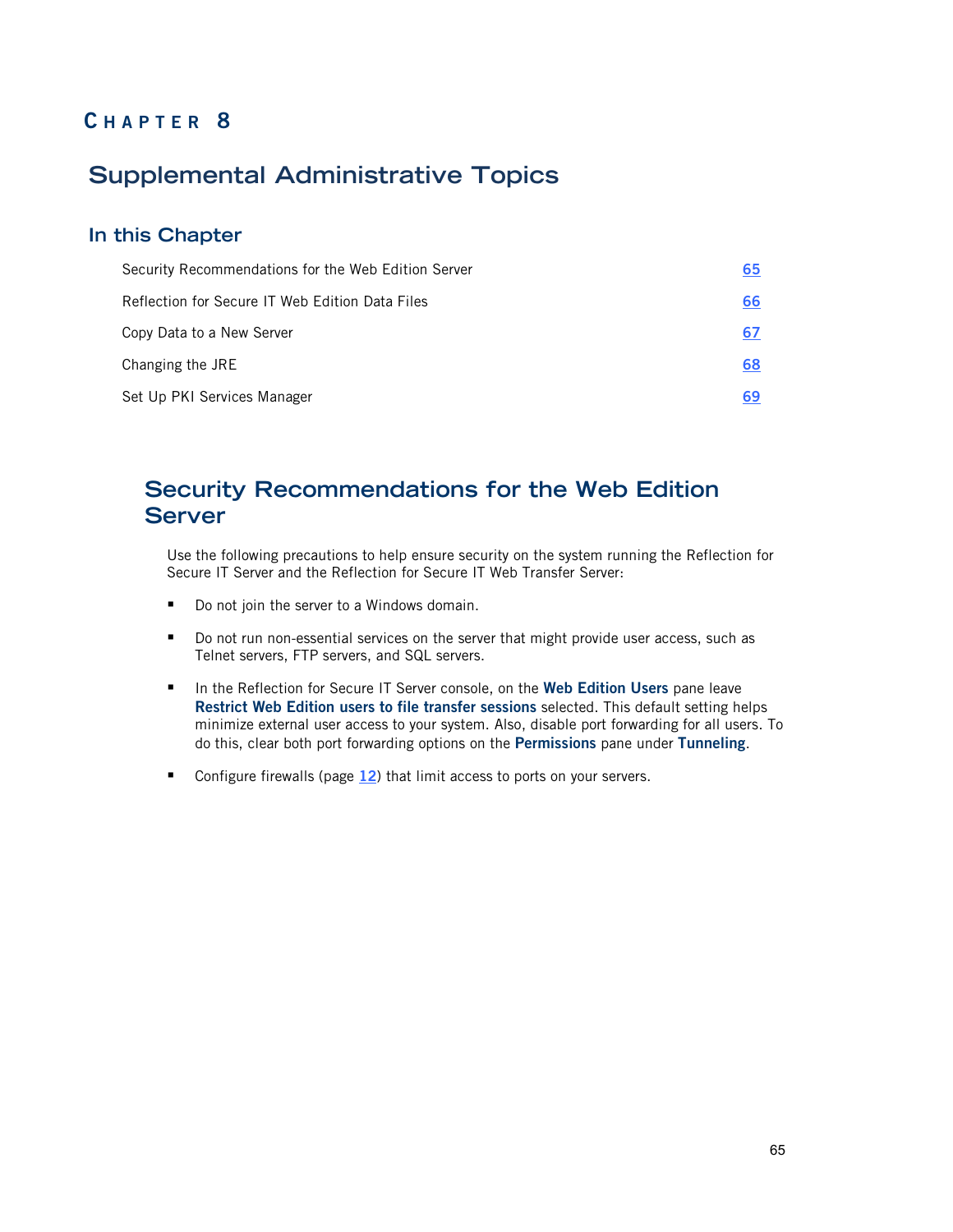# <span id="page-65-0"></span>**Reflection for Secure IT Web Edition Data Files**

Caution: The data locations below contain sensitive information. Windows administrator privileges are required in order to read or write to these file locations. You should not change these permissions. Any new locations you copy the files to should use the same permissions.

## **User Manager**

These User Manager data files are located in the Web Edition installation folder ( $C:\Per{\o}$ Files\Attachmate\RSecureWebEdition by default). User Manager can be on the same computer that runs the Reflection for Secure IT Server and Reflection for Secure IT Web Transfer Server, or another computer.

| <b>Directory</b>                       | Data description                                                                                                                                                                                                                                                                                                                                                                                                                                                                                |
|----------------------------------------|-------------------------------------------------------------------------------------------------------------------------------------------------------------------------------------------------------------------------------------------------------------------------------------------------------------------------------------------------------------------------------------------------------------------------------------------------------------------------------------------------|
| \UserManager\services\directory\data\  | Reflection LDAP directory data. This directory<br>contains user information, including hashed<br>passwords.                                                                                                                                                                                                                                                                                                                                                                                     |
| \UserManager\services\peermgmt\data\   | Reflection LDAP directory data                                                                                                                                                                                                                                                                                                                                                                                                                                                                  |
| \UserManager\etc\                      | User Manager certificates                                                                                                                                                                                                                                                                                                                                                                                                                                                                       |
|                                        | Caution: Do not delete any of the existing certificate<br>or keystore files in these locations. The server<br>certificates located here are required for<br>communication between Web Edition components.<br>Deleting the User Manager's server keystore and<br>certificate will cause authentication of LDAP users<br>to fail. If your User Manager Administrators group<br>consists entirely of users in remote LDAP<br>directories, you will no longer be able to log in to<br>User Manager. |
| \UserManager\conf\container.properties | User Manager settings                                                                                                                                                                                                                                                                                                                                                                                                                                                                           |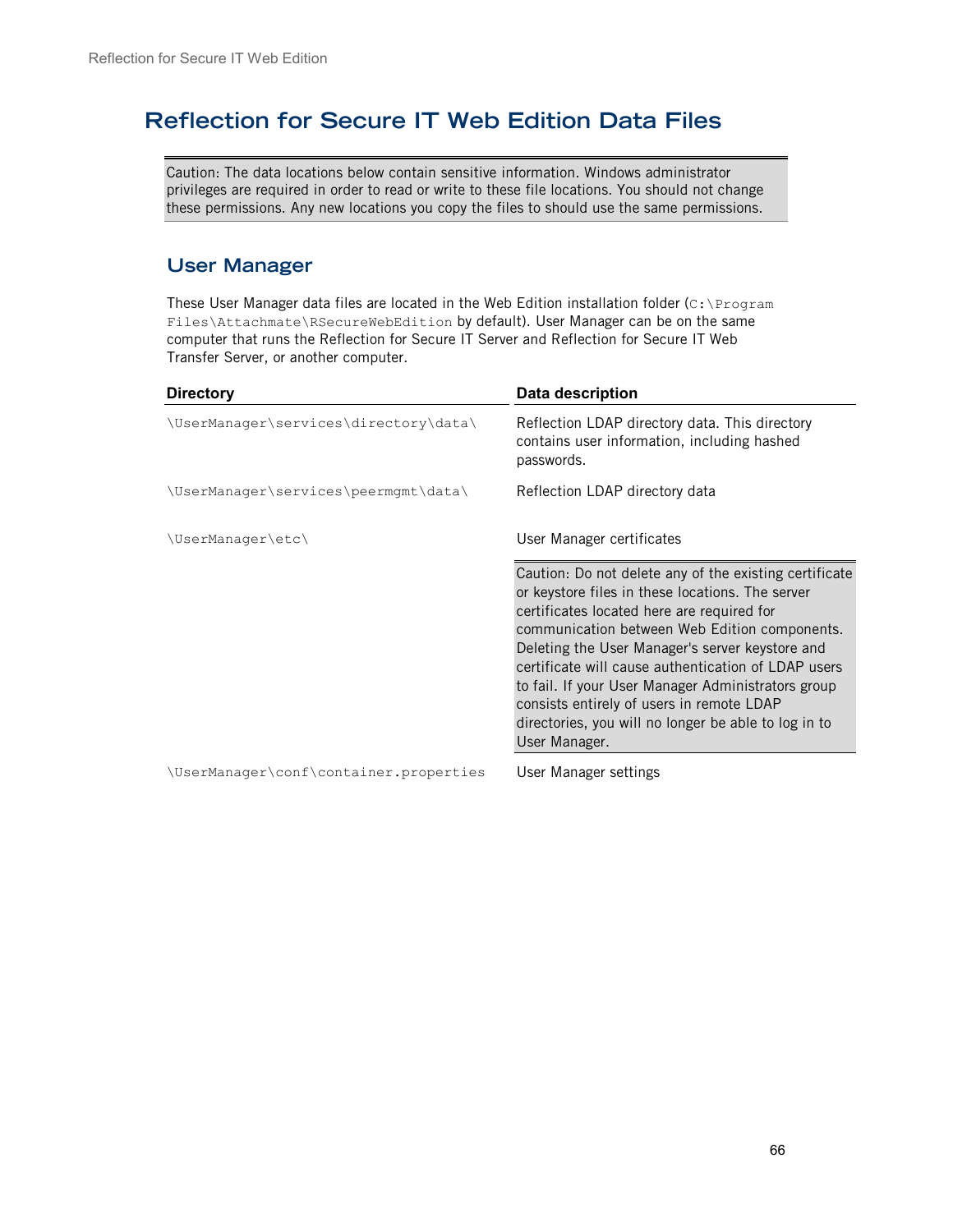## **Web Transfer Server**

These Web Transfer Server data files are located in the Web Edition installation directory (C:\Program Files\Attachmate\RSecureWebEdition by default).

| <b>Directory</b>                       | Data description                                                                                                                                                                                          |
|----------------------------------------|-----------------------------------------------------------------------------------------------------------------------------------------------------------------------------------------------------------|
| \WebTransfer\etc\                      | Web Transfer Server certificates                                                                                                                                                                          |
|                                        | Caution: Do not delete any of the existing<br>certificate or keystore files in these locations. The<br>server certificates located here are required for<br>communication between Web Edition components. |
| \WebTransfer\conf\container.properties | Web Transfer Server settings                                                                                                                                                                              |

## **Reflection for Secure IT Server**

| <b>Directory</b>                         | Data description                                                                                       |  |
|------------------------------------------|--------------------------------------------------------------------------------------------------------|--|
| C:\ProgramData\Attachmate\RSecureServer\ | Reflection for Secure IT Server settings, server<br>certificates, key files, and the credential cache. |  |

# <span id="page-66-0"></span>**Copy Data to a New Server**

You can use this procedure to copy data from an earlier version of Reflection for Secure IT Web Edition or to restore data from backup files. Data files can be copied over to newly installed servers either before or after the old servers are upgraded or uninstalled.

#### **To copy data to a new server**

- 1 Install Reflection for Secure IT Web Edition on the new server.
- 2 Restart the new server (or start the services), which will create default folders and files.
- 3 Stop the services on the new server.
- 4 Delete the default data files on the new server.
- 5 Stop the services on the original server.
- 6 Copy the data files (page **[66](#page-65-0)**) from the old server to the new server.
- 7 Start the services on the new server.
- 8 Optionally uninstall or upgrade the old server.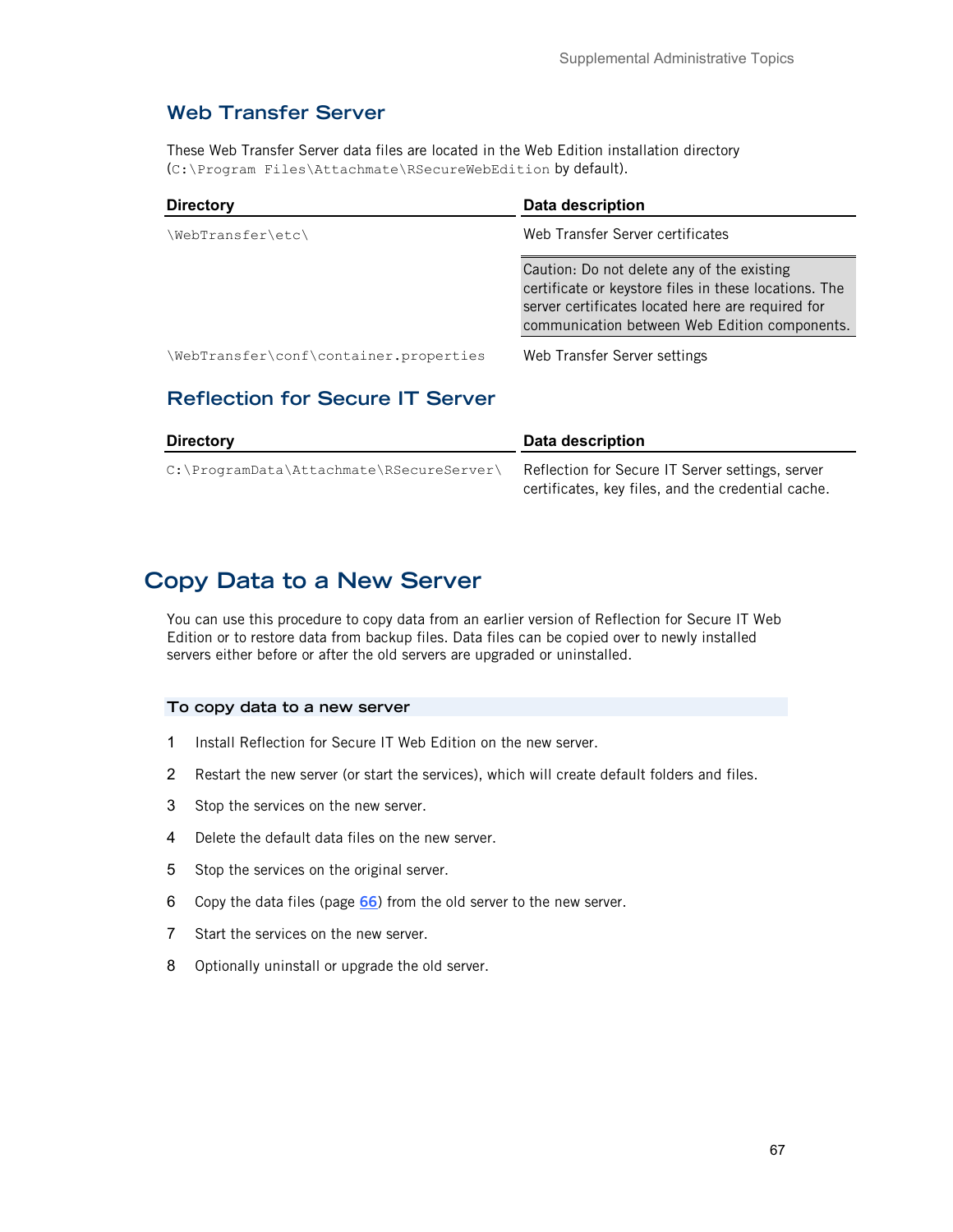# <span id="page-67-0"></span>**Changing the JRE**

Use the procedures below to configure the Web Transfer Server and User Manager to use a different Java Runtime Environment (JRE).

Notes:

- **Each time you upgrade your JRE, you need to apply the unlimited strength policy files to** the new JRE.
- **Each time you upgrade Reflection for Secure IT Web Edition or apply a hotfix, you need to** repeat the changes to the properties files.

#### **Apply the Unlimited Strength Jurisdiction Policy Files to your JRE**

- 1 Go to the Java SE Downloads page.
- 2 Download the Java Cryptography Extension (JCE) Unlimited Strength Jurisdiction Policy Files.
- 3 Unzip the downloaded file and locate the following two policy files.

local\_policy.jar

US export policy.jar

4 Replace the existing limited strength policy files (located in *<javahome>*\jre\lib\security) with the unlimited strength policy files. For example:

C:\Program Files\Java\jdk1.7.0\_25\jre\lib\security

Note: You need to repeat this procedure each time you upgrade your JRE. If you use automatic updates, JRE updates will continue to use the same default folder  $(c:\Per\gamma_{\text{max}})$ Files\Java\jre7), and each new version will overwrite any changes you made to the prior version. Java Development Kit (JDK) updates, which include the JRE, use a different folder for each update (for example C:\Program Files\Java\jdk1.7.0 25).

#### **Edit the properties files and restart the servers**

1 Locate the configuration properties file (container.conf) for both the User Manager and the Web Transfer Server:

*<install path>*\UserManager\conf\container.conf

*<install path>*\WebTransfer\conf\container.conf

2 Open each of these files in a text editor and locate the wrapper.java.command parameter. Edit this parameter to specify the full path to the java command (without the .exe extension) in your JRE. For example:

wrapper.java.command=C:\Program Files\Java\jdk1.7.0 25\bin\java

3 Restart both servers. (page **[32](#page-31-0)**, page **[43](#page-42-0)**)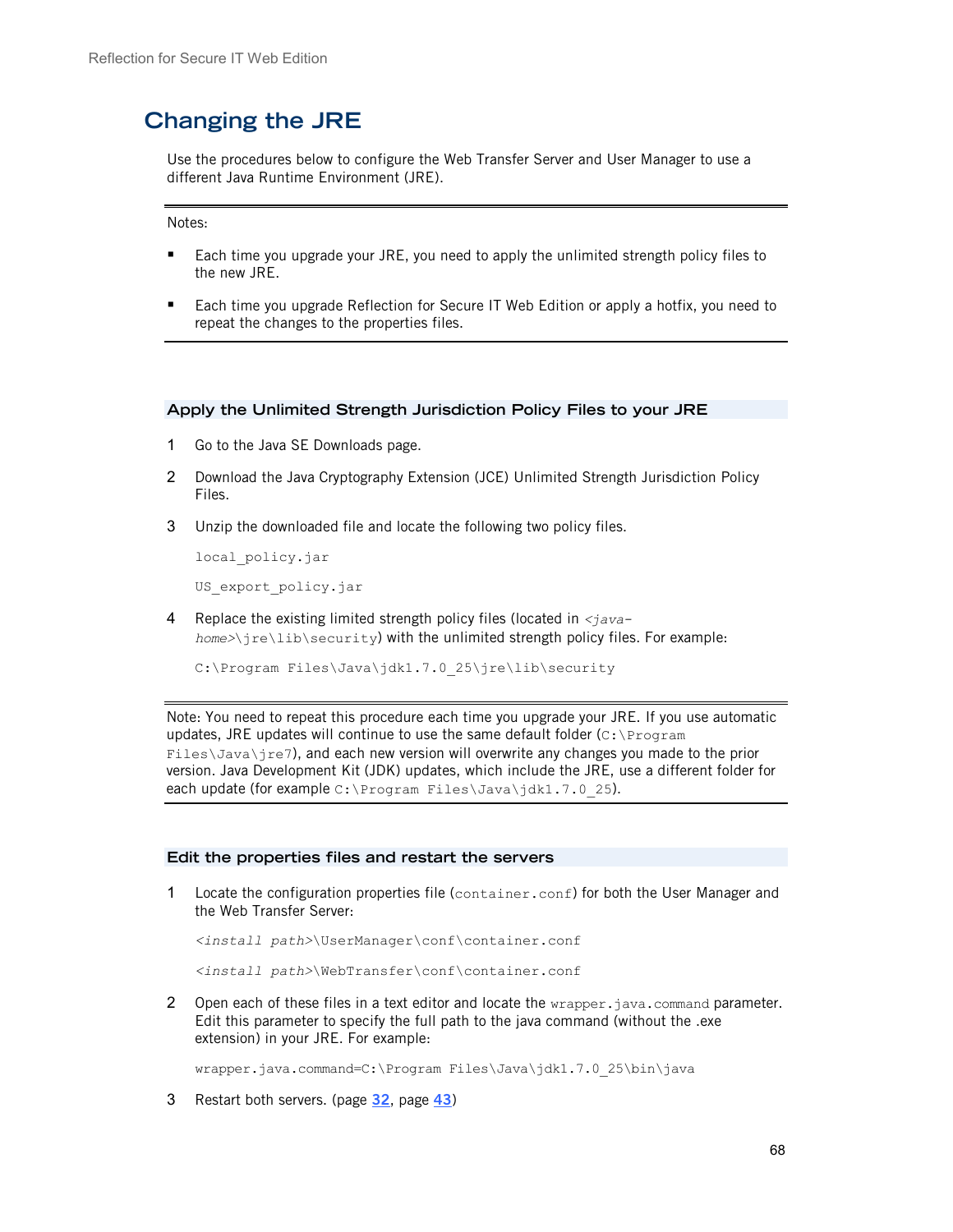Note: You need to repeat this procedure each time you upgrade Reflection for Secure IT Web Edition or apply a hotfix.

# <span id="page-68-0"></span>**Set Up PKI Services Manager**

Reflection PKI Services Manager is a service that provides certificate validation services. If your client users will authenticate using X.509 certificates, you need to install and configure this service. It is available at no additional charge from the Reflection for Secure IT Web Edition download page. Reflection for Secure IT Web Edition requires version 1.2 SP2 or later.

If you installed PKI Services Manager on Windows, you can configure required settings using the PKI Services Manager Console (**Start** > **All Programs** > **Attachmate Reflection** > **Utilities**). Or, on both Windows and UNIX, you can configure these settings by editing the PKI Services Manager configuration files (pki config and pki mapfile). For detailed configuration information, see the PKI Services Manager User Guide, which is available from http://support.attachmate.com/manuals/pki.html.

#### **PKI Services Manager Configuration**

1 Download and install PKI Services Manager.

PKI Services Manager can run on both Windows and UNIX systems. You can install it on the same system as User Manager or on another system in your network.

- 2 Create a certificate store that contains the CA certificates that are required to validate your user certificates. On Windows you can create a private certificate store or use the Windows certificate store. On UNIX, you need to create a private store (or use an existing store on your system).
- 3 Specify one or more certificates to act as trust anchors; and specify where PKI Services Manager should search for intermediate certificates when building a path to your trust anchors.

In the console, use the **Trusted Chain** pane. In pki\_config use the **TrustAnchor** and **CertSearchOrder** keywords.

4 Configure how PKI Services Manager should handle certificate revocation checking.

In the console, use the **Revocation** pane. In pki\_config use **RevocationCheckOrder**, and (depending on your configuration) **OCSPResponders**, **OCSPCertificate**, and **CRLServers**.

5 Configure how certificates presented by users will map to allowed users. After PKI Services Manager has validated a user certificate, it will use the mapping you configure to return the user name that will be used to log on with this certificate.

In the console, use the **Identity Mapper** pane. Or, add map rules manually to pki\_mapfile.

Note: For Web Edition, your mapping configuration must return a single allowed user for each certificate. Some sample mapping configurations are shown below.

6 Save all settings changes and restart the PKI Services Manager server.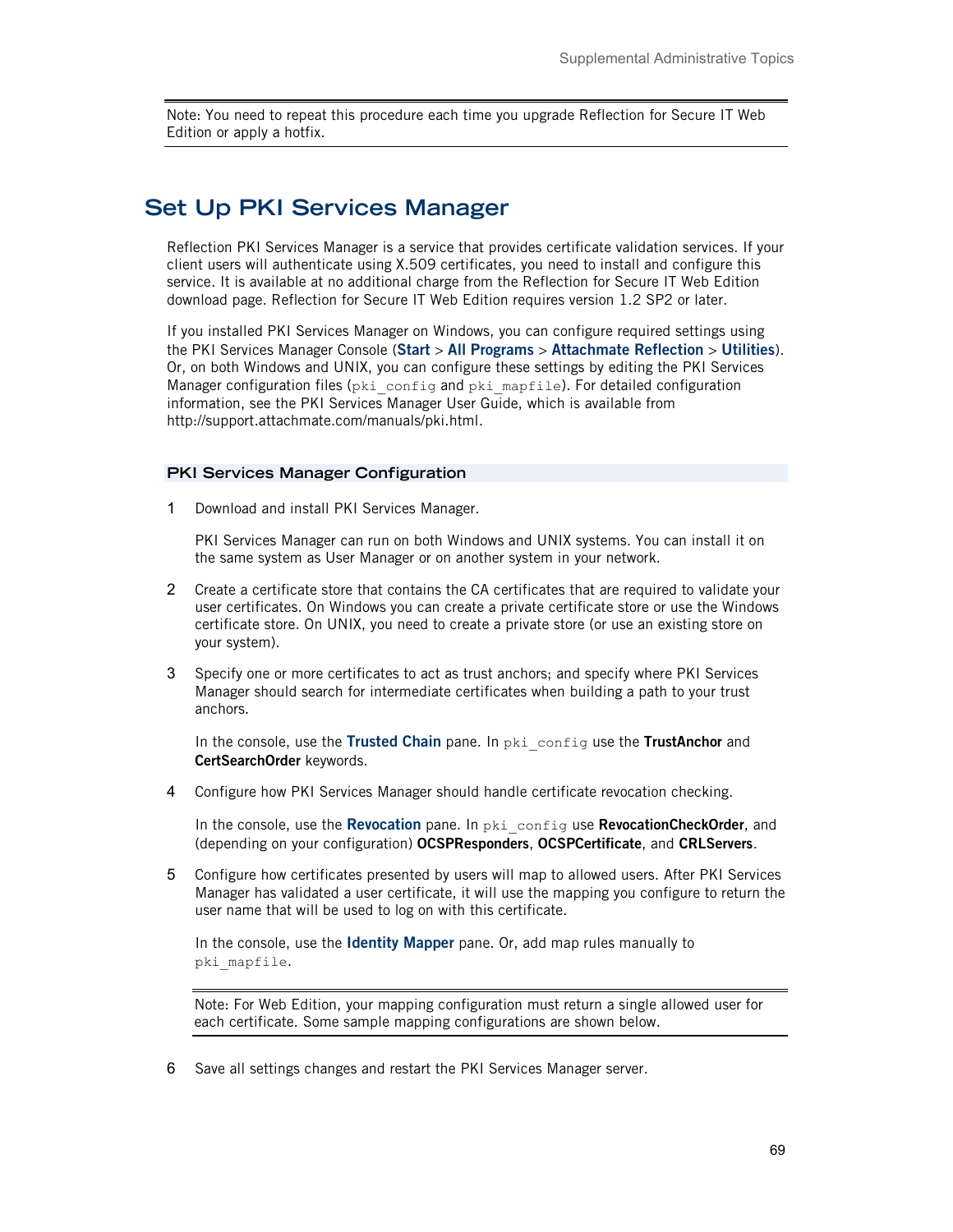## **Sample Mapping Rules for Transfer Client Authentication**

When users log in to the Transfer Client using certificates, they present the certificate (for example using a CAC card) without entering a user name. The mapping system you devise must use the presented certificate to identify a user who can log in to the Transfer Client. The mapping rule must return exactly one user ID. If multiple user ID values are returned, the login will fail.

Note: From the console, you can test mapping rules using **Utility** > **Test Certificate**. On UNIX, you can use the **pki-client** command line utility.

The following examples use a single map rule to return the name of an allowed user based on the contents of the certificate that user presents:

| { %Subject.CN% }                                                          | The allowed user name is equal to the value of the Subject<br>Common Name field.                                                                                                                                |
|---------------------------------------------------------------------------|-----------------------------------------------------------------------------------------------------------------------------------------------------------------------------------------------------------------|
| { acme\%UPN.User% }                                                       | The allowed user name is constructed by combining the<br>domain "acme\" with the value found in the userID portion of<br>the UPN field.                                                                         |
| { %subst% } Subject. CN Regex [a-zA-<br>$Z\backslash$ . $\mid$ * ([0-9]+) | The allowed user name is equal to the first numerical string<br>within the common name portion of the Subject field. For<br>example, if the CN is "joe.smith.12345", the allowed identity is<br>set to "12345". |

It is also possible to configure multiple map rules. PKI Services Manager processes each rule in order until it finds a condition that matches the validated certificate. For example:

RuleType user

{ acme\dgreen } Subject.Email Equals donald.green@acme.com { acme\jblue} Subject.Email Equals joseph.blue@acme.com

Rules that return multiple names for the same certificate are not supported for authentication to the Web Edition Transfer Client. The following example returns two valid user names for the same certificate. In this case, a logon attempt using the certificate will always fail.

{ root dgreen } Subject.Email Equals donald.green@acme.com

Note: Rules that configure multiple allowed identities for a single certificate are valid for SSH connections. For example, you can use a rule like the one above if you are configuring PKI Services Manager to validate certificates for users logging directly into the Reflection for Secure IT Server. In this case the user has already provided a username and the mapping rule establishes a set of one or more permitted names. Authentication is successful if the presented username is included within that set. In the case of an SSL connection (such as the connection to the Transfer Client), the user presents a certificate without a username and the mapping rules must return the username for exactly one user who can authenticate with this certificate.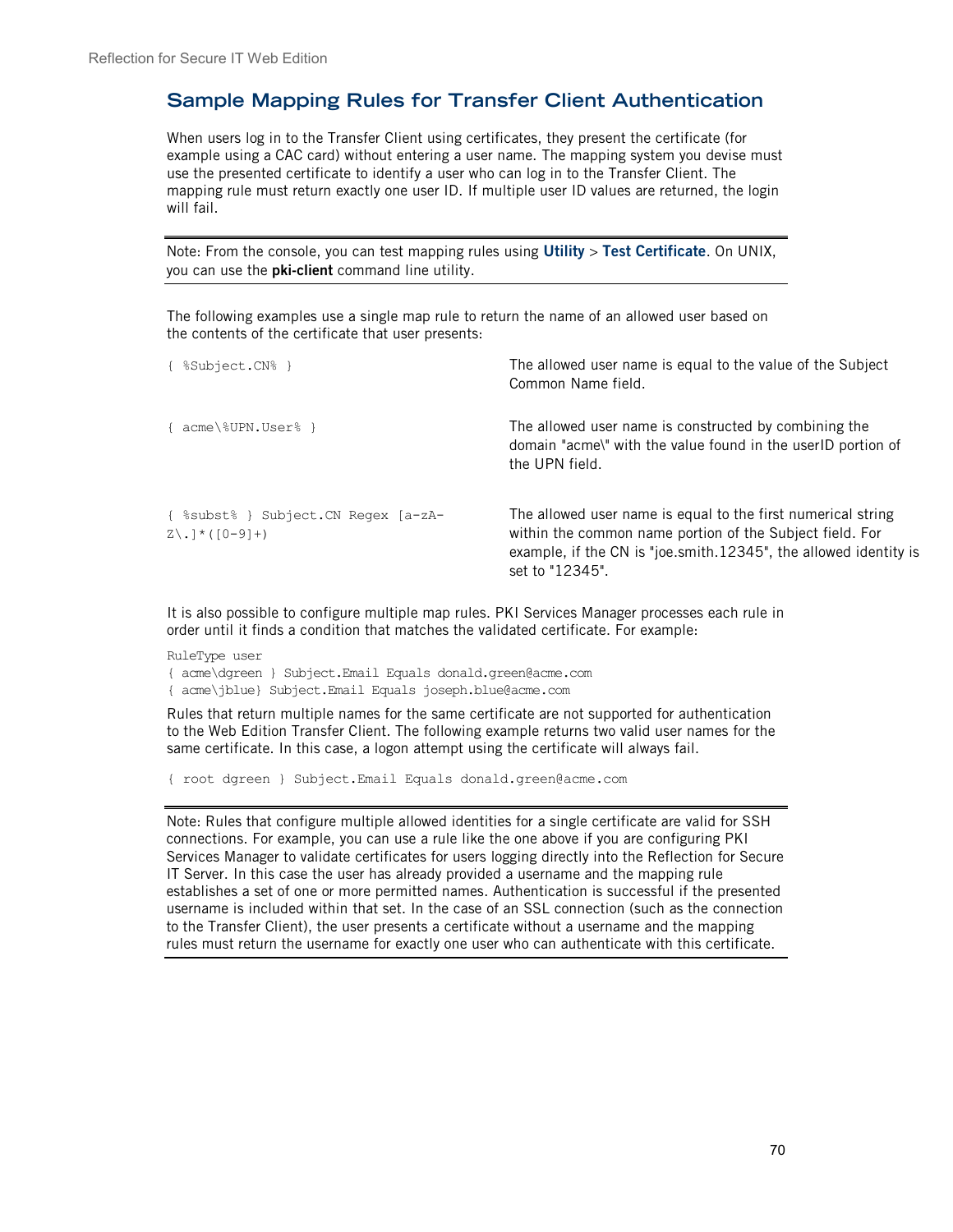# **Glossary of Terms**

### **A**

### **authentication**

The process of reliably determining the identity of a communicating party. Identity can be proven by something you know (such as a password), something you have (such as a private key or token), or something intrinsic about you (such as a fingerprint).

## <span id="page-70-0"></span>**C**

### **CA (Certificate Authority)**

A server, in a trusted organization, which issues digital certificates. The CA manages the issuance of new certificates and revokes certificates that are no longer valid for authentication. A CA may also delegate certificate issuance authority to one or more intermediate CAs creating a chain of trust. The highest level CA certificate is referred to as the trusted root.

### <span id="page-70-1"></span>**D**

### **digital certificate**

An integral part of a PKI (Public Key Infrastructure). Digital certificates (also called X.509 certificates) are issued by a certificate authority (CA), which ensures the validity of the information in the certificate. Each certificate contains identifying information about the certificate owner, a copy of the certificate owner's public key (used for encrypting and decrypting messages and digital signatures), and a digital signature (generated by the CA based on the certificate contents). The digital signature is used by a recipient to verify that the certificate has not been tampered with and can be trusted.

### **E**

### **encryption**

Encryption is the process of scrambling data by use of a secret code or cipher so it is unreadable except by authorized users. Encrypted data is far more secure than unencrypted data.

### **J**

## **Java keystore**

A Java keystore is used for storage and transportation of certificates and associated private keys. Use the Java **keytool** utility to manage keystore files.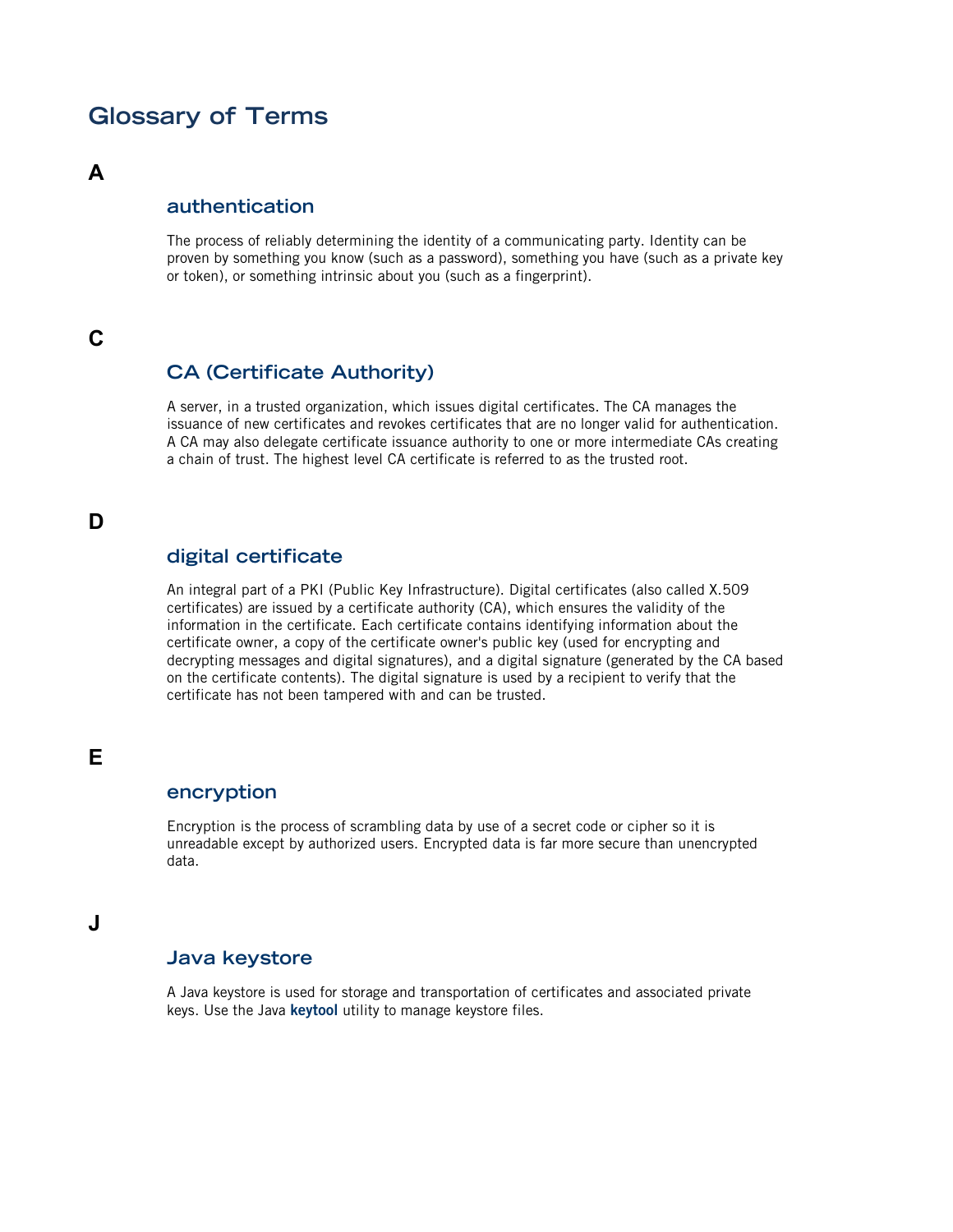# **PKCS**

PKCS (Public Key Cryptography Standards) is a set of standards devised and published by RSA laboratories that enable compatibility among public key cryptography implementations. Different PKCS standards identify specifications for particular cryptographic uses. PKCS#12 is used for storage and transportation of certificates and associated private keys. Files in this format typically use a \*.pfx or \*.p12 extension.

# **X**

# **X.509 certificate**

See digital certificate (page  $\frac{71}{2}$  $\frac{71}{2}$  $\frac{71}{2}$ ).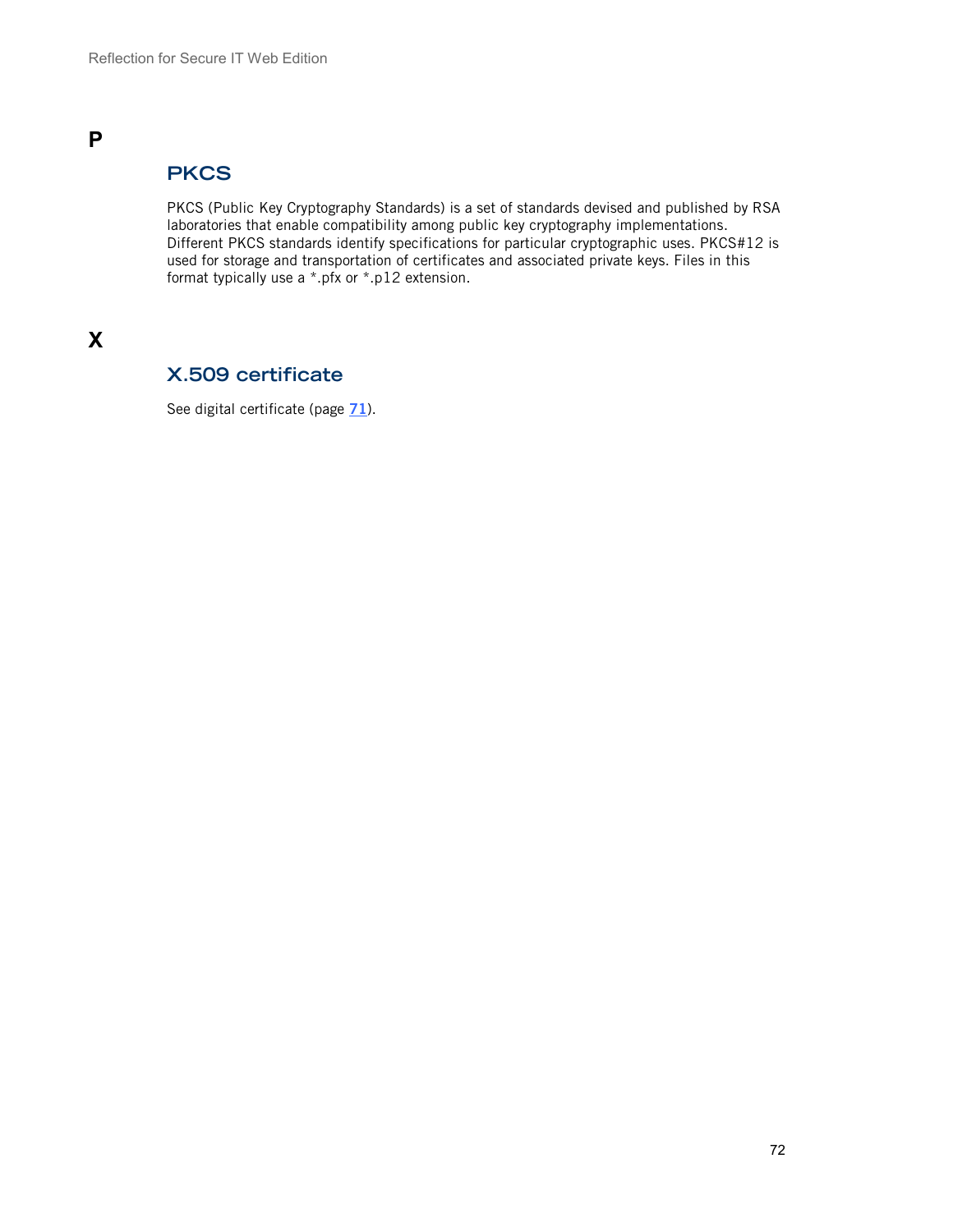## **Index**

# **A**

auditing, 40 Active Directory users, 29

## **C**

certificate warning message, 46 certificates, server, 46 browser options, 50 keytool utility, 53 replace the default certificate, 47 certificates, user certificates, user, 31 troubleshooting certificate authentication, 62 configuration diagrams, 5

### **D**

data backup copy data to a new server, 67 Web Edition data files, 66

# **E**

exit code 14, 60 external users adding users, 17 customize user and group settings, 39 enable Web Edition user access, 18

## **G**

groups customize user and group settings, 39 how to create a group subconfiguration, 24

#### **I**

installation, 7 installation procecure, 10 ports and firewall configuration, 12 upgrade procedure, 13

#### **J**

Java change minimum required version for clients, 44 change server JRE, 68

### **K**

keystore create a keypair and keystore, 53 import a PCKS#12 file into a keystore, 56 keytool about, 53 create a CSR, 54 create a keypair and keystore, 53 import a PCKS#12 file into a keystore, 56 re-encrypt a PKCS#12 file, 56

#### **L**

LDAP adding and viewing users, 29 LDAP server settings, 30 log files, 62

#### **P**

permissions customize user and group settings, 39 upload and download restrictions, 38 PKCS#12, 56 PKI Services Manager, 69 ports firewall configuration, 12 ports and firewall configuration, 12 User Manager port setting, 33 Web Transfer server port setting, 44

#### **R**

Reflection for Secure IT Server auditing, 40 customize user and group settings, 39 overview, 7 upload and download restrictions, 38